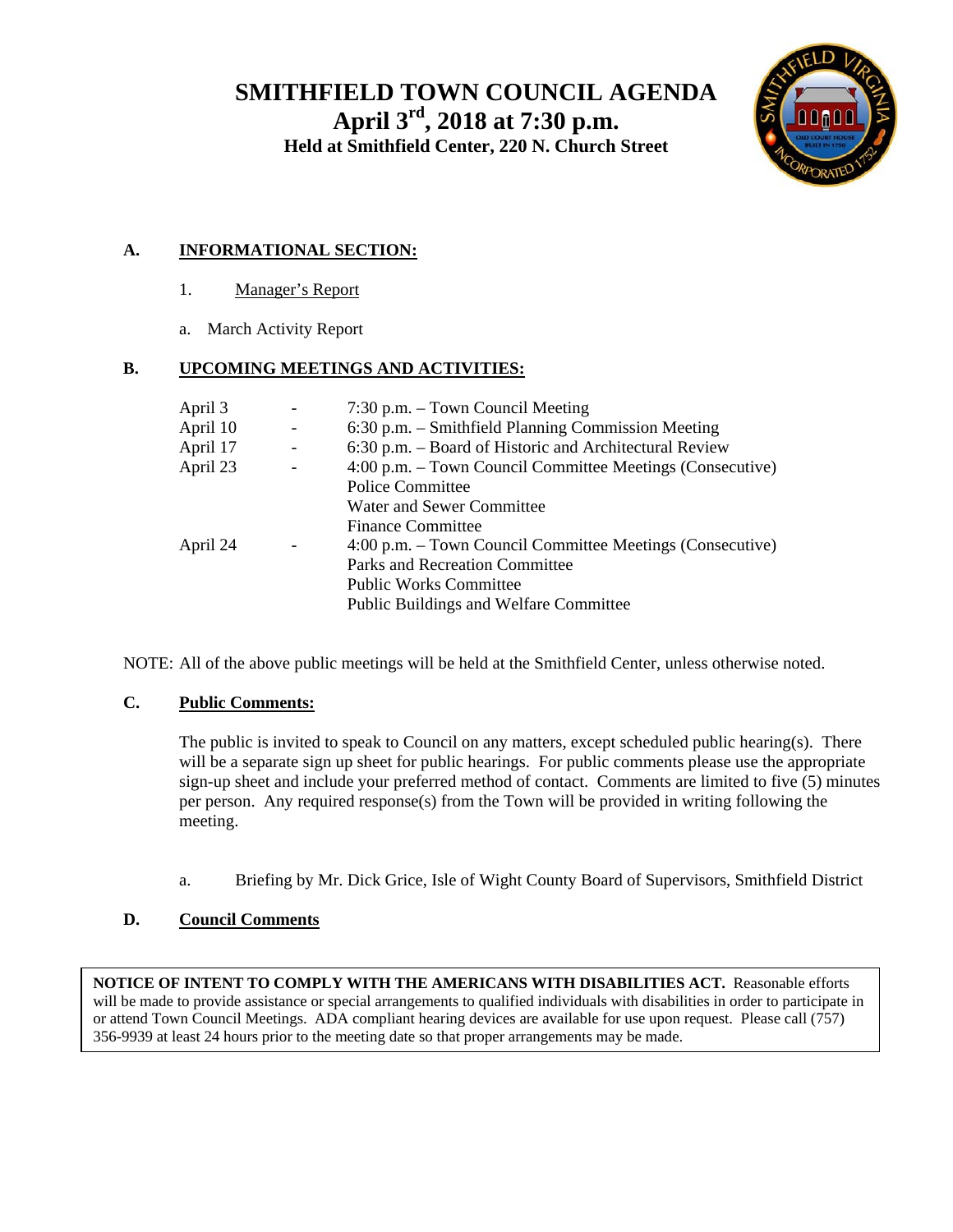#### **E. Summary of Consent Agenda Items**

- a. Police Committee Chair, Mrs. Denise N. Tynes
- b. Water and Sewer Committee Chair, Ms. Florine Moore
- c. Finance Committee Chair, Mr. Randy Pack
- d. Parks and Recreation Committee Chair, Mrs. Denise N. Tynes
- e. Public Works Committee Chair, Mr. Michael G. Smith

## **CONSENT AGENDA ITEMS**

- **C1. Resolution to Approve Street Closure/Traffic Assistance for the Smithfield 6 Pack 6K on Sunday, April 22nd, 2018 TAB # 1**  Police Committee Chair, Mrs. Denise N. Tynes
- **C2. Resolution to Approve Street Closure/Traffic Assistance for the Main Street Mile on Sunday, April 29th, 2018 TAB # 2**  Police Committee Chair, Mrs. Denise Tynes
- **C3. Motion to Accept Proposal from Quinn Consulting Services for Coating Inspection / Evaluation Services for Three of the Town's Elevated Water Storage Tanks**  Water and Sewer Committee Chair, Ms. Florine Moore
- **C4. Motion to Authorize the Town Manager to Purchase Budgeted Public Works Truck in the Amount of \$33,954**

Water and Sewer Committee Chair, Ms. Florine Moore

#### **C5. Invoices Over \$10,000 Requiring Council Authorization**  Finance Committee Chair, Mr. Randy Pack

- a. A. R. Chesson Construction (December Concession Building) \$ 16,795.05
- b. A. R. Chesson Construction (January Concession Building) \$ 32,498.81
- c. Draper Aden Associates (Progress Billing Smithfield Lake Dam) \$ 10,956.26

#### C6. Motion to Approve Relay for Life "Paint the Town Purple" Initiative from May 20<sup>th</sup> to June  **2nd 2018**

Parks and Recreation Committee Chair, Mrs. Denise Tynes

- **C7. Motion to Approve Proposed Price Adjustment for 50% off Friday, Saturday, and Sunday Rentals for January and February 2019**  Parks and Recreation Committee Chair, Mrs. Denise Tynes
- **C8. Motion to Approve Proposed Park Impact Fees** Parks and Recreation Committee Chair, Mrs. Denise Tynes
- **C9. Motion to Approve Windsor Castle Manor Riverfront Fee Schedule** Parks and Recreation Committee Chair, Mrs. Denise Tynes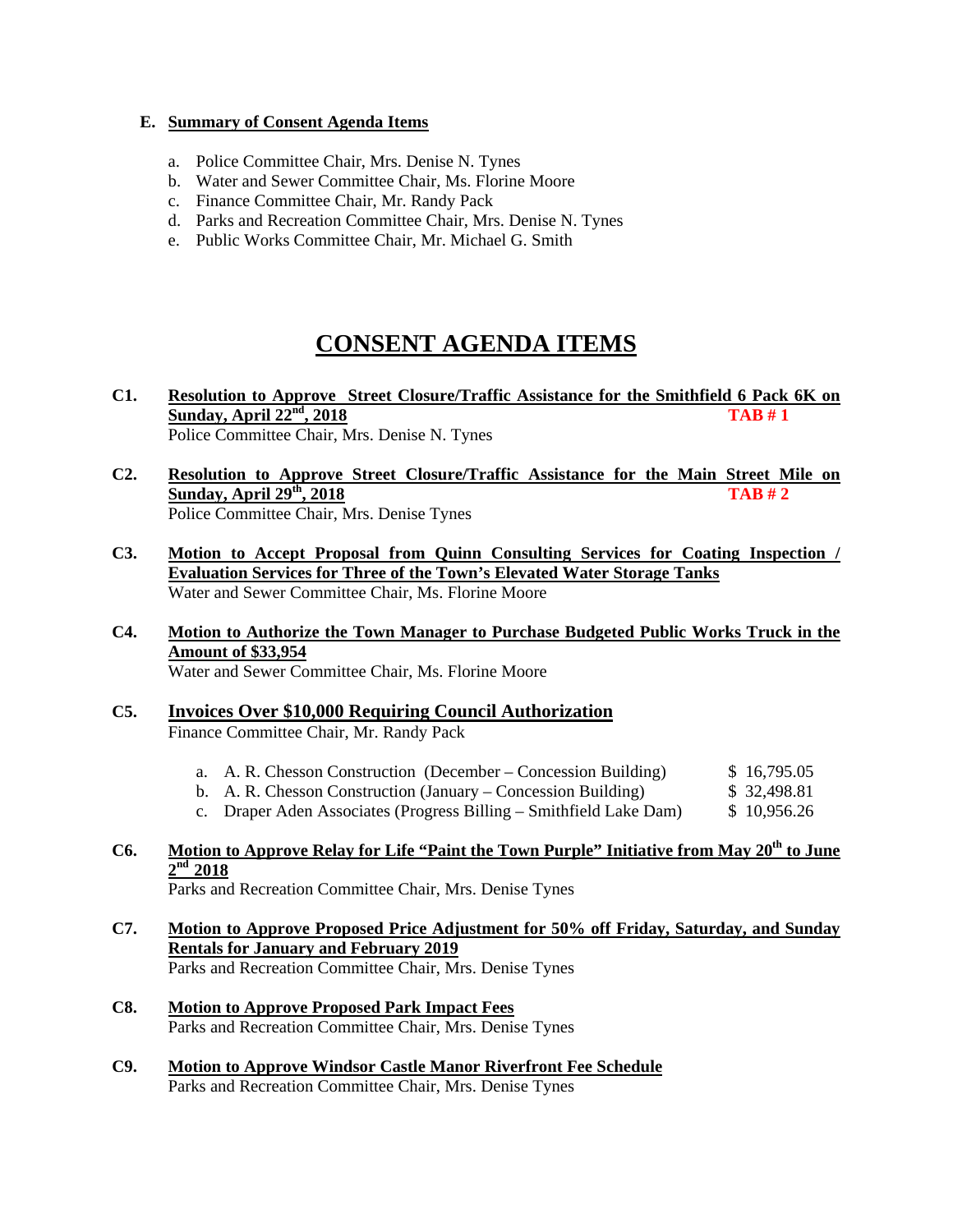#### **C10. Motion to Renew Street Maintenance Contract with Blair Brothers for One Additional Year**  Public Works Committee Chair, Mr. Michael Smith

## **ACTION SECTION**

#### **1. PUBLIC HEARING: Boundary Line Adjustment – Scott Farm TAB # 3**

- a. Staff Presentation by Town Manager and Ms. Laura Anne Kuykendell with Troutman Sanders
- b. Applicants Presentation
- c. Open Public Hearing
- d. Close Public Hearing
- e. Consideration by Public Buildings and Welfare Committee Chair, Dr. Milton Cook

#### **2. PUBLIC HEARING: Special Use Permit – 757 Brewing Company**

- a. Staff Presentation by Director of Planning, Engineering and Public Works, Mr. William G. Saunders, IV
- b. Applicants Presentation
- c. Open Public Hearing
- d. Close Public Hearing
- e. Consideration by Public Buildings and Welfare Committee , Dr. Milton Cook

#### 3. **Motion to Approve the Town Council Meeting Minutes of March 6<sup>th</sup>, 2018**

#### **4. New Business:**

**a. Motion to Accept Nominating Committee's Recommendation to Fill the Unexpired Term of Clem Batten (6-30-22) on the Board of Zoning Appeals**  Ms. Denise Tynes and Mr. Michael Smith

#### **b. Motion to Accept Nominating Committee's Recommendation to Fill the Unexpired Term of Councilman Steve Bowman (6-30-2018)**

- **5. Old Business:** 
	- a. Windsor Castle Restoration Project Update

#### **6. Closed Session: Personnel Matters**

**7. Adjournment**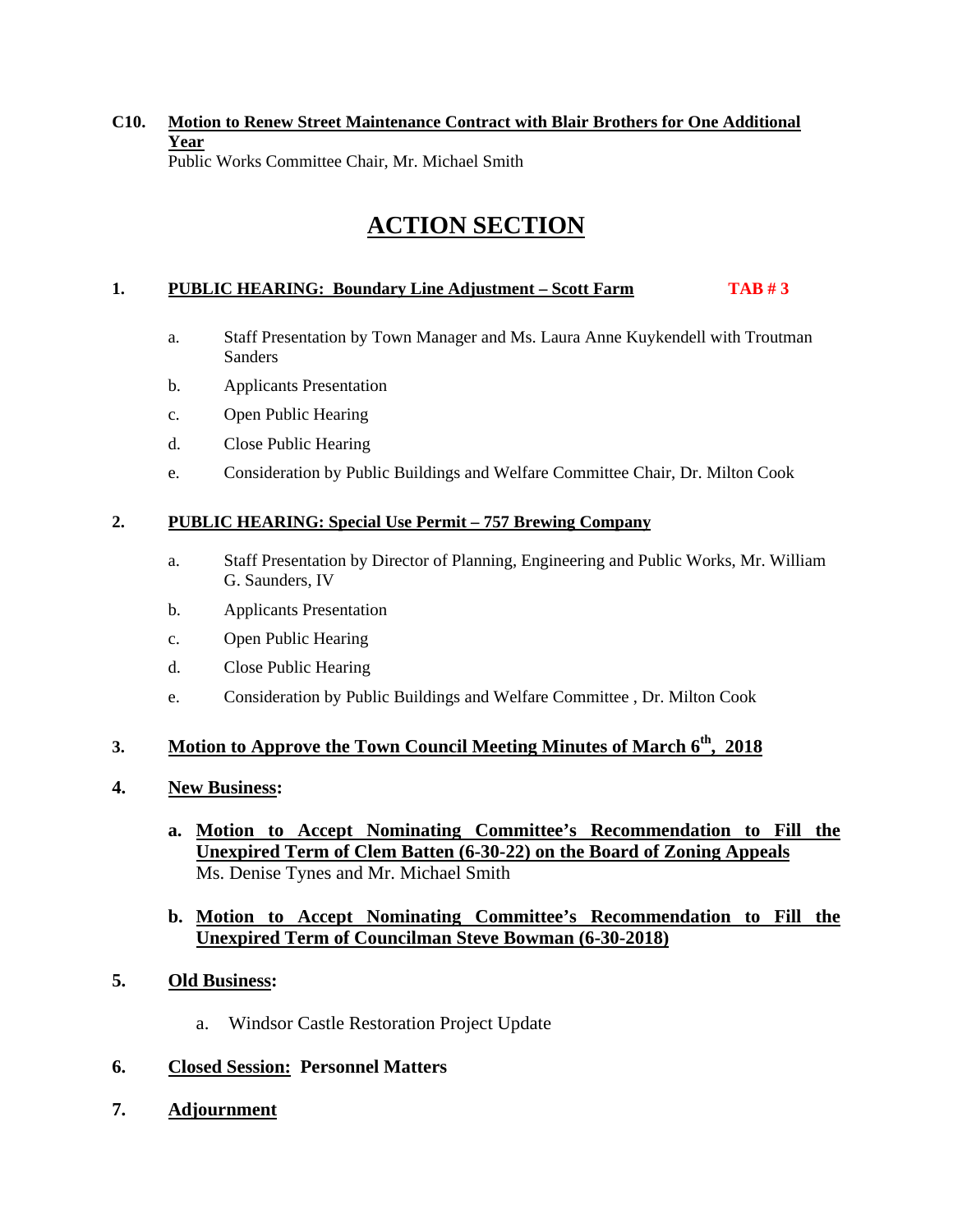March 30, 2018

#### **TO: SMITHFIELD TOWN COUNCIL**

**FROM: PETER M. STEPHENSON, AICP, ICMA‐CM TOWN MANAGER**

#### **SUBJECT: MONTHLY ACTIVITY REPORT – MARCH 2018**

#### **TOWN MANAGER'S OFFICE:**

- a. Attended the following meetings and activities: Intergovernmental Committee, Sports Complex tour with New Kent County Administrator, Emergency Communications Center board, Pinewood Heights Management Team, HRPDC meeting in Chesapeake, Retirement celebrations for Sheriff Mark Marshall and Danny Carroll with the Peninsula YMCA, Chamber Post‐Legislative Breakfast, Four Council Candidates, Town Planner interviews, and Special Events Committee
- b. Utilized one week of accrued vacation leave and traveled out of state.

#### **DIRECTOR OF HUMAN RESOURCES:**

- a. Worked on recruiting for a number of positions
- b. Filled four positions
	- Lead Water Works Operator
	- Crew Leader (2 positions)
	- Water Works Operator Trainee
	- Planner
- c. Completed internal SOP for New Hire Onboarding
- d. Preparing for upcoming Performance Management cycle
- e. Preparing for upcoming benefits renewal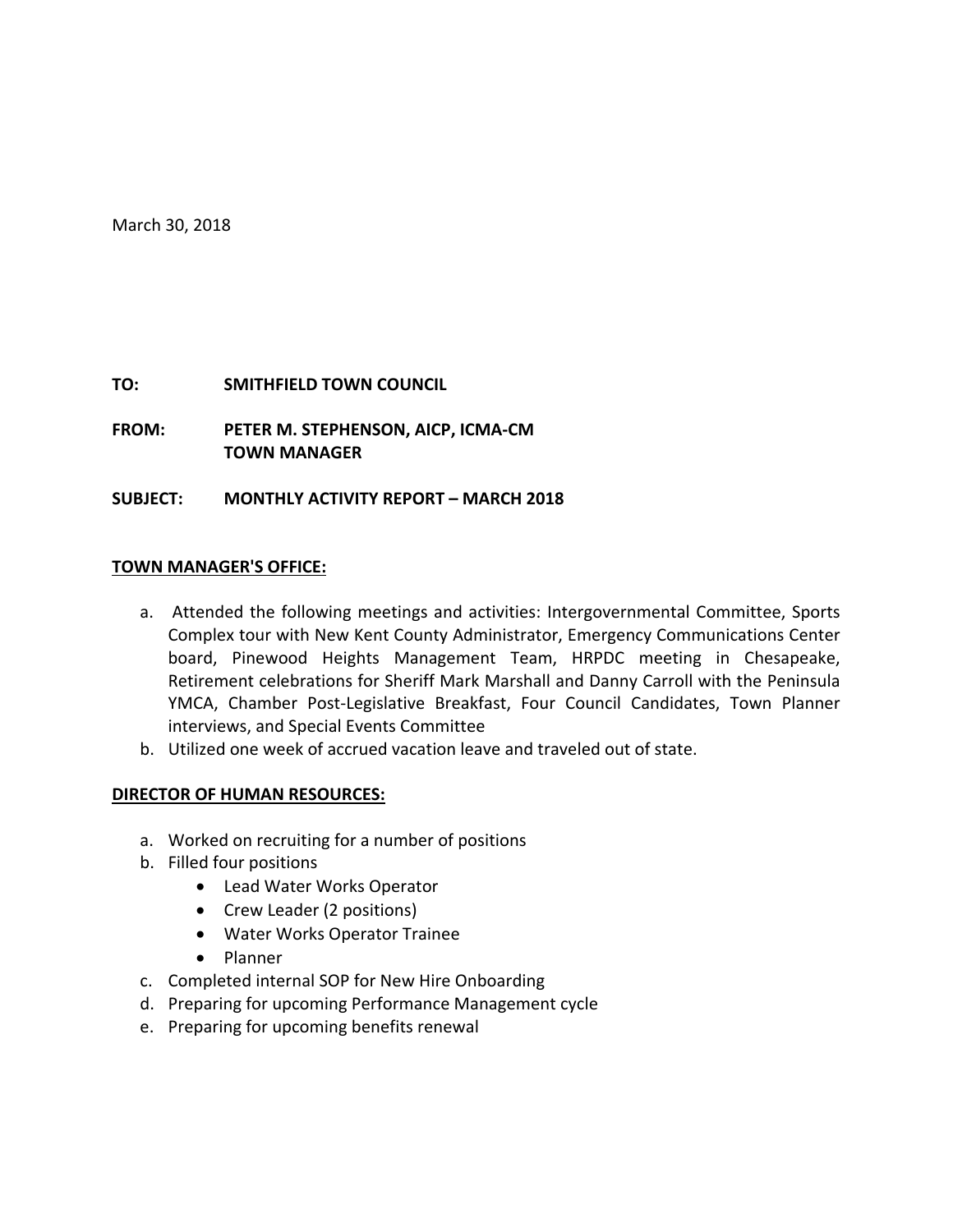#### **TOWN CLERK'S OFFICE:**

- a. Transcribed and proofed the monthly minutes from Town Council, Planning Commission, and Board of Historic and Architectural Review
- b. Prepared March Town Council Committee Agenda and April Town Council Agenda.
- c. Attended Town Council Committee meetings on March 26<sup>th</sup> and 27<sup>th</sup>
- d. Assisted and prepared two (2) bulk mailings in regards to Backflow Inspections and Windsor Castle Dog Park Usage
- e. Prepared and submitted IOW Arts League's Grant Application
- f. Assisted in preparing and submitting Grant Application for Pinewood Heights Relocation Project – Phase IV
- g. Continue to work on records management projects.

#### **TREASURER'S OFFICE:**

- a. Reconciled February cash balances and prepared February financial statements.
- b. Began budget process with projected general fund revenues and expenses.
- c. Met with Sonja Eubank and Williams Saunders on March 2 to discuss purchase order approval procedures.
- d. Met with Dick Holland and Pam Ellyson of Farmers Bank on March 5 to discuss the banking software conversion as of March 14 and the changes that would impact the Town's users.
- e. Met with Amy Novak on March 8 to discuss the 2019 budget projections for Parks & Recreation.
- f. Attended budget meeting with Public Works department staff (William Saunders, Sonja Eubank, Jessie Snead, and Jeff Smith) on March 13
- g. Attended Pinewood Heights Management Team meeting on March 13 at the Smithfield Center.
- h. Participated in onsite MUNIS training on March  $6^{th}$  &  $7^{th}$  and March  $14^{th}$  &  $15^{th}$  in preparation for GO LIVE on March 15.
- i. Attended reception for Retired Sheriff Mark Marshall on March 15 at the Smithfield Center.
- j. Met with Sonja Eubank, Peter Stephenson, William Saunders, and Chief Howell on March 22 to review the banking proposals received and to prepare for the interviews on April 2.
- k. Attended the Special Events meeting on March 28 at the Smithfield Center. Also attended staff meeting immediately following the Special Events meeting.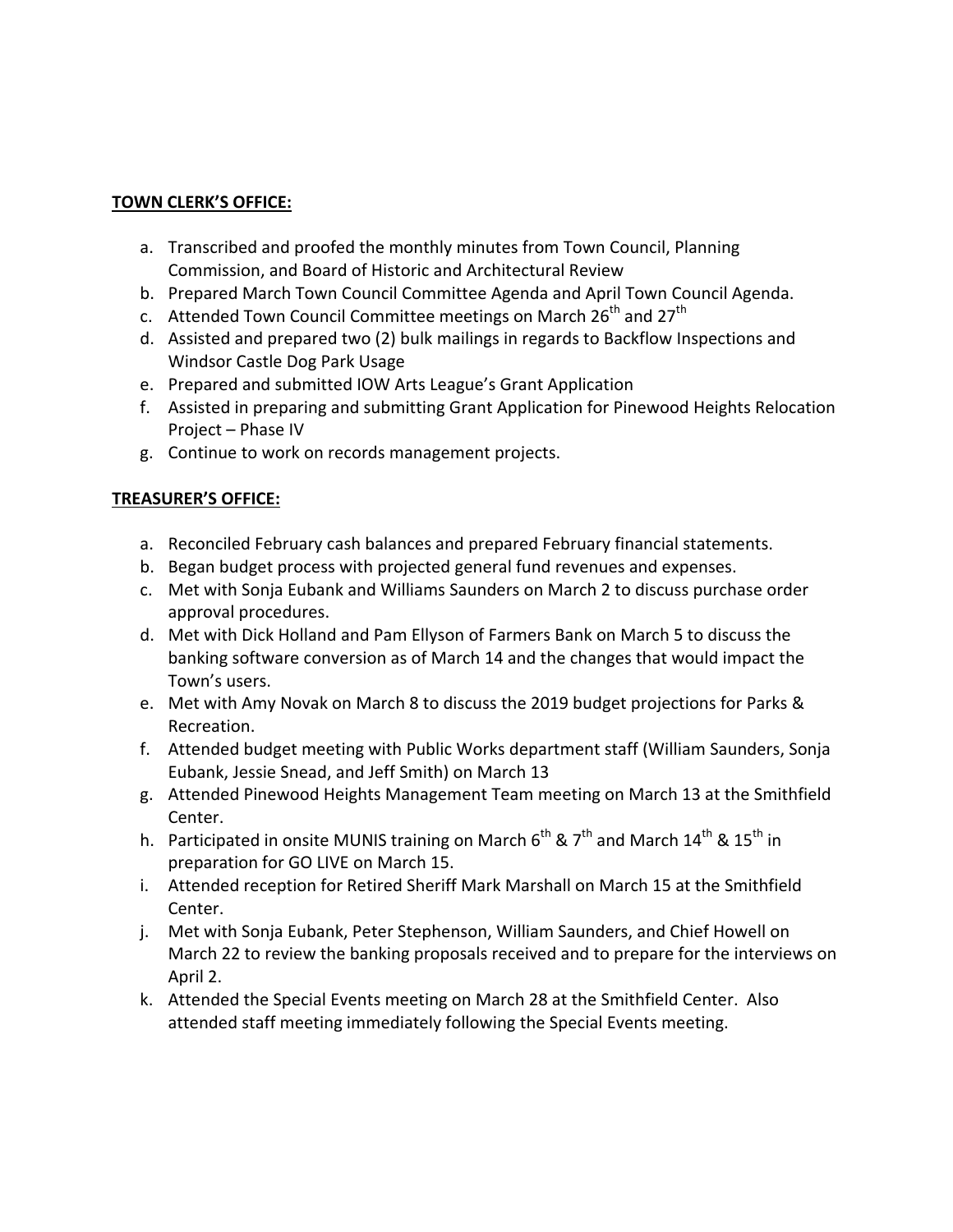#### **PUBLIC WORKS:**

- 1. Staff performs the following duties on a monthly basis
- A. Miss Utility marking
- B. Read meters for billing and to transfer property owners
- C. Water cut‐offs and cut‐ons
- D. Check sewer pump stations daily
- E. Install and repair street signs
- F. Replace and repair broken water meters
- G. Perform maintenance on town‐owned buildings
- 2. Sewer Line Repairs and Maintenance
- A. Located and repaired sewer line laterals in various locations.
- B. Cleaned sewer main line in various areas of the town.
- C. 203 Middle St. ‐ repaired broken sewer lateral.
- D. 203 Smithfield Blvd. ‐ repaired broken sewer lateral.
- 3. Sewer Pump Station Repairs and Maintenance
- A. Weekly and daily checks on all 27 pump stations.
- B. Performed the following scheduled maintenance at all pump station
	- 1. Cleaning of wet‐wells
	- 2. Alarms testing
	- 3. Sump pump cleaning
	- 4. Check Valve cleaning and repair
	- 5. Generator checks / Godwin pump checks
	- 6. Control Panel / Flow monitor checks
	- 7. Fence and Grounds inspections
	- 8. Inspected Structure
	- 9. Inspect and clean pumps
	- 10. Level system check
	- 11. Test limit switches
	- 12. Bar screen cleaning
	- 13. Rain gauge cleaning
	- 14. Head pressure reading at 7 pump stations.
- C. Changed out pump number 2 at James St. pump station.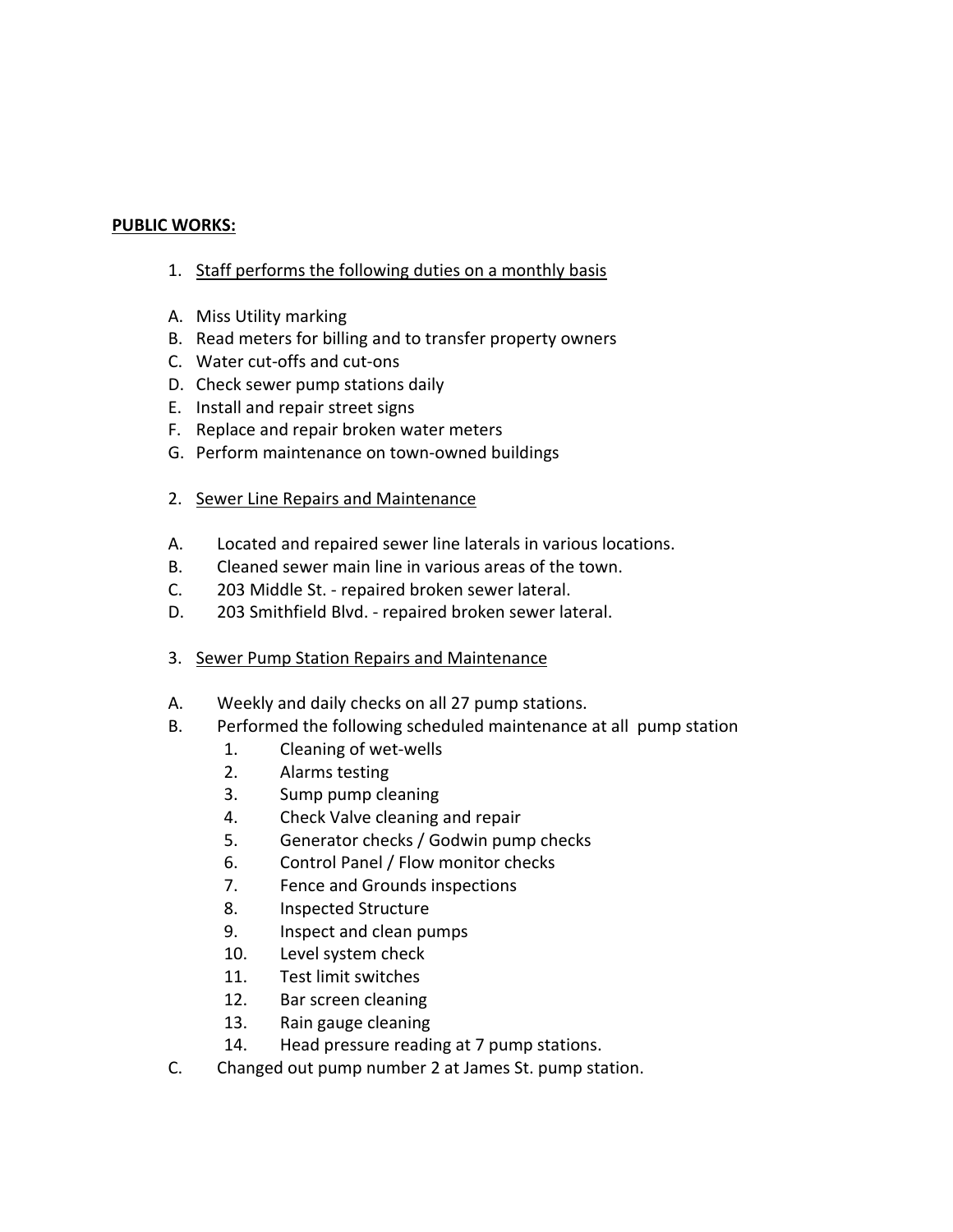- D. Put bypass pump online at Crescent pump station.
- E. Pulled both pumps and cleaned both check valves at Morris Creek pump station.
- F. REW started working on replacing vent fan and stand pipe for Crescent wet well.
- G. Wellington station put on bypass pump due to HRSD pressure issues.

#### 4. Water line Repairs and Maintenance

A. Repaired water leak at Bradford Mews apartments and replaced water meter and installed a check valve.

#### 5. Well Repairs and Maintenance

A. All wells except 8A and 10 (at RO Plant) are off now that RO plant is running. Upgrades to well houses have been completed to keep wells in operating condition in case of an emergency. Emergency wells are flushed, sampled, and inspected once a month.

#### 6. Water Treatment Plant

- A. Operate RO Plant and monitor distribution system.
- B. Daily lab analysis, monthly sampling, and reports for VDH, HRSD, DEQ and RO contractors.
- C. Performed monthly routine tasks including but not limited to:
	- 1. Daily Inspection of RO Plant and grounds.
	- 2. Monthly Tank inspections.
	- 3. Inspect and exercise plant generator monthly.
	- 4. Fill antiscalant day tank.
	- 5. Truck Inspections.
	- 6. Routine service of lime system.
	- 7. Service online fluoride and chlorine analyzers.
	- 8. Calibrate online turbidimeter and pH meter.
	- 9. Check and replace air filters
	- 10. Test Alarms.
- D. Well 8a is back online following recent repairs and flushing.
- E. Consumer Confidence Report is being completed and sent to HRUBS.
- F. Plant maintenance is being performed in a timely manner.
- G. Tim Perkins was promoted to Lead Waterworks Operator.
- H. Tim Richards, currently a maintenance helper, has accepted a position as a waterworks trainee.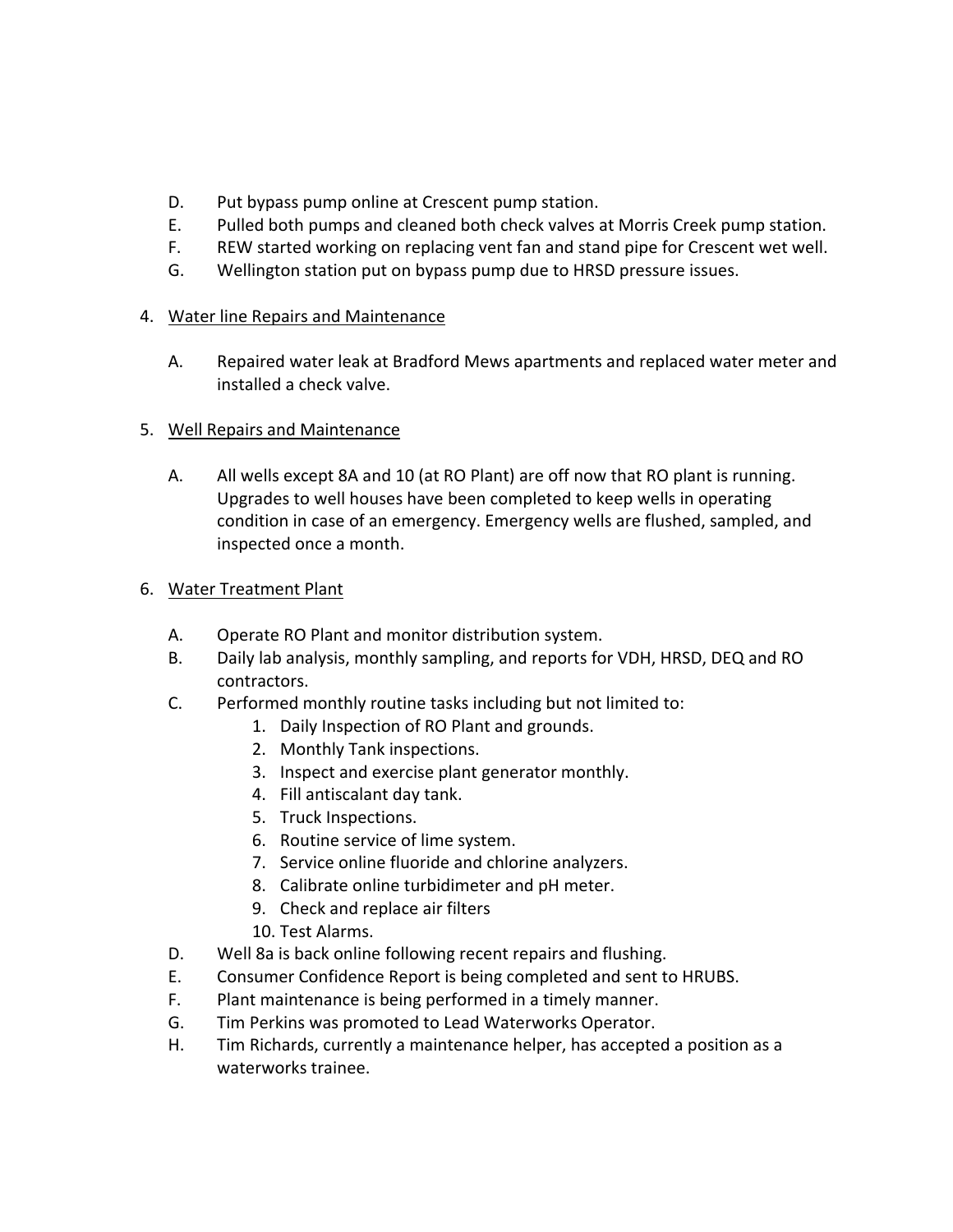#### 7. Miscellaneous

- A. Grounds crews cut right‐of‐ways on water and sewer lines and emptied trash cans on Monday and Friday
- B. Minor repairs at Town Hall and town buildings.
- C. Staff worked St. Patrick's Day parade.
- D. Jeff Miller and Chris Dean were promoted to Grounds Maintenance Crew Leaders.
- E. Sean Cummings has accepted a position as a Grounds Maintenance Specialist.
- F. Recruitment is currently underway for a maintenance helper.

#### **PLANNING AND ZONING**

• Douglas Miles accepted a position as a Planner and will start April 30<sup>th</sup>.

#### 1. Planning Commission - March 13, 2018

- A. \*Public Hearing\* Special Sign Exception Marquis Signs ‐ Food Lion, 1941 S. Church St. ‐ Amanda Edwards, Retail Business Services, applicants. ‐ Approved contingent upon the prohibition of future temporary window signage.
- B. \*Public Hearing\* Special Use Permit 895 W. Main St. Tom Dawson, 757 Brewing Co., applicants – Recommended for approval with no conditions.
- C. Preliminary and Final Site Plan Review Clontz Park Boat Ramp Town of Smithfield, applicant – Approved contingent upon minor administrative changes and satisfaction of IOW Stormwater conditions.

#### 2. Rezoning Applications under review

• None.

#### 3. Special Use Permit Applications under review

- A. 895 W. Main Street Eating establishments, ancillary to I‐1 District uses, and retail sales in a warehouse or wholesale establishment, wherein as least 60% of the gross floor area is devoted to warehouse use – Thomas Dawson, 757 Brewing Co., applicants.
- 4. Subdivision and Site Plans under review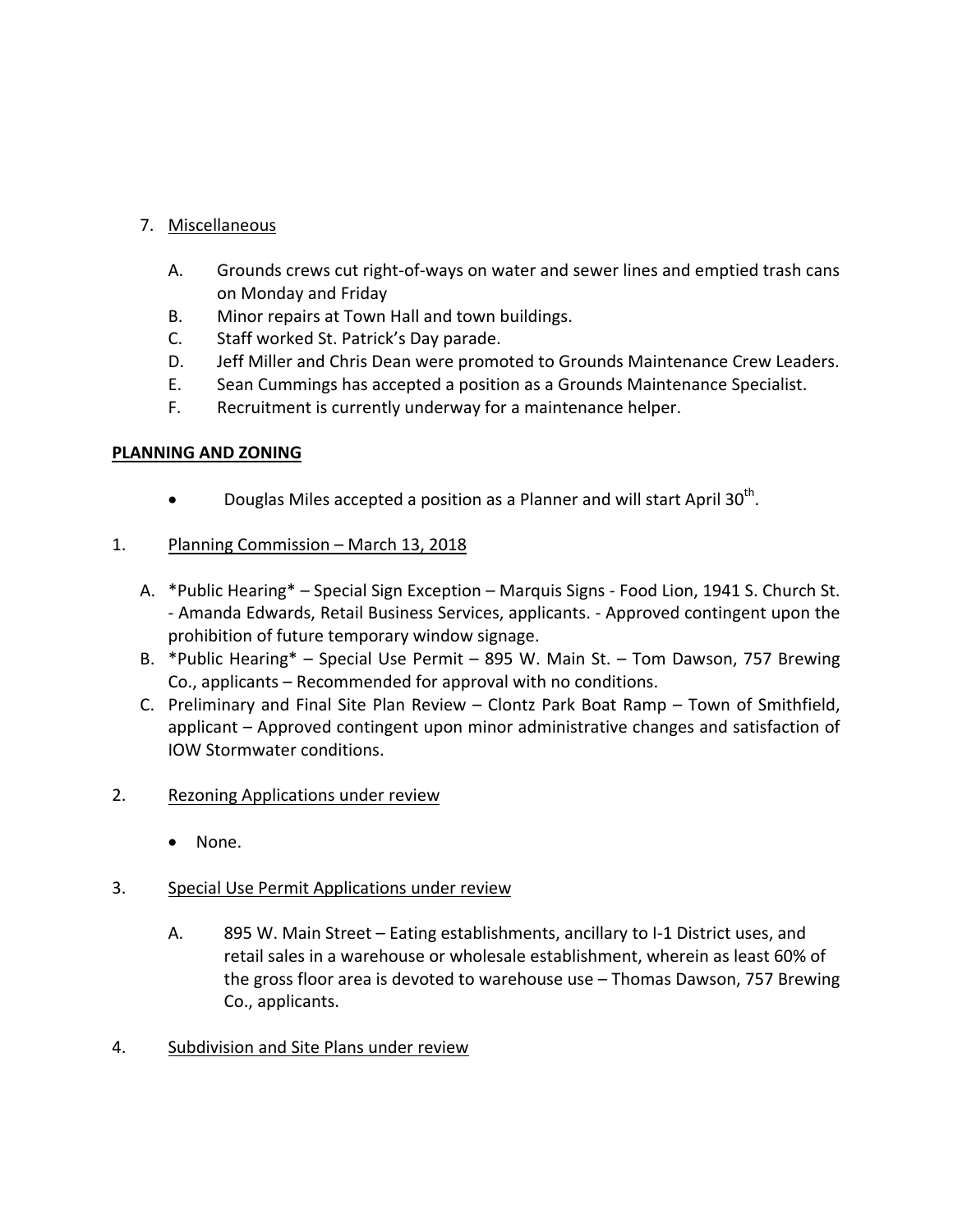- A. 305 Smithfield Boulevard Subdivision Dale Steffensmeier, applicant.
- B. KLS Battery Park Subdivision S. Church St. KLS Battery Park Development Group, LLC, applicant.
- C. Cypress Creek Ph. VII B&C Revision to Subdivision Plan Cypress Investment Holdings applicant.
- D. Joseph W. Luter, Jr. Turn Lane
- 5. Subdivision and Commercial Sites Under Construction and Inspection
	- A. Church Square, Phase I (95% complete)
	- B. Lakeview Cove Condos (75% complete)

#### 6. Board of Historic & Architectural Review – March 20, 2018

- A. Fence 117, 119, 121 North Church Street Contributing (119), Non– Contributing (117,121) Natasha Huff, Smithfield Winery, applicant – Approved as presented.
- B. Fence and Garden Shed 338 South Church Street David W. Goodrich, applicant – Approved as presented.
- 7. Board of Zoning Appeals March 20, 2018
	- No Meeting Held

#### **ENGINEERING**

- 1. Church Square, Phase I, contractor has installed E & S controls as required by the Town and the approved site plans. Homes are under construction as per market demand.
- 2. Blair Brother's Contr., Contractor repaired damaged area around drop inlet across from 1422 Cypress Creek Parkway. There was a pipe separation at its connection to the drop inlet.
- 3. Erosion & Sedimentation control field inspections for single family dwellings were performed at 11 locations throughout the Town and required reports were filed.
- 4. Field inspections continued to be held this month involving the Smithfield Lake Dam. Some structural deficiencies were found at the emergency outfall, due to storm damage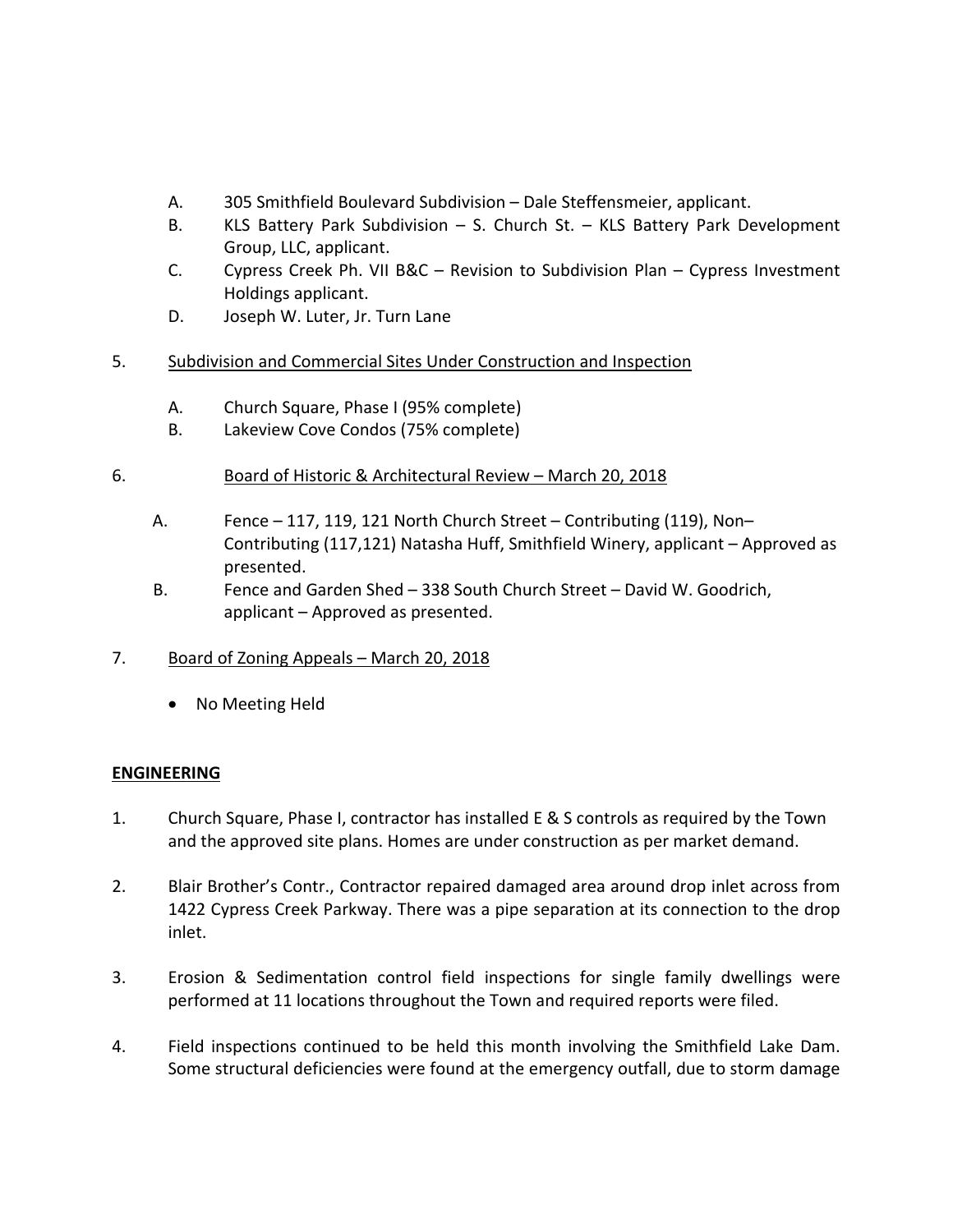by Matthew. The Town is coordinating the repair with FEMA representatives. Reimbursement documents have been forwarded to FEMA.

- 5. Cypress Creek Development; Contractor C. A. Barrs Constr., all work on project has now been completed including the roadway asphalt surface. The project is now under its one year warranty period.
- 6. Scoping meetings have been held with VDOT representatives involving the Urban funding projects.
	- A. UPC: 110507 Install right turn lane adjacent to Westside Elementary School on US 258 – Main Street. Site plan review has continued with 100% site plan submittal and required attachments between VDOT, the County and the Town. The plat involving the right of way dedication for the turn lane has been finalized and the additional documents are being processed by the Town Attorney for submittal to the Isle of Wight County School Board and VDOT for approval.
	- B. UPC: 110508 Benns Church / Route 258 / Route 10 Bypass Intersection – Alternative Analysis. Traffic analysis has been under taken and is under review. The review has been forwarded to VDOT who had several additional informational comment request.
	- C. UPC: 110509 Smithfield to Nike Trail Park Segment 3 Alternative Analysis. A meeting was held and several options were discussed and are now currently under review.
	- 7. Attended progress meeting on Smithfield to Nike Park Trail Segments 1 & 2 Contractor has begun installation of bike trail at intersection of Battery Park Rd. and Nike Park Rd. down to Greenbrier Lane.
	- 8. Met with a representative from VDOT to discuss the reconstruction of Grace Street. We are looking at relocating / replacing the sanitary sewer and water systems in this roadway area prior to VDOT project.
	- 9. Attended kick off meeting for IOW Smithfield Sidewalk project on Great Springs Road and Main Street.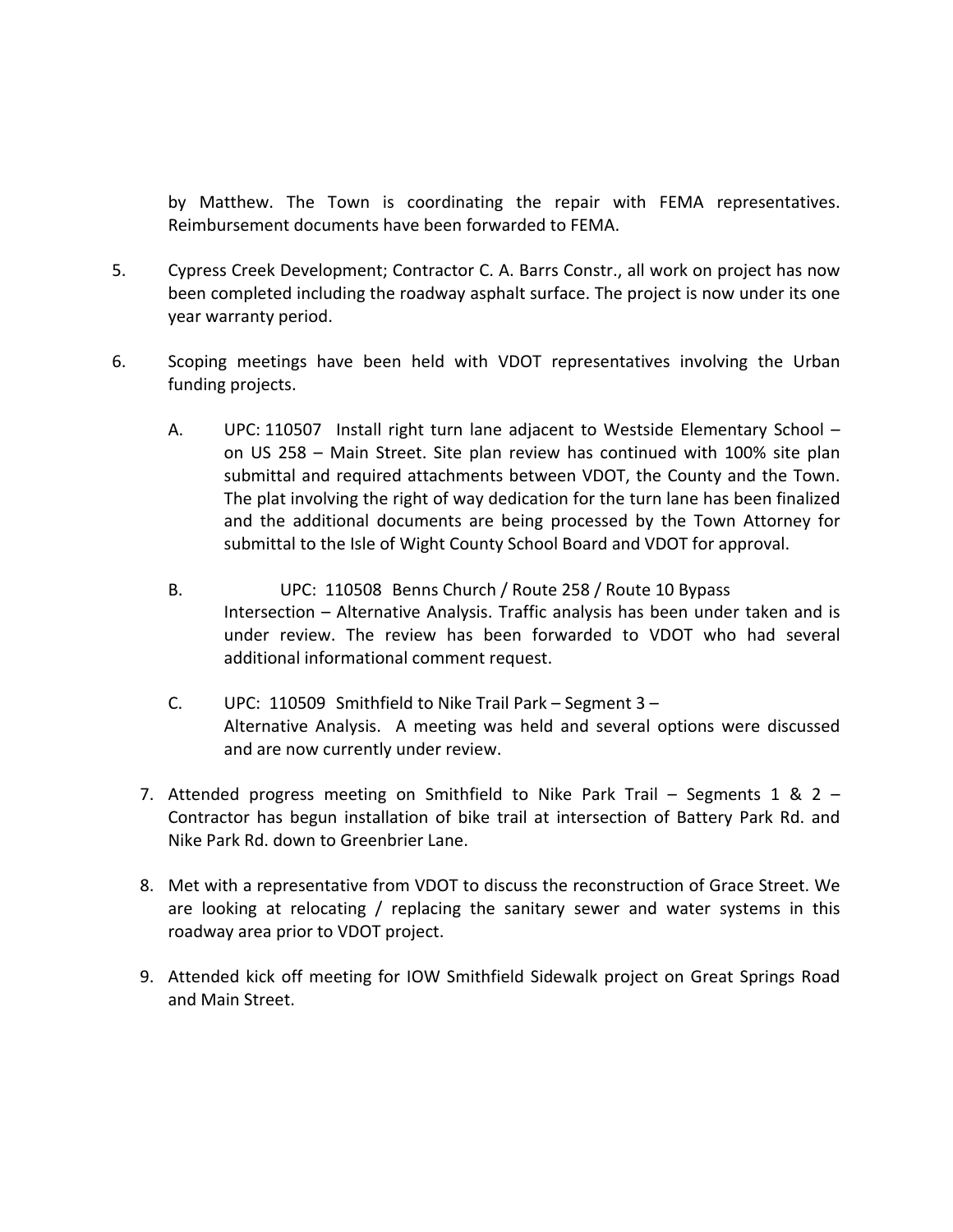# **COMMITTEE SUMMARY REPORTS**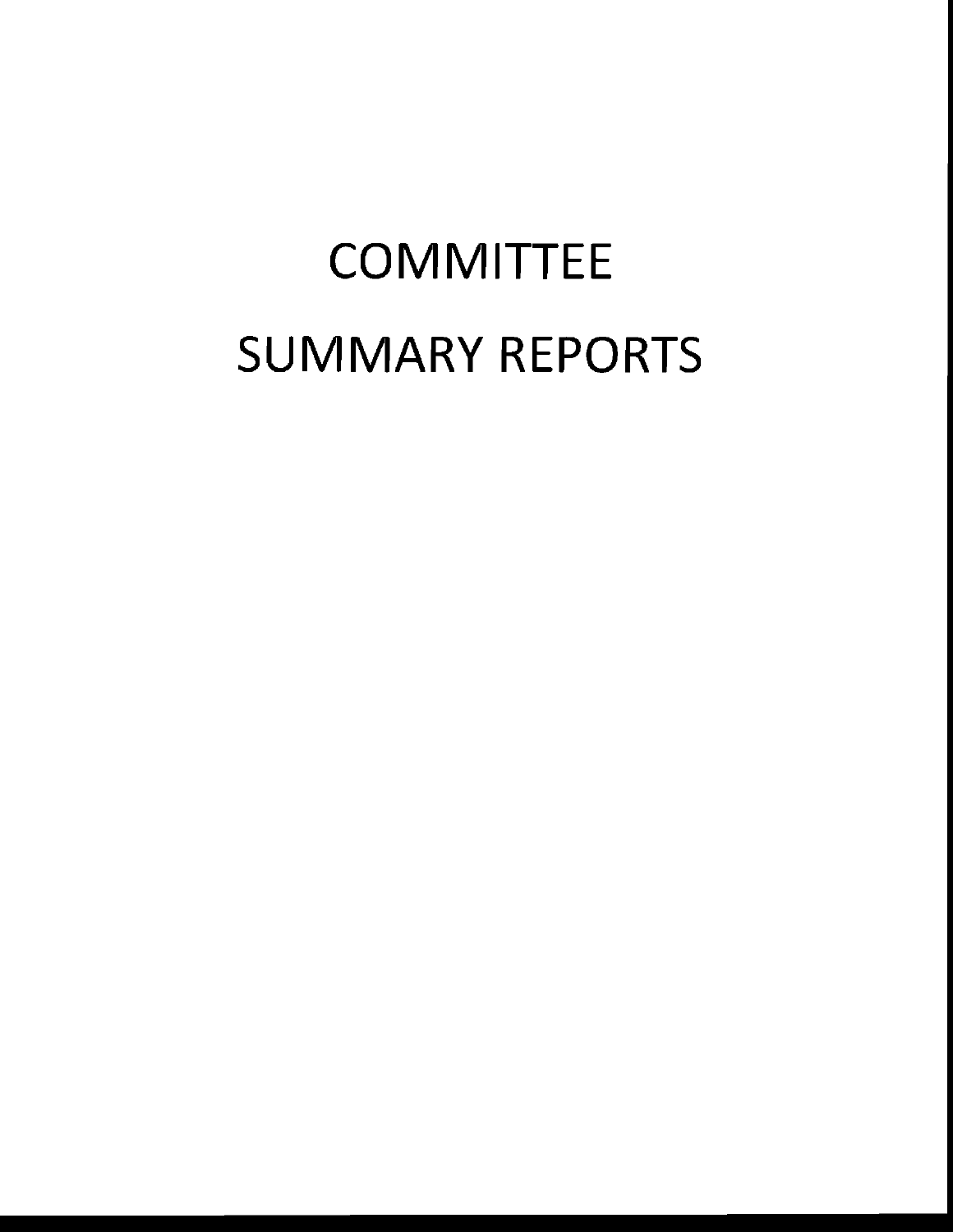March 30, 2018

#### TO: SMITHFIELD TOWN COUNCIL

FROM: PETER M. STEPHENSON, AICP, ICMA-CM TOWN MANAGER

SUBJECT: INFORMATIONAL REPORT FOR THE POLICE COMMITTEE MEETING HELD ON MONDAY, MARCH  $26^{TH}$ , 2018

The Police Committee met Monday, March  $26<sup>th</sup>$ , 2018 at 4:00 p.m. at the Smithfield Center located at 220 North Church Street, Smithfield Virginia. Committee members attending were Mrs. Denise Tynes, Chair; and Ms. Florine Moore. Other Council members present were Dr. Milton Cook, Mr. Michael Smith, Mr. Randy Pack, and T. Carter Williams, Mayor. Staff members present were Ms. Lesley King, Town Clerk; Ms. Ellen Minga, Town Treasurer; Ms. Ashley Rogers, Director of Human Resources; Ms. Amy Novak, Director of Parks and Recreation; Mr. Matt Rogers, Deputy Chief of Police; and Mr. William G. Saunders, IV, Director of Planning, Engineering and Public Works. Council Candidates in attendance were Mr. Wayne Hall, Mr. Bill Davidson, and Ms. Valerie Butler. Also in attendance were Mr. Rick Bodson of Historic Windsor Castle Restoration; Mr. Lanny Hinson and Mr. Justin Hornback of the 1750 Isle of Wight Courthouse; and Ms. Montgomery of The Genieve Shelter. The media was represented by Elizabeth Pattman of The Smithfield Times.

Police Committee Member, Mrs. Denise Tynes, called the meeting to order.

#### **A. MATTERS DISCUSSED BY COMMITTEE WHICH WILL BE ON THE COUNCIL'S AGENDA**

1. Street Closure/Traffic Assistance for Smithfield 6 Pack 6K on Sunday, April  $22<sup>nd</sup>$ , 2018 – Mrs. Tynes stated that this is the second year for this event. The event will take place in the historic district from 3:00 p.m. to 5:00 p.m. Mrs. Tynes asked Ms. Novak if there were any changes from last year. Ms. Novak explained that this race can use the sidewalk on Main Street, if necessary; to get around the construction that is currently taking place. The route is the same as the previous year. Committee had no further concerns and would recommend approval of this street closure/traffic assistance request.

2. Street Closure/Traffic Assistance for Main Street Mile on Sunday, April 29<sup>th</sup>, 2018 - Mrs. Tynes stated that this is the second year for this event as well. This is a one mile competitive run through downtown Smithfield. The race will take place between the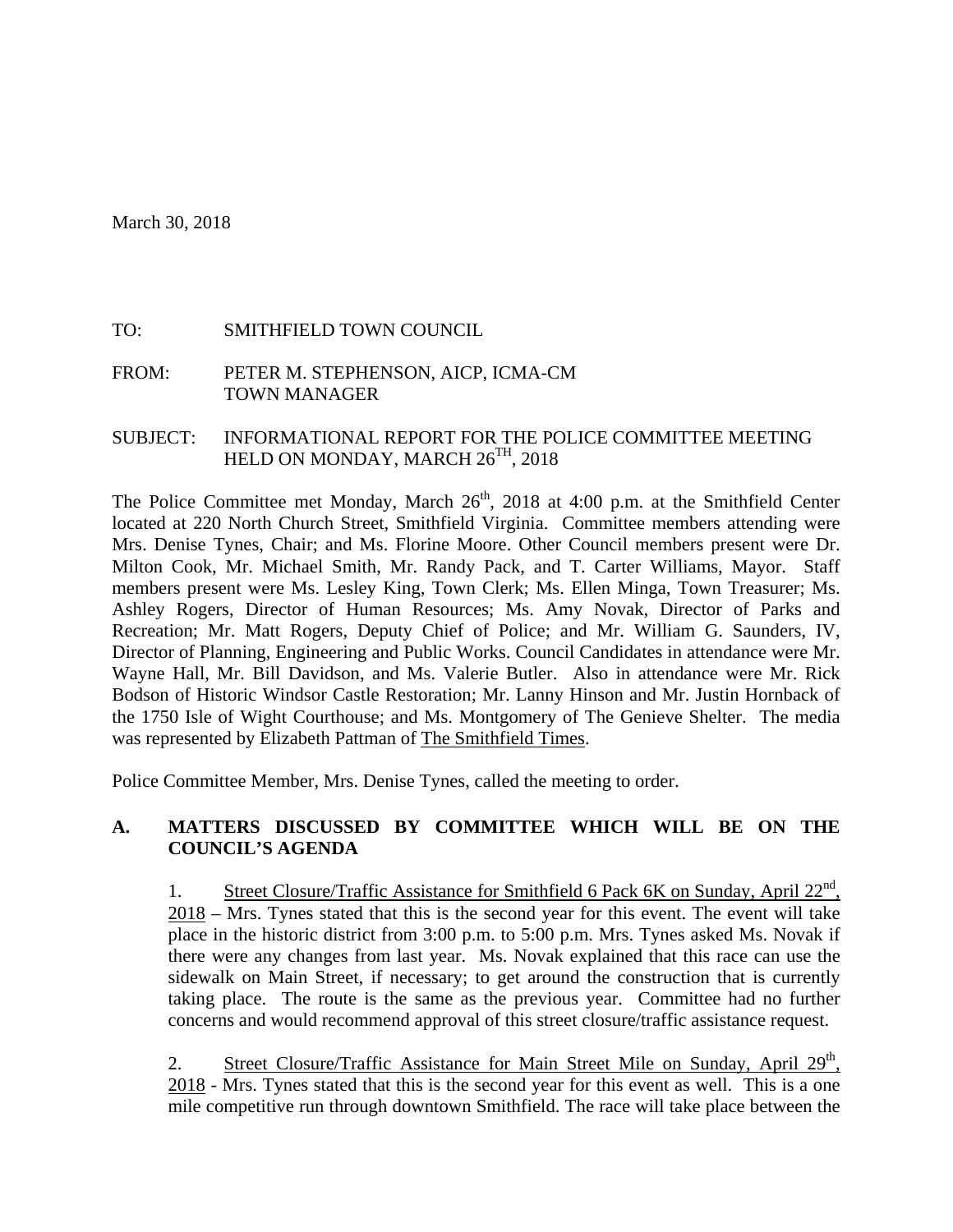hours of 9:00 a.m. and 11:00 a.m. Committee had no concerns with this event and would recommend approval of this street closure/traffic assistance request.

#### **B. MATTERS DISCUSSED BY COMMITTEE WHICH WILL NOT BE ON THE COUNCIL'S AGENDA**

1. Operational Updates – Deputy Chief Rogers reported that on Saturday, April  $7<sup>th</sup>$ there will be an active shooter event taking place at Harvest Fellowship Baptist Church. The event will be coordinated with the Isle of Rescue Squad, the Isle of Wight Sheriff's Office, Smithfield Volunteer Fire Department and State Police. Nightingale Air Ambulance Services will also participate in this training event. Deputy Rogers stated that he is not sure what time the event will take place, on April  $7<sup>th</sup>$ , as they are still in the planning phases. This event will give the Smithfield Police Department, as well as others, the opportunity to become better prepared in responding to an active shooter event should it ever arise. Dr. Cook asked if there was a road closure planned for this event. Deputy Chief Rogers stated that there would not be a road closure with this event. Officers will be at the road to keep people moving as not to create any traffic issues. He also stated that the local media has been notified that this is a training event to help with getting the word out to the community. Deputy Chief Rogers stated that all of Town Council is invited to come out and observe the training exercise.

 Deputy Chief Rogers reported that in regards to personnel Officer Samuel Johnson is back from military duty. He is currently in a two week reintegration program where he is riding along with a field training officer and then will go back to his regular job duties. Our newest officer, Ryan Polk, is finishing up his field training as well. Officer Rendell Howell left employment with the town as he is moving on to the Chesapeake Police Department. He also asked for everyone to keep Lt. Araojo in their prayers as he continues to recover from an injury he suffered while on duty.

 Deputy Chief Rogers also stated that the Smithfield Police Department assisted the Sheriff's Office, Saturday evening, with a sobriety check point at Route 10 and Fairway Drive. It was not as productive as it has been in the past but they did participate in that event. Mrs. Tynes mentioned that she had seen a news flash right before the meeting this afternoon and wanted to make everyone was aware that the Smithfield Police Officer that was mentioned is a former police officer that is no longer an employee of the town. Deputy Chief Rogers stated that he has talked with Ms. Roberts of Clontz Park Way in regards to her concerns about placing signage in this area to slow people down. Initially, they talked about placing a "Children at Play " sign in this area but he would also recommend possibly putting up something like rumble strips to keep people moving a little slower. He stated that he would also like to make a recommendation to possibly look into moving the entrance over to the left of the current entrance when we start moving forward with the public boat ramp project. Mrs. Tynes stated that, with the new development of Lakeview Cove coming, she has been asked by some of the residents of Smithfield Forrest to have four way stop signs installed at the intersections of Lane Crescent / Kendall Haven and Lane Crescent / St. Andrews Crossing; as it is a main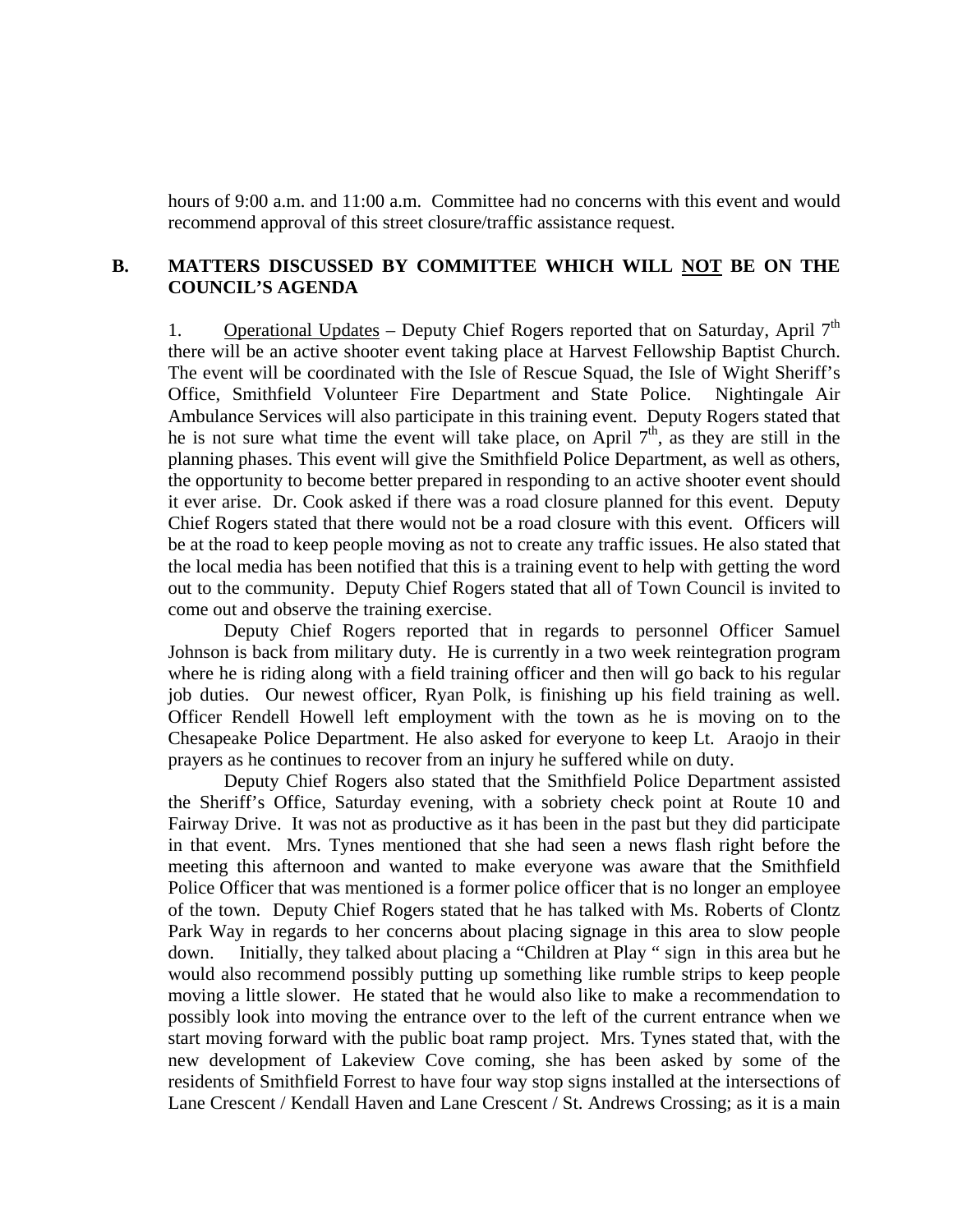thoroughfare for traffic coming in and out of this neighborhood. Committee directed the Police Department to conduct a survey of the intersections and bring back to committee next month. Mrs. Tynes thanked Deputy Chief Rogers for the update.

The meeting adjourned at 4:12 p.m.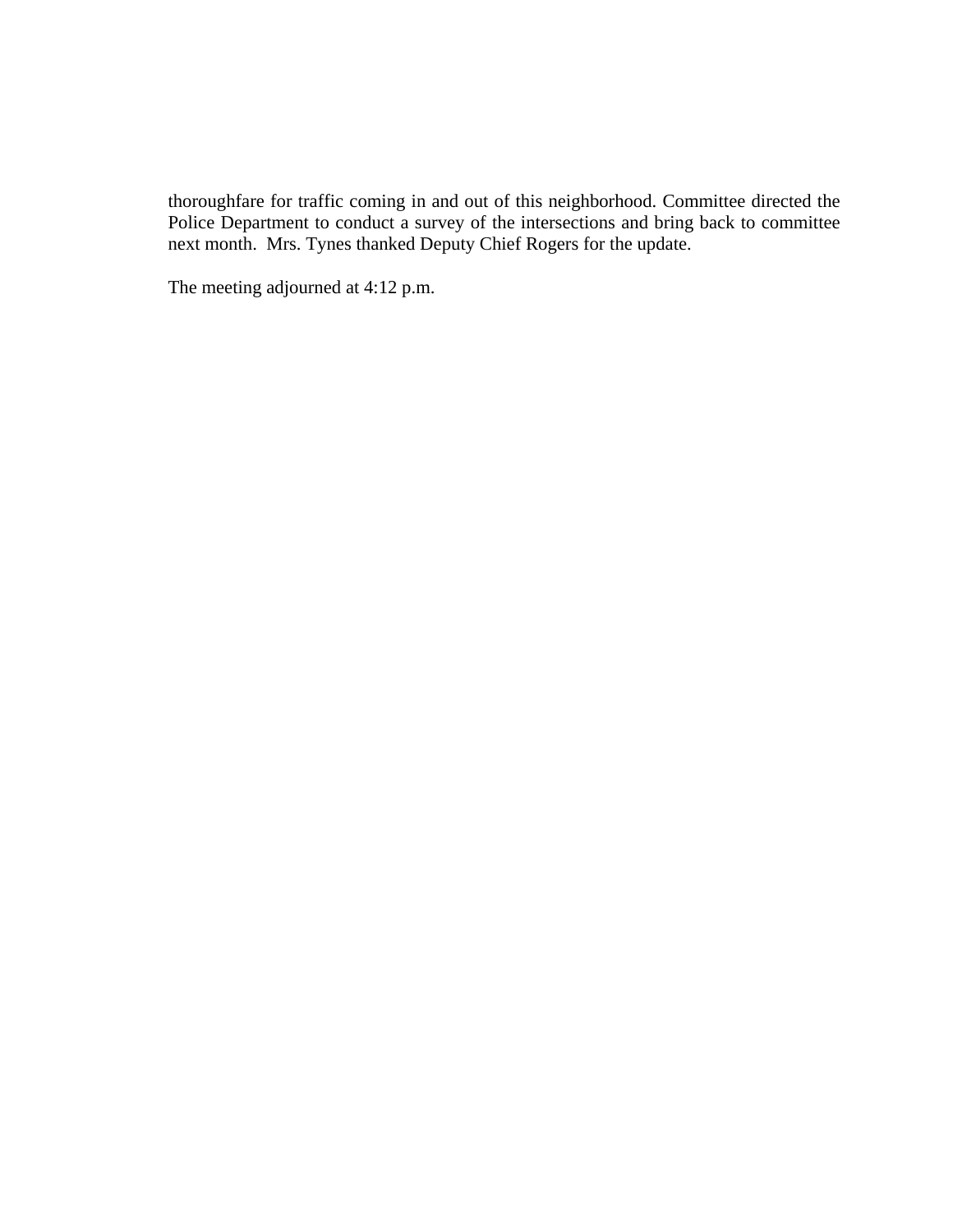#### TO: SMITHFIELD TOWN COUNCIL

FROM: PETER M. STEPHENSON, AICP, ICMA-CM TOWN MANAGER

#### SUBJECT: INFORMATIONAL REPORT FOR THE WATER & SEWER COMMITTEE MEETING HELD ON MONDAY, MARCH 26<sup>TH</sup>, 2018.

The Water & Sewer Committee held a meeting on Monday, March  $26<sup>th</sup>$ , 2018 at 4:12 p.m. at the Smithfield Center located at 220 North Church Street, Smithfield Virginia. Committee members attending were Ms. Florine Moore, Chair; Mr. Michael Smith, and Mrs. Denise Tynes. Other Council members present were Dr. Milton Cook, Mr. Randy Pack, and Mr. T. Carter Williams, Mayor. Staff members present were Ms. Lesley King, Town Clerk; Ms. Ellen Minga, Town Treasurer; Ms. Ashley Rogers, Director of Human Resources; Mr. William G. Saunders, IV, Director of Planning, Engineering and Public Works; Ms. Amy Novak, Director of Parks and Recreation; and Mr. Matt Rogers, Deputy Police Chief. Council Candidates in attendance were Mr. Wayne Hall, Mr. Bill Davidson, and Ms. Valerie Butler. Also in attendance were Mr. Rick Bodson of Historic Smithfield Restoration, LLC; Mr. Lanny Hinson and Mr. Justin Hornback of the 1750 Isle of Wight Courthouse; and Ms. Montgomery of The Genieve Shelter. The media was represented by Ms. Elizabeth Pattman of The Smithfield Times.

Water and Sewer Committee Chair, Ms. Florine Moore, called the meeting to order.

#### **A. MATTERS DISCUSSED BY COMMITTEE WHICH WILL BE ON THE COUNCIL'S AGENDA**

1. Proposal for 3rd Party Coating Inspection / Evaluation Services for Three of the Towns Elevated Water Storage Tanks – Mr. Saunders reported that the town has an opportunity for Quinn Consulting Services to do an evaluation and survey on three of the town's elevated water storage tanks. The three tanks include the Wilson Road tank, South Church Street tank and Battery Park Road tank. The town does have a budgeted line item for the maintenance of these tanks and staff is using a portion of that budget to have this evaluation completed. Mr. Saunders stated that the town has worked with this firm in the past with good results. The goal is to have this evaluation completed this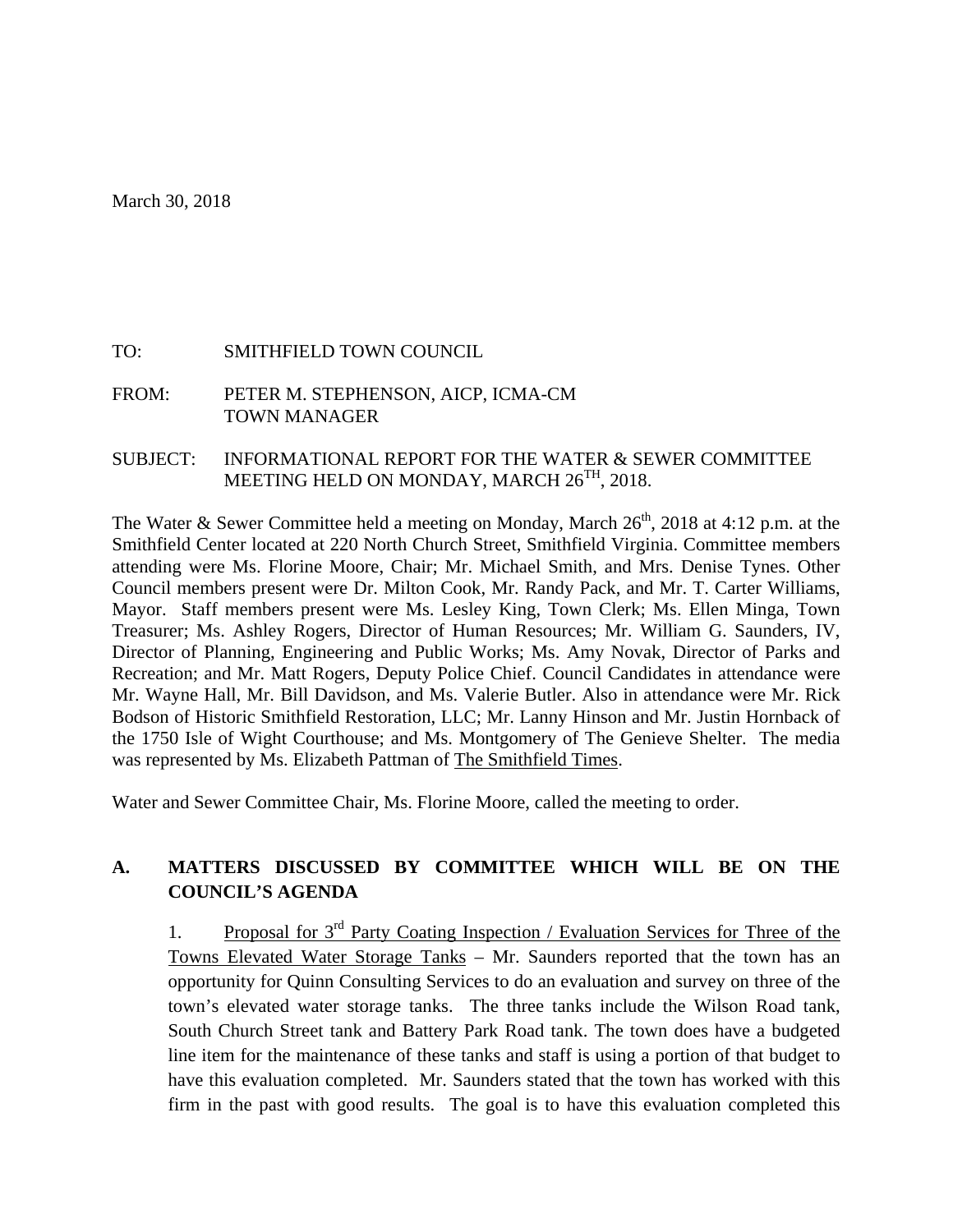fiscal year and provide the town with a punch list to prioritize our tank maintenance work. Mr. Pack stated, that if he recalls correctly, we have not performed any kind of maintenance on these tanks in the last few years. Mr. Saunders replied that was correct. An RFP was put out in 2015; however it was rescinded and no maintenance work has been performed since that time. Mr. Smith asked how much money we have budgeted for the maintenance of the tanks. Mr. Saunders explained that there is a budgeted line item for maintenance in the amount of \$100,000. The town will use a portion of that to pay for this evaluation survey and then roll the remainder over to next fiscal year to be used once it has been determined what the maintenance priorities are. Committee asked what the cost was to have the survey done. Mr. Saunders replied that it would be approximately \$7,000 per tank. Committee recommends approval.

2. Additional Item Discussed: Authorization to Purchase Budgeted Public Works Truck – Mr. Saunders mentioned that the Public Works Department has been doing some research on the purchase of a new F450 truck. This truck would replace a 1994 F350 truck that is pretty rusted out. Staff has been using it for pushing snow and sand spreading. Staff has received three quotes with the best quote being \$33,954. Mr. Saunders stated that this is a budgeted item. The town would be buying the dump body for this truck in the next fiscal year. The truck itself is budgeted for this fiscal year. Committee asked if the snow plows that are currently being used on the F350 can be used on this new F450. Mr. Saunders stated that they could. Committee recommends approval to purchase a new F450 truck for the Public Works.

#### **B. MATTERS DISCUSSED BY COMMITTEE WHICH WILL NOT BE ON THE COUNCIL'S AGENDA**

1. Additional Item Discussed: Crescent Pump Station – Dr. Cook asked if the pump was being replaced at Crescent Pump Station. Mr. Saunders explained that a new exhaust fan was being installed in the wet well and a new emergency standpipe was being installed for the emergency bypass pump.

The meeting adjourned at 4:19 p.m.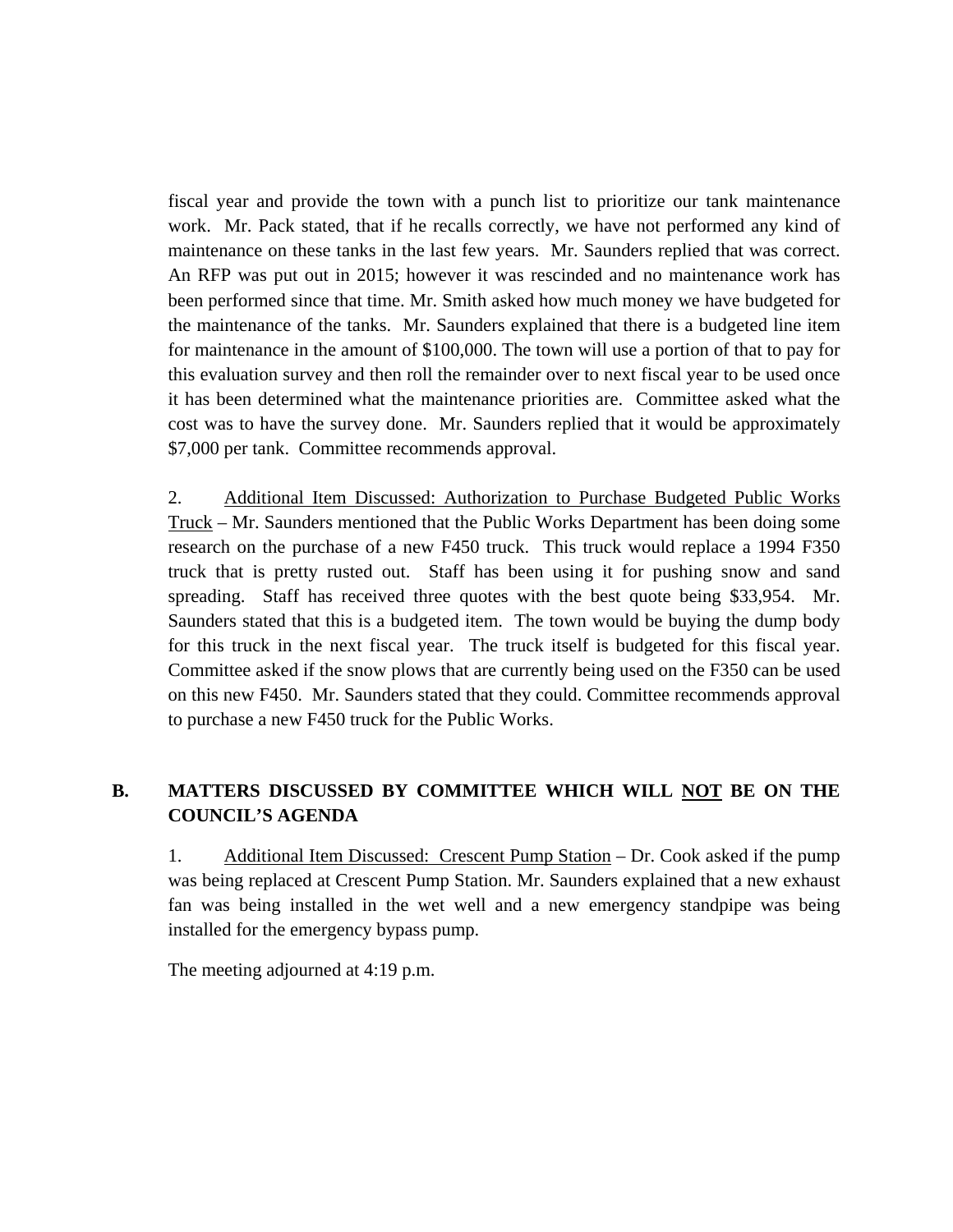March 30, 2018

#### TO: SMITHFIELD TOWN COUNCIL

FROM: PETER M. STEPHENSON, AICP, ICMA-CM TOWN MANAGER

#### SUBJECT: INFORMATIONAL REPORT FOR THE FINANCE COMMITTEE MEETING HELD ON MONDAY, MARCH  $26^{TH}$ , 2018

The Finance Committee met on Monday, March 26<sup>th</sup>, 2018 at 4:19 p.m. at the Smithfield Center located at 220 North Church Street, Smithfield Virginia. Committee members attending were: Mr. Randy Pack, Chair; Dr. Milton Cook, Ms. Florine Moore. Other Council members present were Mrs. Denise Tynes, Mr. Michael Smith, and T. Carter Williams, Mayor. Staff members present were Mr. Peter M. Stephenson, Town Manager; Ms. Lesley King, Town Clerk; Ms. Ellen Minga, Town Treasurer; Ms. Ashley Rogers, Director of Human Resources; Mr. William G. Saunders, IV, Director of Planning, Engineering and Public Works; Ms. Amy Novak, Director of Parks and Recreation. Council Candidates in attendance were Mr. Wayne Hall, Mr. Bill Davidson, and Ms. Valerie Butler. Also in attendance were Mr. Rick Bodson of Historic Smithfield Restoration, LLC; Mr. Lanny Hinson and Mr. Justin Hornback of the 1750 Isle of Wight Courthouse; and Ms. Montgomery of The Genieve Shelter. The media was represented by Ms. Elizabeth Pattman of The Smithfield Times.

Finance Committee Chair, Randy Pack called the meeting to order.

#### A. **MATTERS DISCUSSED BY COMMITTEE WHICH WILL BE ON THE COUNCIL AGENDA**

- 1. Invoices Over \$10,000 Requiring Council Authorization:
	- a. A. R. Chesson Construction Company, Inc.  $$16,795.05$
	- b. A. R. Chesson Construction Company, Inc. \$ 32,498.81

 The above invoices are for work performed on the concession building at the Joseph W. Luter, Jr. Sports Complex by A. R. Chesson Construction for the months of December 2017 and January 2018. They have been reviewed by project manager Mr. Brian Camden and he recommends approval of invoices. Mr. Smith asked if the issue with the floor drain in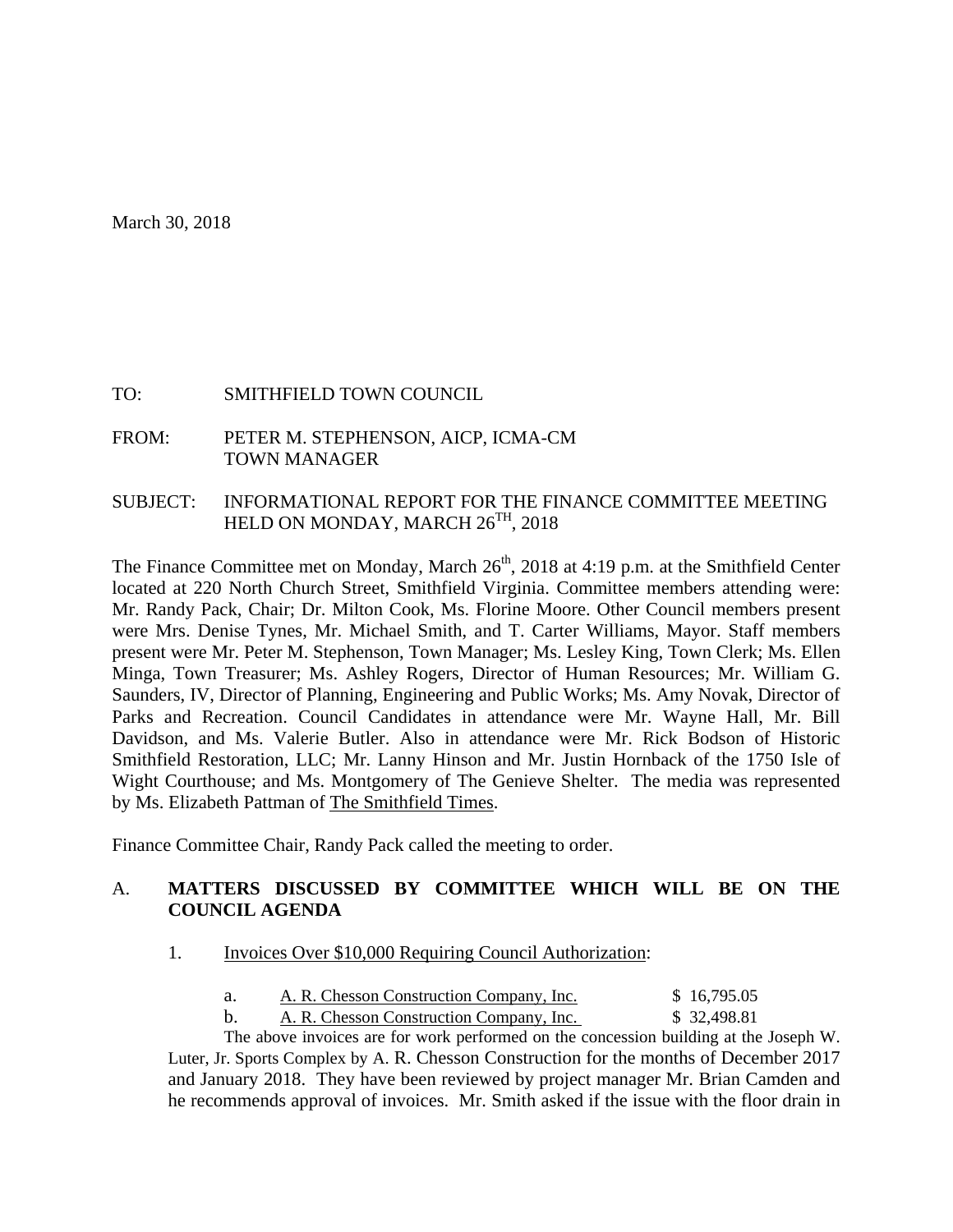the family restroom had been resolved. Ms. Novak stated that the floor drain that they had previously thought had been left out had been installed. It was just skimmed over when the concrete was installed. Committee asked if the concrete slopes down to the floor drain. After verification from Mr. Camden at the Parks and Recreation Committee it was recommended that the above two invoices be approved.

c. Draper Aden Associates \$10,956.26 These invoices from Draper Aden Associates is for progress billing for the month of February. The first invoice is for repairs to the Smithfield Lake Dam in the amount of \$2,867.13. The second invoice is for general services under their annual engineering services contract in the amount of 8,089.13. Committee recommends approval of both invoices.

#### B. **MATTERS DISCUSSED BY COMMITTEE WHICH WILL NOT BE ON THE COUNCIL'S AGENDA.**

#### 1. Contribution Request for Fiscal Year 2018/2019

a. Historic Smithfield – 1750 Isle of Wight Courthouse - Mr. Lanny Hinson was present along with the Treasurer, Justin Hornback to give an update on the 1750 Isle of Wight Courthouse. He thanked the town for their support in the past. He stated that recently they were approved by the Board of Historic and Architectural Review to have a storage shed placed behind the building for additional storage of artifacts. Mr. Hinson stated that they continue to keep the courthouse open to visitors with volunteer docents during the week and paid docents on the weekends. The also continue to hold special programs for local school groups and out of town bus tours beyond regular opening hours. Mr. Hinson stated that they participate in local events here in town such as Olden Days, Town & Country Day, the evening Christmas Market and the Christmas parade. He explained that their most popular event each year is the Colonial Court Trial in October. This event is free to the public and in 2017 there were a total of 265 visitors that attended the five performances. Mr. Hinson stated that in 2017 they had more visitors than ever with 7,712. There is no cost to visit the courthouse so gifts and donations are very helpful for them to continue their operations. Mr. Pack asked Mr. Hinson what they were requesting for FY 2018/2019. Mr. Hinson stated that \$5,000 would be greatly appreciated; however they did not get that last year so they are happy to get any amount. Committee thanked Mr. Hinson and Mr. Hornback for coming.

b. The Genieve Shelter – Ms. Montgomery was present on behalf of The Genieve Shelter and thanked committee for the opportunity to give an update and overview of the services that The Genieve Shelter offers. Ms. Montgomery stated that this year they are requesting \$10,000 from the Town of Smithfield. The reason they are requesting for more funding this year is because they are trying to organize a Lethality Assessment Program. A Lethality Assessment Program allows the shelter's staff and the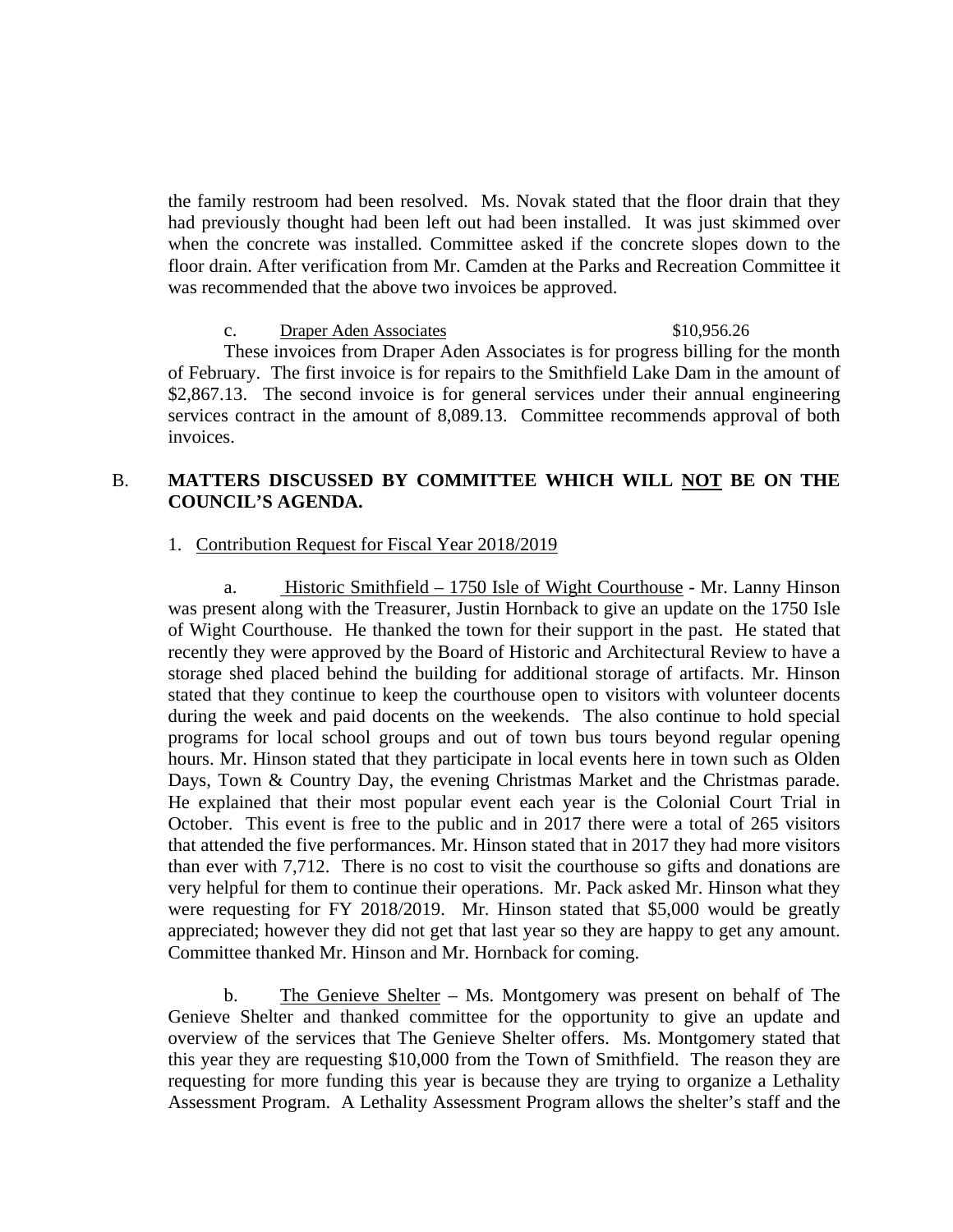local police department the opportunity to work together to assist victims of abuse with receiving shelter services immediately. Special training will be offered to officers responding to domestic violence situations on how to refer victims directly to the crisis helpline when on the scene of altercations. This program was started in the City of Suffolk and they would like to get it started in all the localities that The Genieve Shelter services. During the 2017 fiscal year, The Genieve Shelter provided crisis and supportive services to forty-three families (seventy-two individuals) attempting to escape domestic violence in Smithfield. They also provided 893 nights of emergency shelter, assisted 75 clients in court and responded to 112 hotline crisis calls from residents of Smithfield needing help from the agency. Ms. Montgomery explained that the cost to provide shelter per night increased to \$23.33 from \$21.48. This increase was due to the rising cost of utilities and food at the emergency shelter. Ms. Montgomery stated that they are also working on having a mobile counseling service in the area for victims of domestic violence. Ms. Montgomery stated that The Genieve Shelter is embarking on their  $30<sup>th</sup>$ year Anniversary and they plan to celebrate in all six localities that they serve. Their main focus will be on prevention and education. They will also focus more on having their services available. Mayor Williams asked what percentage of increase has there been over the last year in regards to domestic violence. Ms. Montgomery replied that there was a 12% increase in the Smithfield area. Mayor Williams asked if Ms. Montgomery has seen a rise in human trafficking. Ms. Montgomery replied that there has been a rise in human trafficking and they are trying to provide a lot more counseling for these types of issues. She stated that they have also seen a rise in substance abuse cases. Dr. Cook asked if the 112 hotline calls were just from the town limits of Smithfield or did that include the County of Isle of Wight as well. Ms. Montgomery stated that the 112 includes all of Isle of Wight County. Dr. Cook asked if she could determine how many are actually town residents since she is requesting town funds. Ms. Montgomery stated that 68 of the 112 calls are from the Town of Smithfield. Dr. Cook asked if the Lethality Assessment Program has been presented to the Smithfield Police Department. Ms. Montgomery stated that they have not done so yet; however it is planned for some time during the month of May. Mr. Pack asked how much The Genieve Shelter received last year. Ms. Minga replied that they received \$7,200.00. Committee thanked Ms. Montgomery for the update.

2. February Financial Statements and Graphs – Ms. Minga stated that it has been an extremely busy month. The Accounts Payable module of MUNIS did go live earlier this month; however they have only cut one check. Since they were half way through March they decided to go ahead and complete March on the Bright System. This would eliminate the need to pull financial reports from both systems. All checks will be cut on the MUNIS system as of April  $1<sup>st</sup>$ . It will be challenging as we move forward; however staff will be assigned support personnel that will help with the transition for the next year. Ms. Minga stated that at this time revenues are looking very strong. Most revenues are on target for where we are for the year. Ms. Minga reported that Franchise Tax went up for everyone this year. Although, as of today, we have not received information from Bank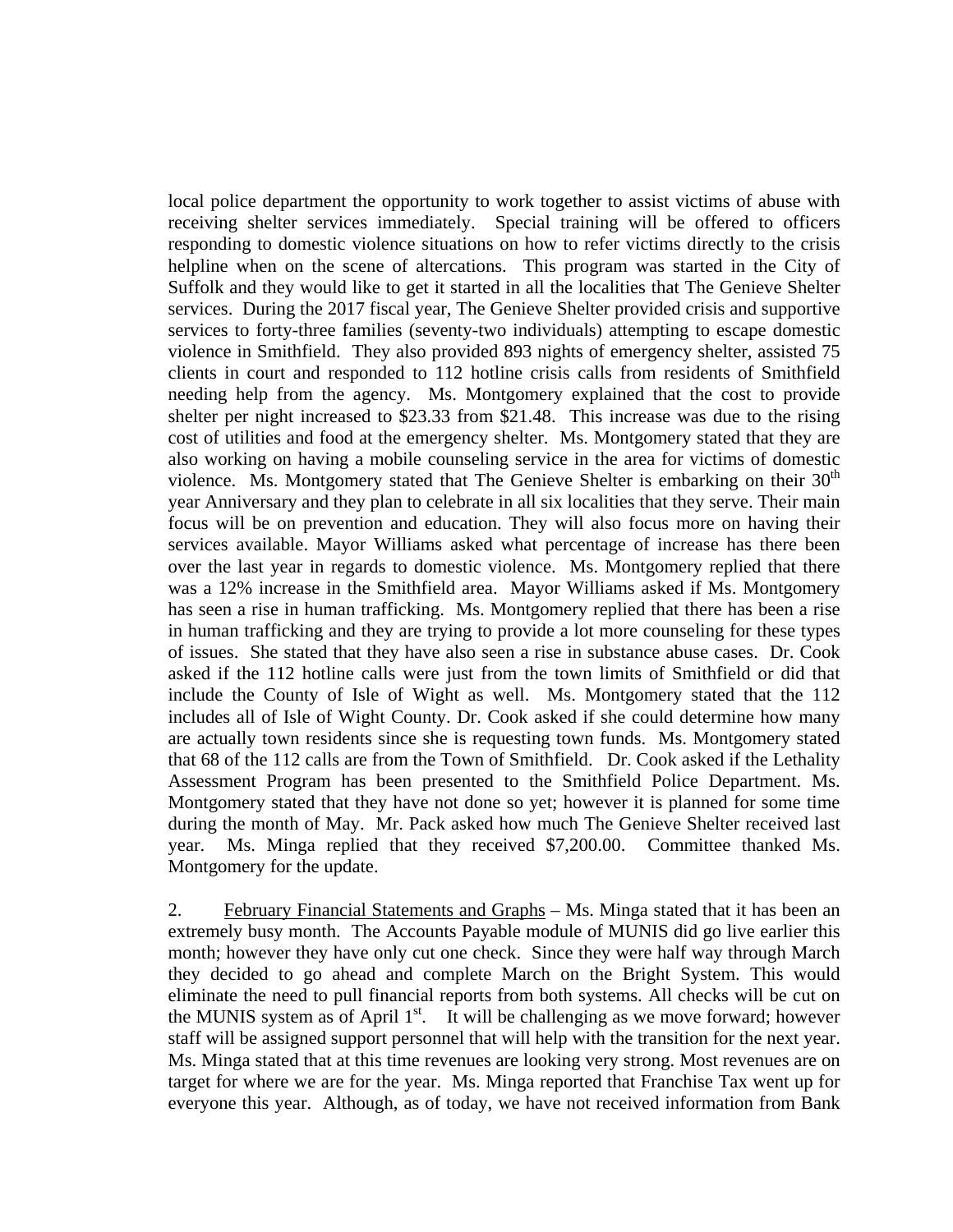of America. Ms. Minga mentioned that the Sand Pro that was purchased for the new sports complex will need to be a budget amendment to reflect that it is a capital lease. It will show up on both the revenue and expense side. Ms. Minga reported that she feels all the departments are on target in regards to budgeted expenses. The challenges every year are the large capital projects. Trying to pin point when they will be completed and how much needs to be rolled over into next year, as well as new projects starting up like Phase IV of the Pinewood Heights Relocation Project. Ms. Minga pointed out that sewer charges over the last few years have really been consistent. In regards to water there are some differences; however that has a lot to do with water rate changes and consumption in Gatling Pointe. Mr. Pack stated in regards to revenues the town has recently had two film crews in town. He asked if town staff has ever looked at what type revenue could be generated from a film tax. Ms. Minga stated that they had not; however she could certainly do some research. Ms. Novak stated that Ms. Winslow of tourism is in the process of researching this so that we can establish our own film permitting process that would have fees associated with it. Dr. Cook stated that it is nice that film crews like our town enough to want to film here; however there is some disruption associated with it. There is also some cost associated with it when town services are needed. A fee schedule would allow the town to recoup some of the expenses for these services. Ms. Novak stated that she would follow-up with Ms. Winslow and bring this item back to committee next month.

3. February Cash Balances – Ms. Minga stated that total cash was very consistent with the prior month. The total for all funds is \$14,700,304 compared to \$14,742,576 last month for a total decrease of \$42,271. Water Funds went up 143,930 and the Sewer Fund went up 76,370 and the Highway Fund went down \$55,340. This decrease in the Highway Fund is not a concern because this is just money that is moved in the Highway Fund as needed from the grant funds that are put in the General Fund. General Funds did go down \$207,230 with some of the large projects that we are funding. Ms. Minga stated that we are in the middle of the banking RFP's and they are taking in consideration what to do with the monies that we have available in regards to investing. The VIP Investment Pool was down again this month; but it is still relatively small. The town is still earning interest on it each month. — Water =  $$685,465.40$ ; Water Debt Service = \$779,168.52; Water Capital Escrow Availability Fees = \$464,449.41; Water Treatment Plant Escrow =  $$25,337.16$ ; Water Deposit Account =  $$77,798.98$ ; Water Development Escrow = \$123,731.23**; Subtotal Water = \$2,155,950.70**. Sewer = \$55,595.13; Sewer Development Escrow =  $$382,796.33$ ; Sewer Capital Escrow Availability Fees = \$747,415.14; Sewer Compliance = \$2,225,512.26**; Subtotal Sewer = \$3,411,318.86**. **Highway = \$135,001.24.** General Fund = \$6,858,548.53; Payroll = \$190,550.55; Money Market General Fund Towne Bank =  $$2,206.75$ ; Business Super NOW-General Fund = \$33,773.80; Money Market General Fund Farmers Bank = \$294,821.81; General Fund Capital Escrow =  $$706,225.05$ ; Certificate of Deposit =  $$526,894.81$ ; Certificate of Deposit Police Dept =  $$37,002.55$ ; Special Project Account =  $$29,653.56$ ; Pinewood Heights Escrow = \$50,754.64; SNAP Program = \$2,218.75**;** Museum Account = \$171,882.79; Windsor Castle Acct \$93,500.00; **Subtotal General Fund = \$8,998,033.59. TOTAL ALL FUNDS = \$14,700.304.39.**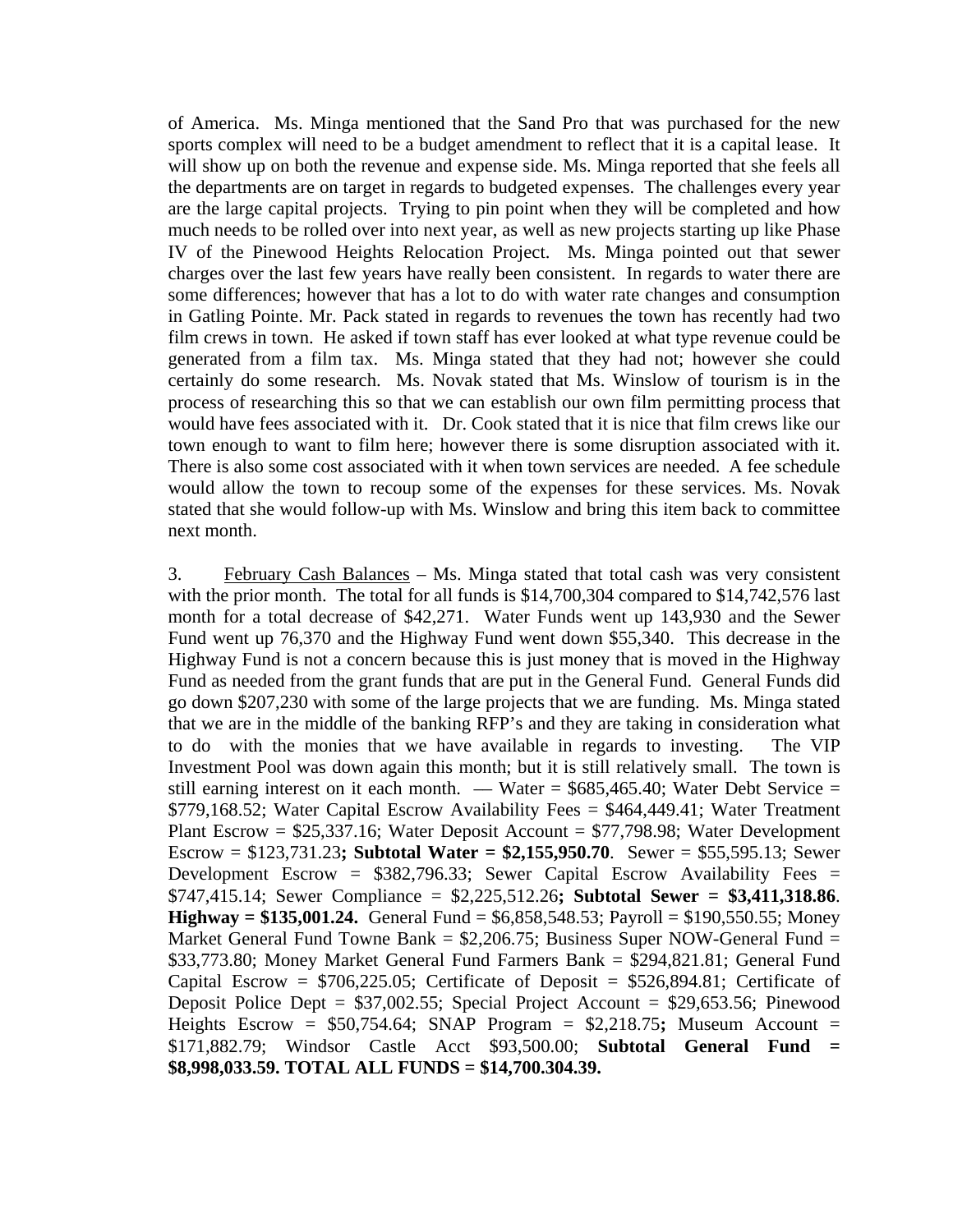4. FY 2018/2019 Budget Discussions: Revenues – Ms. Minga stated that she made a decision not to post the revenues. She explained that the revenues do not give you a whole lot of information without the expense side. A lot of the revenues for this year that are going to be really important are based on some of our large projects. Are the ball fields definitely going to be finished by June  $30<sup>th</sup>$ ? Is the Smithfield Lake Dam work going to be finished and all the grant funds associated with that by June  $30<sup>th</sup>$ ? How far will the town be with the Pinewood Heights Relocation Project? Ms. Minga stated that she feels comfortable with the town's revenues in regards to our base taxes. All the taxes are where they were projected with some being a little higher. She stated that she would like to spend a little bit more time working on the numbers for these larger projects. Her hope is to have a working document by the end of next week that has a lot of the expense side filled out as well. Discussion was held on scheduling a special budget work session once Ms. Minga puts more of the numbers together.

5. Windsor Castle Restoration Project "Audit" – Mr. Bodson stated that the Historic Windsor Castle Restoration, LLC is approaching a million dollars' worth of disbursements for the Windsor Castle restoration project. There have been 250 payments issued since December 2016. Phase 1 of the project is nearly complete. Phase 1 included a portion of the Manor house, the outbuildings, the caretaker's house and the accelerated project, which included the construction of a maintenance and storage building. Mr. Bodson stated that as Chair of the construction committee he has suggested that an outside "audit" be done on the books. Having spent a million dollars he thinks the Town Council and the Treasurer would appreciate knowing that the procedures that were put in place have been reviewed by an outside set of eyes. Mr. Bodson stated that after April  $15<sup>th</sup>$  they will engage a CPA firm to review the LLC's payment approval process and establish that the payments were directed to the intended use, which is the restoration of Windsor Castle. The CPA's work review will be a presentation of facts established by its review, which will be provided to the Town Treasurer and Town Council. Committee thanked Mr. Bodson for the update.

Meeting Adjourned at 5:05 p.m.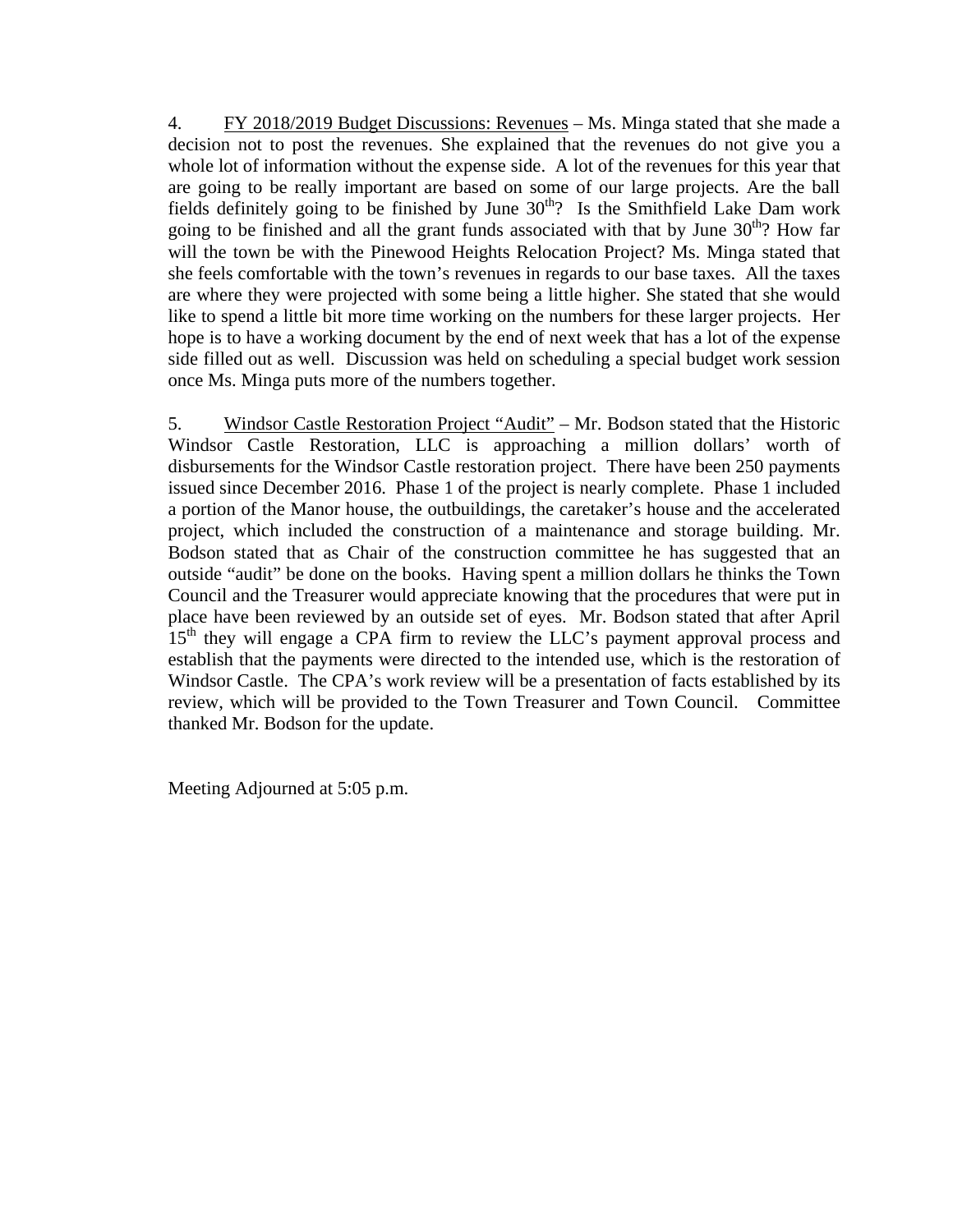#### TO: SMITHFIELD TOWN COUNCIL

FROM: PETER M. STEPHENSON, AICP, ICMA-CM TOWN MANAGER

SUBJECT: INFORMATIONAL REPORT FOR THE PARKS AND RECREATION COMMITTEE MEETING HELD ON TUESDAY, MARCH 27TH, 2018

The Parks and Recreation Committee held a meeting on Tuesday, March  $27<sup>th</sup>$ , 2018 at 4:00 p.m. at the Smithfield Center located at 220 North Church Street, Smithfield Virginia. Committee members attending were: Mrs. Tynes, Chair; and Mr. Randy Pack. Other Council members present were: Dr. Milton Cook, Mr. Michael Smith, Ms. Florine Moore and Mr. T. Carter Williams, Mayor. Staff members present were Mr. Peter M. Stephenson, Town Manager; Ms. Lesley King, Town Clerk; Mr. William Saunders, Director of Planning, Engineering and Public Works; Ms. Amy Novak, Director of Parks and Recreation; Mr. Wayne Griffin, Town Engineer; and Ms. Judy Winslow, Director of Tourism. Council Candidates in attendance were Mr. Bill Davidson, Mr. Wayne Hall, Ms. Valerie Butler, and Mr. Chris Torre. Also in attendance were Mr. Brian Camden of Alpha Corporation; Mr. Rick Bodson, and Mr. Rudolph Jefferson, Chairman, Isle of Wight Board of Supervisors. The media was represented by Ms. Elizabeth Pattman of The Smithfield Times.

Parks and Recreation Committee Chair, Mrs. Denise Tynes, called the meeting to order.

#### **A. MATTERS DISCUSSED BY COMMITTEE WHICH WILL BE ON COUNCIL'S AGENDA.**

1. Paint the Town Purple – Relay for Life Event, June  $2<sup>nd</sup>$  2018 - "Paint the Town Purple" is a great way to spread the word about Relay for Life. It helps with recruiting new survivors and caregivers, engaging new and returning teams and team members, and encouraging our sponsors to get more involved in Relay for Life. Two years ago Relay for Life was granted permission to "Paint the Town Purple" by tying purple ribbons on light/street poles long Main Street and South Church Street as an initiative to bring awareness to the upcoming Relay for Life Event. Ms. Jordan, a representative of Relay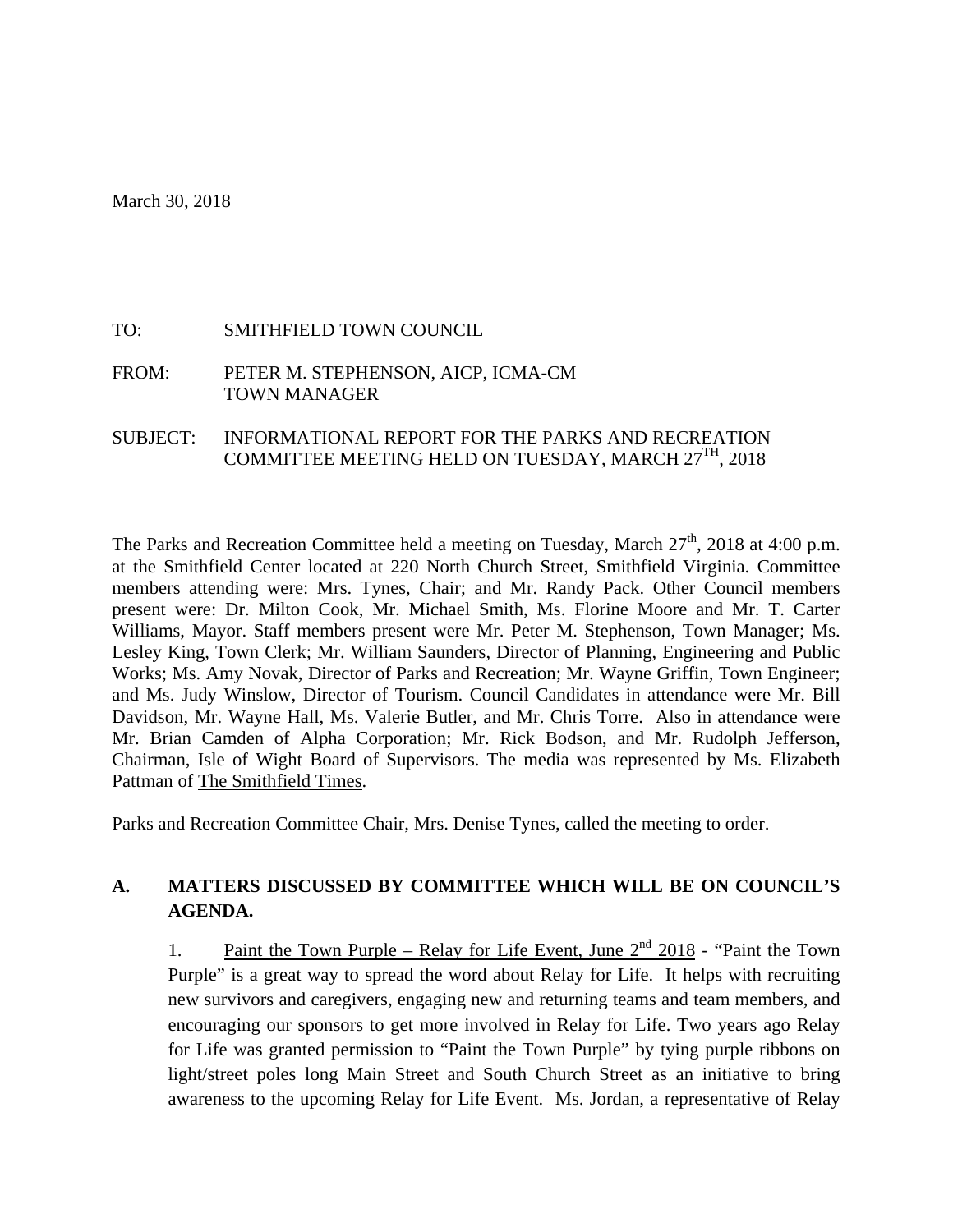of Life, has requested to do this again this year. Purple ribbons would be placed on lights/street poles along Main Street and South Church Street from May  $20^{th}$  to June  $2^{nd}$ when the Relay for Life event takes place. This year's Relay for Life event will take place at Smithfield High School. Committee recommended approval.

2. Proposed Price Adjustment for 50% off Friday, Saturday and Sunday Rentals for January and February 2019 – Ms. Novak stated that she would like to propose adjusting the rates on bookings during January and February 2019 by 50%. These two months tend to be very slow in regards to bookings. She mentioned that she did make this same request last year; however the request was made much later in the year so it did not increase the bookings for January and February of 2018. The hope is getting it out there earlier in the year so she will get better results to fill all weekends in January and February of 2019. Mrs. Tynes asked if the Center staff works with clients if for any reason their event is cancelled due to the weather during these months. Ms. Novak stated they definitely work with clients when events are cancelled due to snow or other significant weather events.

3. Proposed Park Impact Fees – Ms. Novak stated that in order to pay for the ongoing maintenance of Windsor Castle Park she is proposing a park impact fee for open to the public events. The Park Impact Fee would be a 5% fee of the average ticket price or entry fee for the event multiplied by the number of attendees. They would still pay a site fee for certain areas of the park such as the Windsor Castle Manor riverfront area. They would also be subject to town service fees for such items as Police or Public Works staffing, if needed. Mrs. Tynes stated that this item is recommended for approval and in the event that it is approved by Town Council it will go into effect immediately.

4. Proposed Windsor Castle Manor Riverfront Fee Schedule – Ms. Novak stated that the Windsor Castle Manor Riverfront area is close to getting back to having grounds rentals like we were doing before we went into the restoration process. Now that the restoration work has been complete there will be a nice pole barn there that can be used as a great covered space. The site specs would include a 2500 square foot covered space with electricity, lighting and water hookup. It will also have 8,000 square feet of open space available for tenting. Ceremony site possibilities include down by the water, Manor yard or in front of the barns. Grass parking will accommodate over 500 cars. Booked events would have the site for the entire weekend. This would allow items to be brought in on Friday, have their event on Saturday or Sunday and then have rental items picked up on Monday. Clients would be required to provide items such as restroom rentals, furniture rentals (tables and chairs), tent rentals, dishware and table linens. Ms.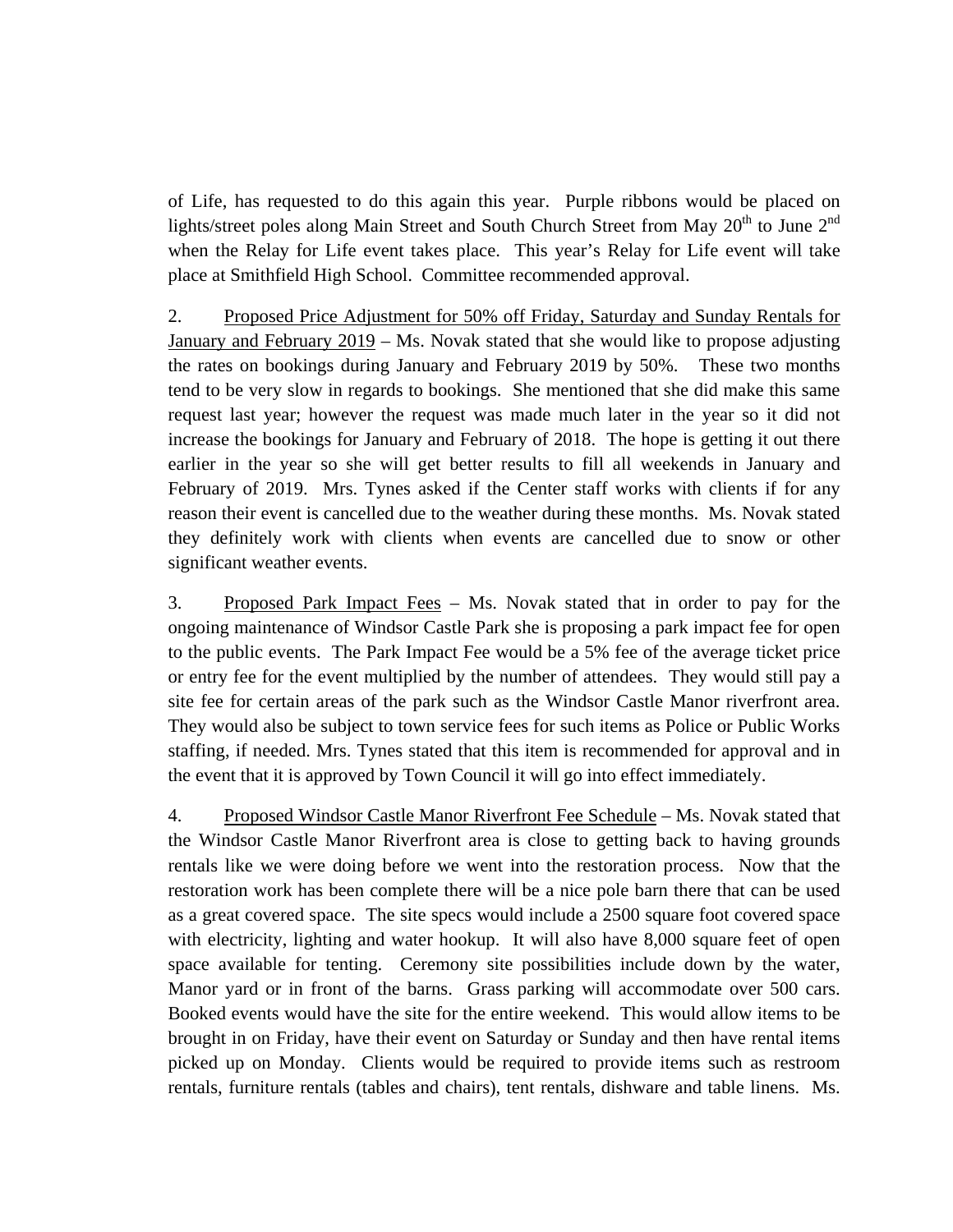Novak stated that she is proposing that the standard rate be \$2,400 and the resident rate for Isle of Wight County residents be \$2,200. The cost to the town would be minimal. There would be some staffing on Saturday or Sunday night of the event to make sure the music is turned off at 10:00 p.m. to stay in compliance to the town's ordinance requirement. Staff will also be needed to make sure the group is off the site by 11:00 p.m. Some concern was expressed over events leaving trash in a dumpster on site. It was decided that all clients will be required to remove all trash from the site at the end of the event. Ms. Novak explained a reduced rate of 10% will be applied if a daytime open to the Public Event is happening at the same day. Mr. Pack stated that he thinks the rates proposed are a good place to start; however he hopes that we will be able to increase these rates. Ms. Novak explained that these rental rates may seem a little low compared to other sites but Windsor Castle Park is a little different; in the fact that it is a public park and anyone can walk through the area at any time. Ms. Novak stated that if the demand is there then the prices can go up in the future.

#### **B. MATTERS DISCUSSED BY COMMITTEE WHICH WILL NOT BE ON COUNCIL'S AGENDA.**

1. Operational Update – Parks and Recreation Committee Report/ 2018 Event List – Ms. Novak reported that the upcoming events are as follows: There will be a Town Council Candidate Forum on Thursday, April  $5<sup>th</sup>$  at 7:00 p.m. This event will be done in Council chambers with all four suites open, as we do anticipate a large number of attendees. On Saturday, April  $7<sup>th</sup>$  the YMCA will host the Annual Triathlon Race. The Wine and Brew Festival will be held the following weekend on April 14<sup>th</sup>. Also on April  $14<sup>th</sup>$  a fitness program called "Roaming Yoga" will begin. This fitness program will be once a month at the kayak launch. The  $2<sup>nd</sup>$  annual Smithfield 6 Pack 6K Race is happening on Sunday, April  $22<sup>nd</sup>$ . Isle of Wight Academy will host a 5k event at the park on, Thursday, April  $26<sup>th</sup>$ . Prom season starts on Saturday, April  $28<sup>th</sup>$  with the first one being Windsor Prom. Lastly, Main Street Mile will be held on Sunday, April  $29<sup>th</sup>$ . The update on the Manor house restoration project will be given at today's Public Buildings and Welfare Committee. Kayak rentals will open for its  $5<sup>th</sup>$  season on Saturday, May  $5<sup>th</sup>$ . At this time they are looking to hire two individuals for this position. Ms. Novak mentioned that Goodrich and Sons recently removed several dead trees from the park and will return next week to remove a couple more. They will also be doing some underbrush clearing near the Manor house grounds on Monday, April  $2<sup>nd</sup>$ . Dr. Cook asked if the paint that was on the brick walls in the park has been removed. Ms. Novak stated that the removal of the paint will take place tomorrow. Staff has been waiting for the weather to warm up some before pressure washing the brick walls. Ms. Novak stated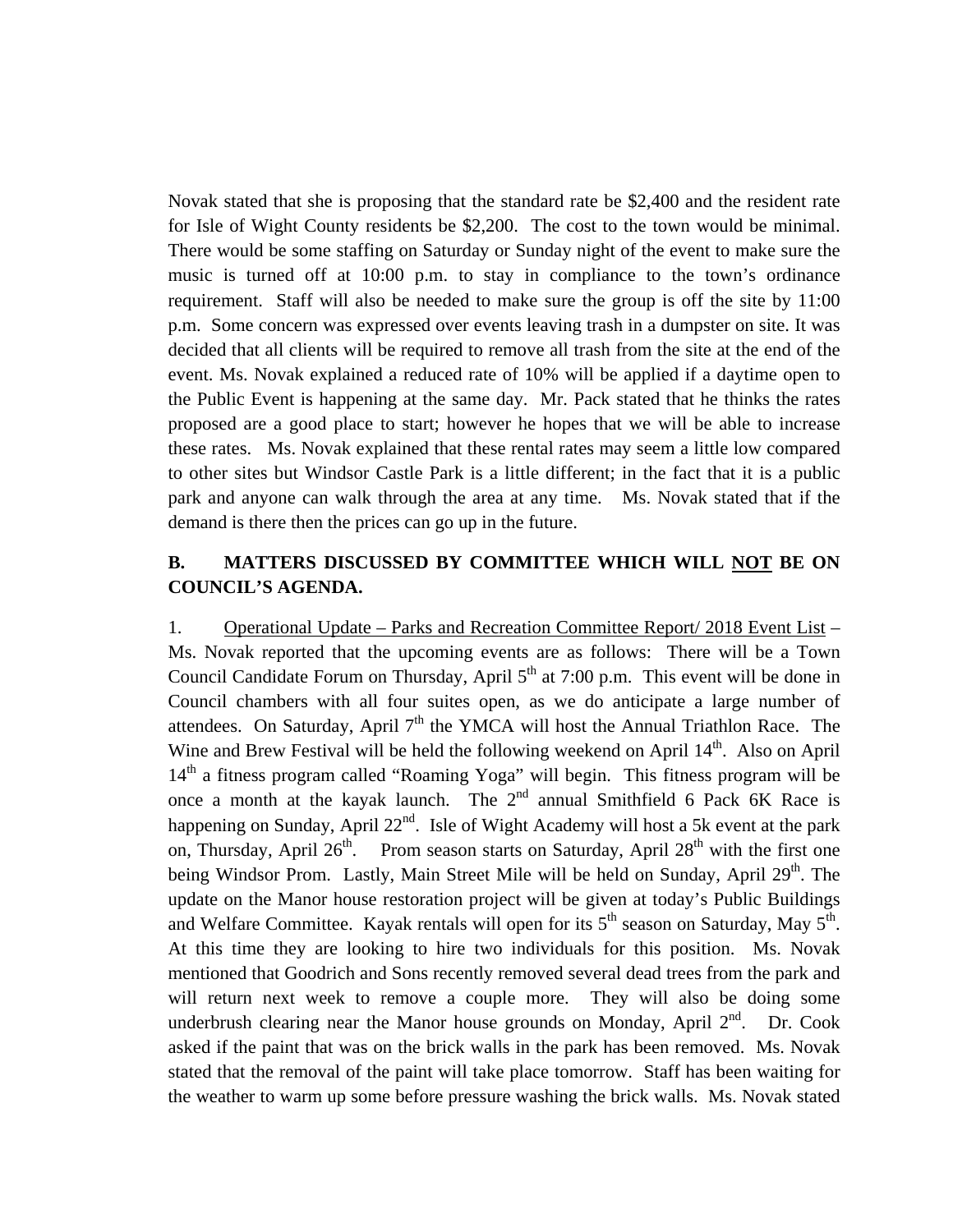that staff will be removing the paint; however the Chamber of Commerce will be billed the time it takes for town staff to remove the paint. Committee thanked Ms. Novak for the update.

2. Joseph W. Luter, Jr. Sports Complex – Update from Project Manager, Brian Camden – Mr. Camden reported that there has been little to no activity at the project site over the last month due to the wet weather. The wet weather prohibits equipment from operating on the grassy areas because of the excessive rutting that will occur. RAD Sports has not been on site at all. A. R. Chesson has been out there working on finishing the punch list for the concession building. They have also placed signage on the masonry entrance wall. At this time the contractor continues to wait on the brick manufacturer to make the special masonry capitals to complete entrance wall. A. R. Chesson did send a crew out yesterday afternoon to start cleaning up where they recently worked on the signage at the entrance to the complex. Mr. Camden stated that a walk through inspection was conducted at the end of last week with town staff, the project engineer and a representative of RAD Sports. It was noted that there are several areas where the erosion and sediment control devices failed during these recent back-to-back northeastern storms. Mr. Camden stated that he spoke to the project manager for Rad Sports and he assured him that a crew would be coming in this week. The punch list work has been subcontracted out and they are expected to stay on the site until all the punch list work has been completed. RAD Sports has also sub-contracted out the utility cross over under Court House Highway from around the soccer field to the storm drain. This work has been scheduled to start this Thursday, March 29<sup>th</sup>. Blair Brothers is scheduled to come in around April  $20<sup>th</sup>$  to lay asphalt for the parking lots. Mr. Camden stated that A. R. Chesson was able to locate the missing floor drain in the family restroom. It appears that when the concrete slab was being installed, the workers inadvertently covered up the drain while finishing the slab; however it was located and corrected. Committee asked if the floor slopes correctly to the drain. Mr. Camden stated that it is not sloped much. He stated that the Mayor has looked at the drain as well as himself and do not feel there will be any issues with the drain. Mayor Williams stated that he looked at the drain with a five gallon bucket of water and it drained with no problem. Mr. Camden stated that he has authorized A. R. Chesson to come in the end of next week to install a French drain at the bottom of the exterior stairs to eliminate water ponding at his spot. Mr. Pack stated that at yesterday's Finance Committee two invoices from A. R. Chesson were pulled until some questions could be answered by Mr. Camden. Mr. Pack stated that at this time he would like to make a recommendation that those two invoices be placed on the Town Council agenda for approval. Committee thanked Mr. Camden for the update.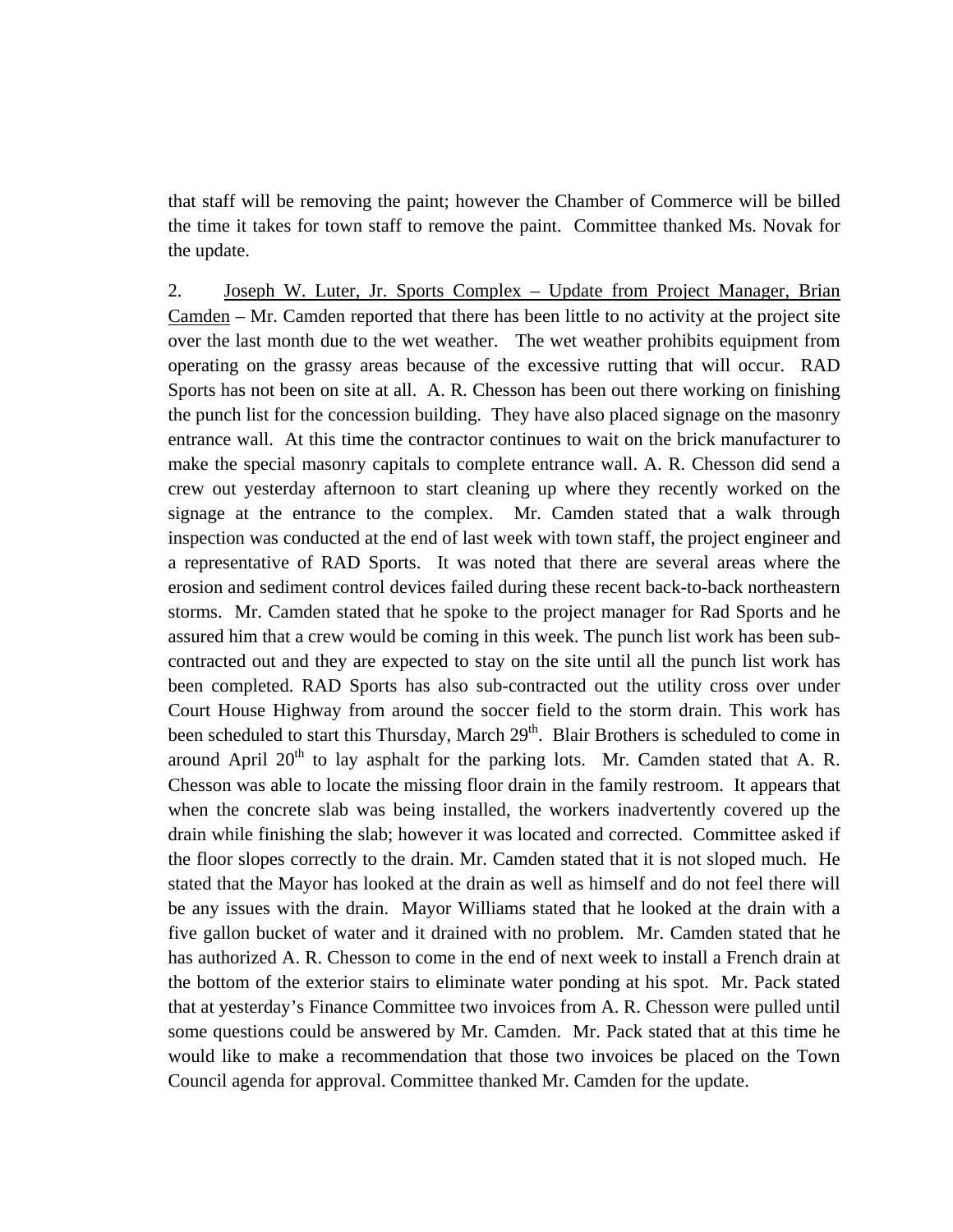3. FYI – Security Deposit for Open to the Public Events – Ms. Novak explained that the form included in the posting was an example of a document that would go to special event applicants to submit their credit card information. This will act as a credit card on file where the town would charge for any incidentals or damages that occur to our facilities. There is also an area on application specific to events, such as races, that would require signage to be initialed acknowledging permanent and semi-permanent signage is strictly prohibited on any town property and all temporary signage must be removed immediately following the event. Mr. Pack expressed some concern about not having credit cards on file with pre-authorization for the security deposits. Without a preauthorization on file you do not have anything if that card ends up being no good. Ms. Novak stated that they do not currently do that with the Smithfield Center rentals; however she would do some research on adding pre-authorization to credit cards on file for events. Mr. Pack asked if there is a set fee schedule for repairing damages. Ms. Novak stated that unless it goes beyond what town staff is able to do they do have fees. These fees depend on which town staff is used and how much the material cost to repair the damage.

4. Additional Item Discussed: Film Permitting Process – Ms. Novak stated that she spoke to the Town of Ashland, Virginia today and they have a similar population of approximately 7,000. They have a film permitting process; however there are no fees attached to the permitting process. They charge their fees with town services. It is handled much like our special events process that is already in place. The main purpose of the film permitting process is to catch all the information about where and when the film crews will be in the town. Ms. Novak stated that she would keep researching in regards to what other localities do.

The meeting adjourned at 4:27 p.m.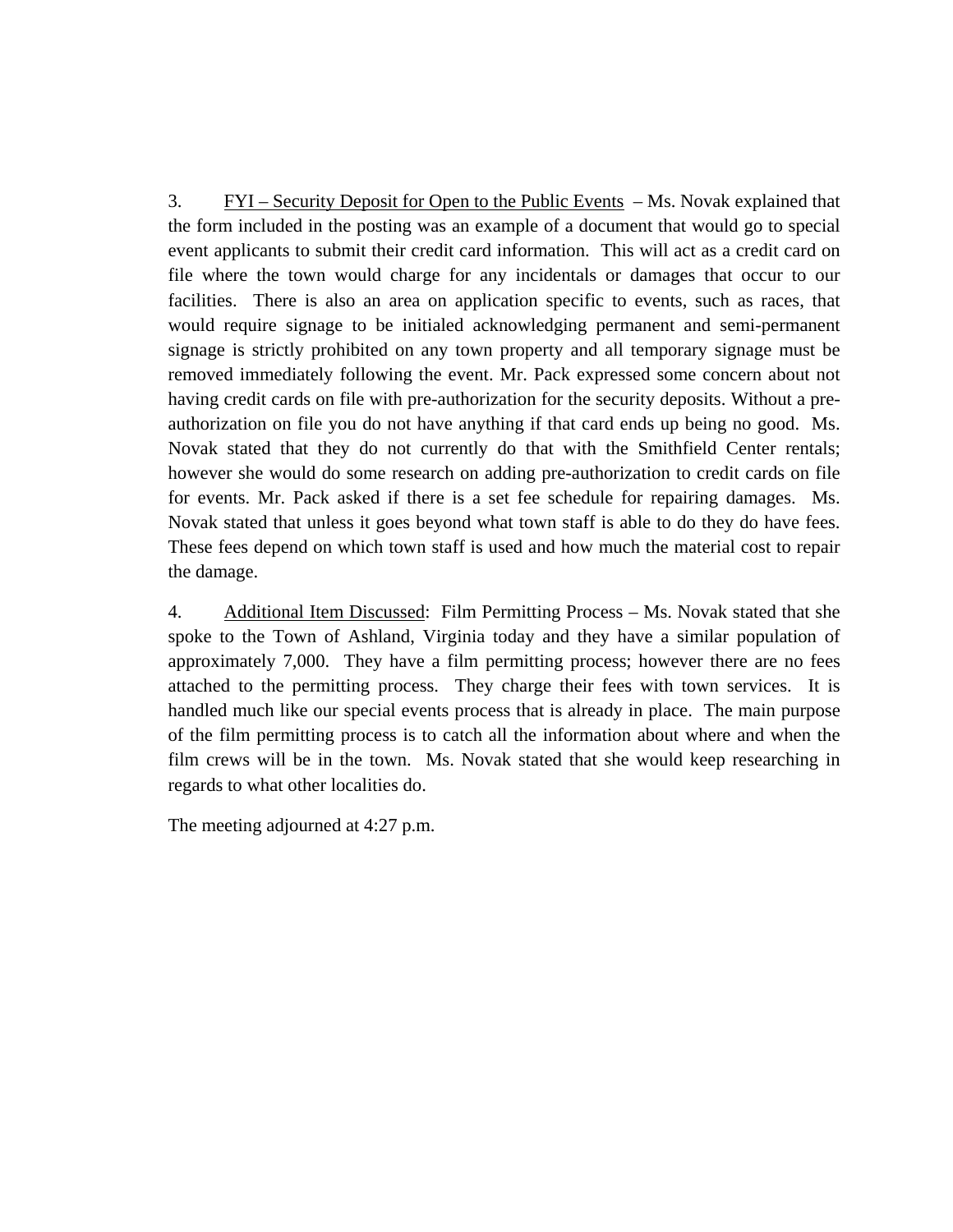#### TO: SMITHFIELD TOWN COUNCIL

FROM: PETER M. STEPHENSON, AICP, ICMA-CM TOWN MANAGER

#### SUBJECT: INFORMATIONAL REPORT FOR THE PUBLIC WORKS COMMITTEE MEETING HELD ON TUESDAY, MARCH 27<sup>TH</sup>, 2018

The Public Works Committee held a meeting on Tuesday, March  $27<sup>th</sup>$ , 2018 at 4:27 p.m. at the Smithfield Center located at 220 North Church Street, Smithfield Virginia. Committee members attending was: Mr. Michael Smith, Dr. Milton Cook and Mrs. Denise Tynes. Other Council members present were: Mr. Randy Pack, Ms. Florine Moore and Mr. T. Carter Williams, Mayor. Staff members present were Mr. Peter M. Stephenson, Town Manager; Ms. Lesley King, Town Clerk; Mr. William Saunders, Director of Planning, Engineering and Public Works; Ms. Amy Novak, Director of Parks and Recreation; Mr. Wayne Griffin, Town Engineer; and Ms. Judy Winslow, Director of Tourism. Council Candidates in attendance were Mr. Bill Davidson, Mr. Wayne Hall, Ms. Valerie Butler, and Mr. Chris Torre. Also in attendance were Mr. Rick Bodson, and Mr. Rudolph Jefferson, Chairman, Isle of Wight Board of Supervisor. The media was represented by Ms. Elizabeth Pattman of The Smithfield Times.

Public Works Committee Chair, Mr. Michael Smith, called the meeting to order.

#### **A. MATTERS DISCUSSED BY COMMITTEE WHICH WILL BE ON THE COUNCIL'S AGENDA.**

1. Street Maintenance Contract Renewal with Blair Brothers, Inc. – Mr. Griffin reported that the town currently has an annual contract with Blair Brothers, Inc. for street maintenance services that expires on May  $6<sup>th</sup>$ , 2018. The town does reserve the right to renew the contract for one additional year. The street maintenance contract includes sidewalk repairs, clearing and grading roadways and outfall ditches, road repairs and road overlays. Staff has been pleased with their work and therefore recommends that this contract be extended one additional year. All contract terms will remain the same. Mr. Griffin mentioned that this is the last year the town may renew the contract before it will need to be placed back out for bid early 2019. Committee stated that Blair Brothers has always been very professional when doing jobs for the town. Committee will forward this item to Town Council for consideration.

Meeting adjourned at 4:28 p.m.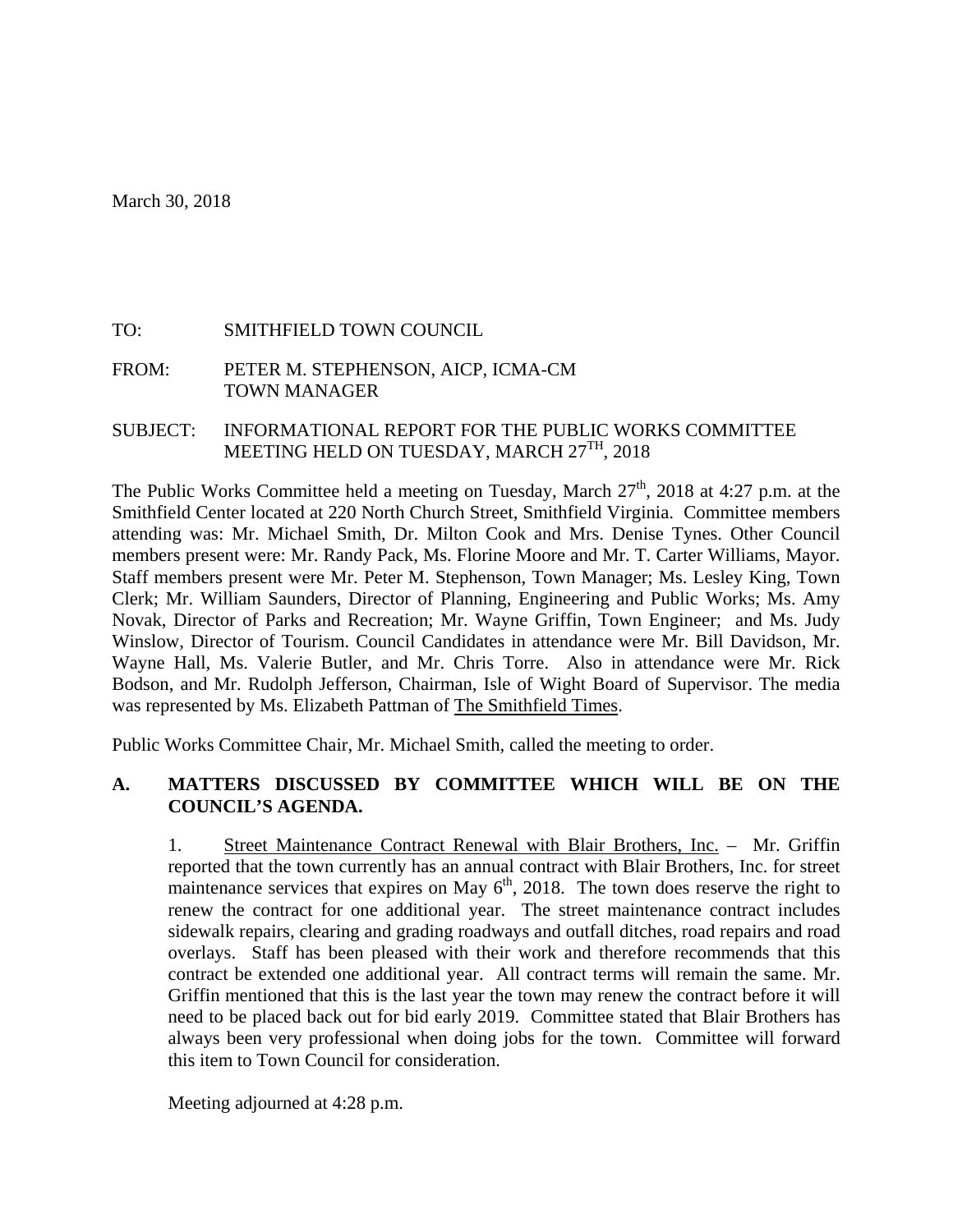#### TO: SMITHFIELD TOWN COUNCIL

FROM: PETER M. STEPHENSON, AICP, ICMA-CM TOWN MANAGER

#### SUBJECT: INFORMATIONAL REPORT FOR THE PUBLIC BUILDINGS & WELFARE COMMITTEE MEETING HELD ON TUESDAY, MARCH 27TH, 2018

The Public Buildings and Welfare Committee held a meeting on Tuesday, March  $27<sup>th</sup>$ , 2018 at 4:28 p.m. at the Smithfield Center located at 220 North Church Street, Smithfield Virginia. Committee members attending were: Dr. Milton Cook, Chair; and Mr. Michael Smith. Other Council members present were: Mrs. Denise Tynes, Ms. Florine Moore, Mr. Randy Pack, and Mr. T. Carter Williams, Mayor. Staff members present were Mr. Peter M. Stephenson, Town Manager; Ms. Lesley King, Town Clerk; Mr. William Saunders, Director of Planning, Engineering and Public Works; Ms. Amy Novak, Director of Parks and Recreation; Mr. Wayne Griffin, Town Engineer; and Ms. Judy Winslow, Director of Tourism. Council Candidates in attendance were Mr. Bill Davidson, Mr. Wayne Hall, Ms. Valerie Butler, and Mr. Chris Torre. Also in attendance were Mr. Rick Bodson, and Mr. Rudolph Jefferson, Chairman, Isle of Wight Board of Supervisors. The media was represented by Ms. Elizabeth Pattman of The Smithfield Times.

Public Buildings and Welfare Committee Chair, Dr. Milton Cook called the meeting to order.

#### **A. MATTERS DISCUSSED BY COMMITTEE WHICH WILL BE ON COUNCIL'S AGENDA.**

Pre-Public Hearing Discussion: Boundary Line Adjustment – The Town Manager stated that the owner of the Scott Farm, which has been officially referenced in all the advertisements, has requested a boundary line adjustment. The property is located near the intersection of Battery Park Road and Nike Park Road. The advertisement references it as the farm land between Nike Park Road and Gatling Pointe South. Currently, everything on the left side of the road is in the town's corporate limits; however everything past that intersection on the right side is in the county. The owner is requesting this property come into the town's limits by boundary line adjustment so that all of the property that they own can be in one jurisdiction. This will be helpful when the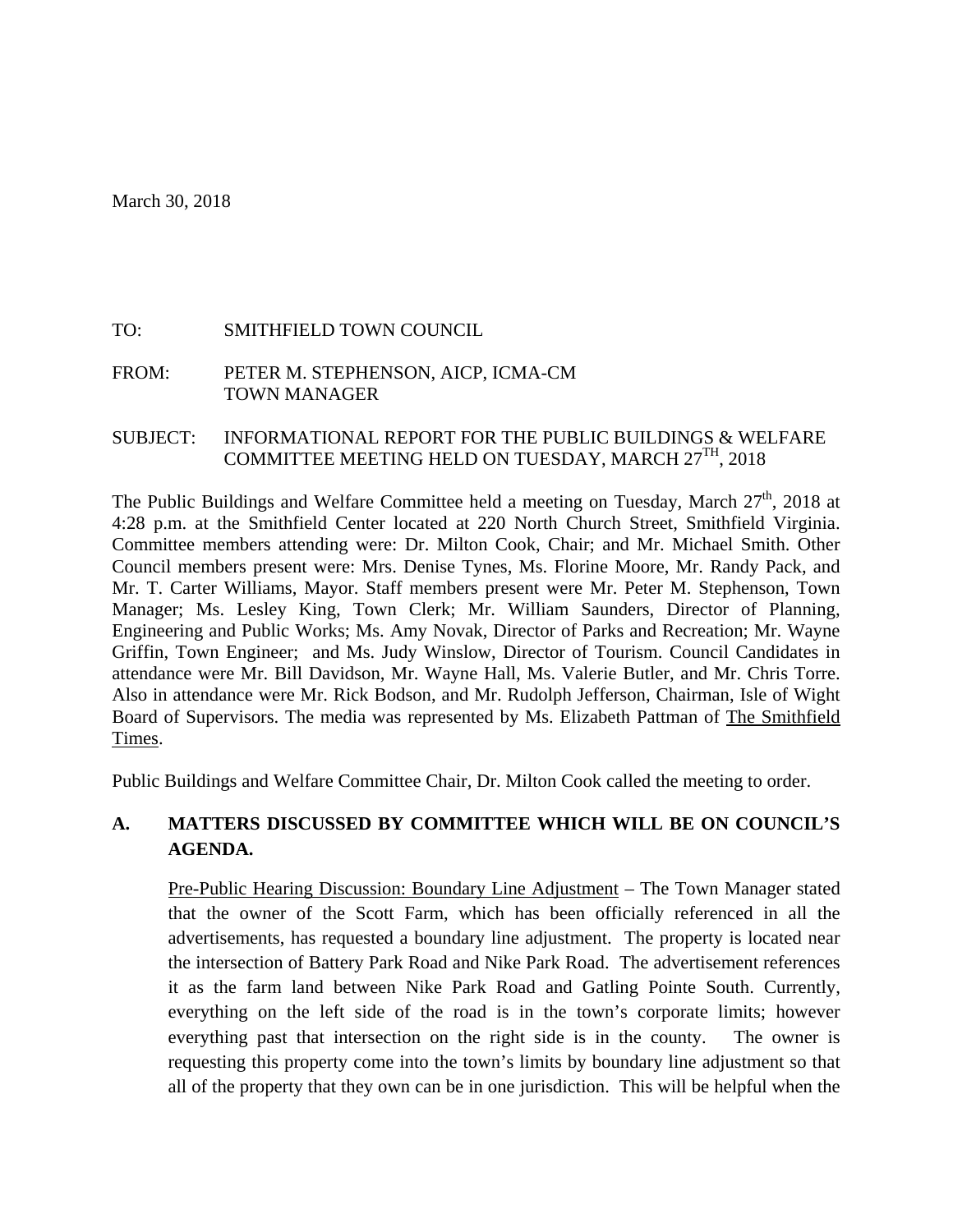property is developed. The property owner has hired a firm to look at master planning for all of this property. The public hearing does require the town and county advertise for two weeks which has been done for Town Council's public hearing on April  $3<sup>rd</sup>$ . The County will advertise two weeks prior to their Board of Supervisors meeting on April 19<sup>th</sup>. The only item included in the posting today is the notice of the public hearing. The Town Attorney and County Attorney along with special legal counsel have prepared all of the necessary documents that go along with this boundary line adjustment for both Town Council and the Board of Supervisors to adopt. Once these documents have been adopted by both it will then go to the Circuit Court to relocate and establish the boundary line as agreed upon and that new boundary line shall become effective at midnight on June  $30<sup>th</sup>$ , 2018. Committee thanked the Town Manager for the update.

1. Pre-Public Hearing Discussion: Special Use Permit – 757 Brewing Company – Mr. Saunders reported that the applicants name is Thomas Dawson and the company name is 757 Brewing Company located at 895 West Main Street. The owner of record is BAER Development Company. The property is currently zoned I-1, Light Industrial. The proposed use of the structure is to operate a brewery with light warehousing and distribution; and ancillary retail and restaurant uses. The parking proposed is appropriate and it does conform to the future land use plan. The manufacturing, warehousing, and distribution are permitted uses in the Light Industrial district; however the taproom, restaurant and retail uses will require the granting of a Special Use Permit. Therefore, the applicants are seeking Special Use Permit (SUP) approval under the provisions of Article 3.K, Section C.10 & C.12 and Article 6 of the Zoning Ordinance. Brewery operations will occur daily from 8 a.m. to 4 p.m. with two (2) employees. Restaurant/tap room/entertainment activity will take place from 11 a.m. to 9 p.m. Sunday thru Thursday and 11 a.m. – 10 p.m. Friday and Saturday with three (3) employees. The maximum occupancy for events is subject to Isle of Wight Building Codes oversight. This number has not been confirmed. Exterior changes to the building and sign plan are proposed and will come before the Planning Commission at a later date for Entrance Corridor Overlay District review. The applicant's business plan, site plan, and parking plan were attached to this posting. At the Planning Commission's, March  $13<sup>th</sup>$ , meeting this application was approved with no conditions. Town staff has deemed the application to be complete and the proposal seems to be within the parameters required by article 3.H and Article 6 of the town's Zoning Ordinance. As this is a special use permit application, reasonable conditions may be recommended by the Town Council as deemed necessary to protect the public health, safety, and welfare. Mayor Williams asked if a turn lane would be required for this business. Staff replied that it will be up to VDOT as to whether a turn lane will be required or not. Mr. Pack stated that, for full disclosure, he is a partner with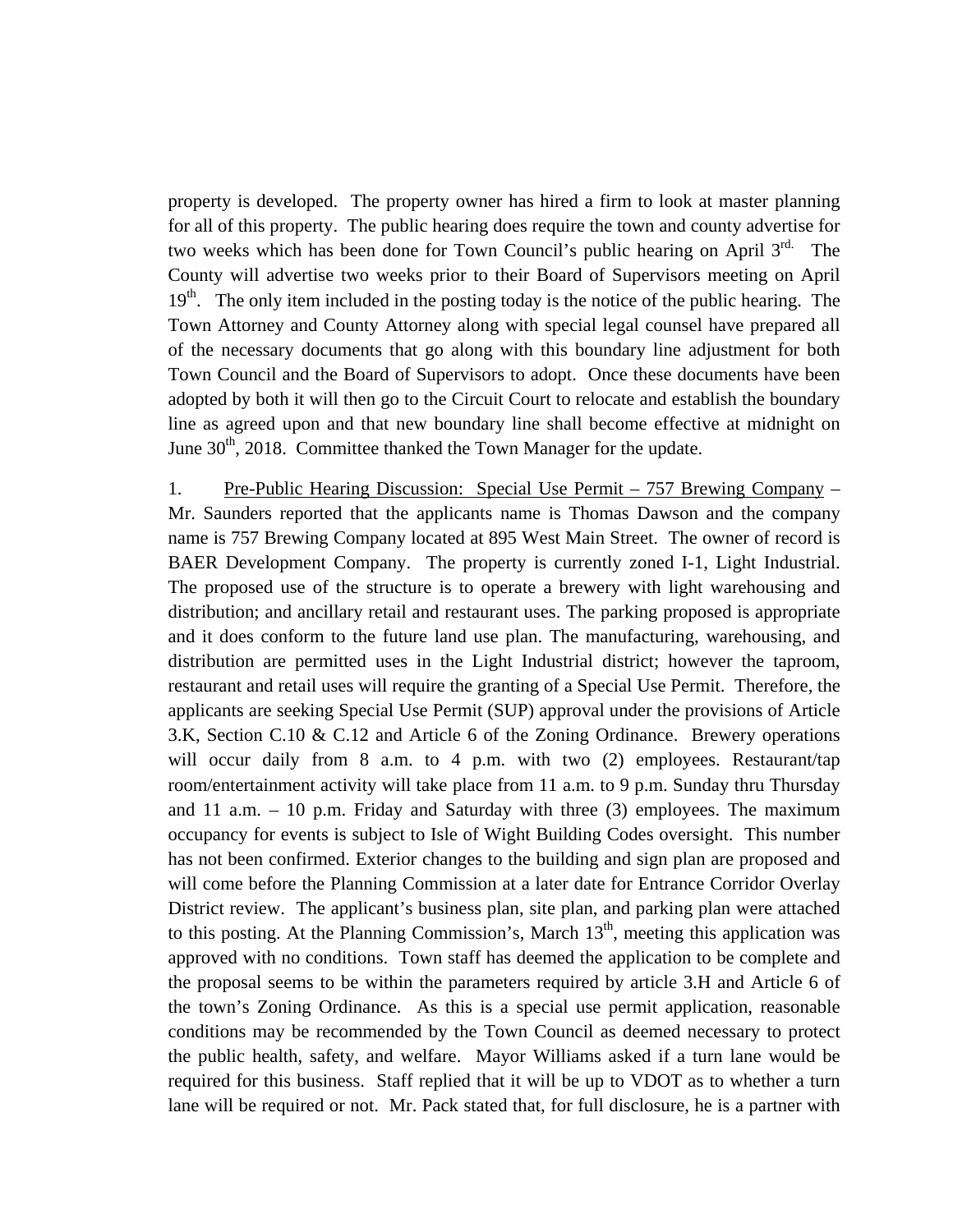BAER Development and did not vote or participate in any discussion for this item at Planning Commission. He stated that he will not be participating in any discussion at Town Council as well. He has no interest in the building; however his partnership does own the land.

#### **B. MATTERS DISCUSSED BY COMMITTEE WHICH WILL NOT BE ON COUNCIL'S AGENDA.**

1. Pinewood Heights Relocation Project Phase III and Phase IV Update – The Town Manager reported that Mr. Dodson of Community Planning Partner's monthly report was included in the packet. The main focus for the month of March has been getting the grant application for Phase IV submitted to the State following the public hearing that was held at the March  $6<sup>th</sup>$  Town Council meeting. For Phase III, staff is preparing another duplex for demolition. Staff also continues to seek the cooperation of Suffolk Housing and Redevelopment Authority on a few tenant relocations because they are the administrator of the Section 8 program. The next Management Team meeting will be on May  $8<sup>th</sup>$ , 2018 at 4:00 p.m.

2. Windsor Castle Restoration Project Update - Mr. Bodson reported that he did not have a lot to report on progress except for the two accelerated project buildings. The maintenance building is entirely enclosed. The metal roof has been installed and the electrical and plumbing have been roughed in. The HVAC unit was being installed today. This work is expected to be complete by the end of April. He mentioned that the Windsor Castle Park Foundation and the Windsor Castle Restoration, LLC construction committee has met to talk about where they are going with the interior of the Manor House. At this time, they have decided to move to the exterior of the Manor House. The exterior will be restored in the manner to which it was defined to the Department of Historic Resources (DHR). The exterior renovations of the Manor House are expected to take approximately six to nine months. As the exterior gets close to being done they will have a time out to see where we are with funding and decide what we are going to do to the interior in terms of event rental. How it would be managed? What functionality needs to be built into the house itself? Dr. Cook asked what the time line is for painting the outbuildings. Mr. Bodson replied that they will be painted as soon as the weather is warm enough to paint. At this time we have spent approximately \$992,000 which is 19% of the current project forecast. Of this amount \$804,000 is tax credit eligible. Mr. Bodson stated that the overall project continues to be under the project baseline that was forecasted. He mentioned that some of these funds may be used to make minor improvements to the existing pole barn. Committee thanked Mr. Bodson for the update.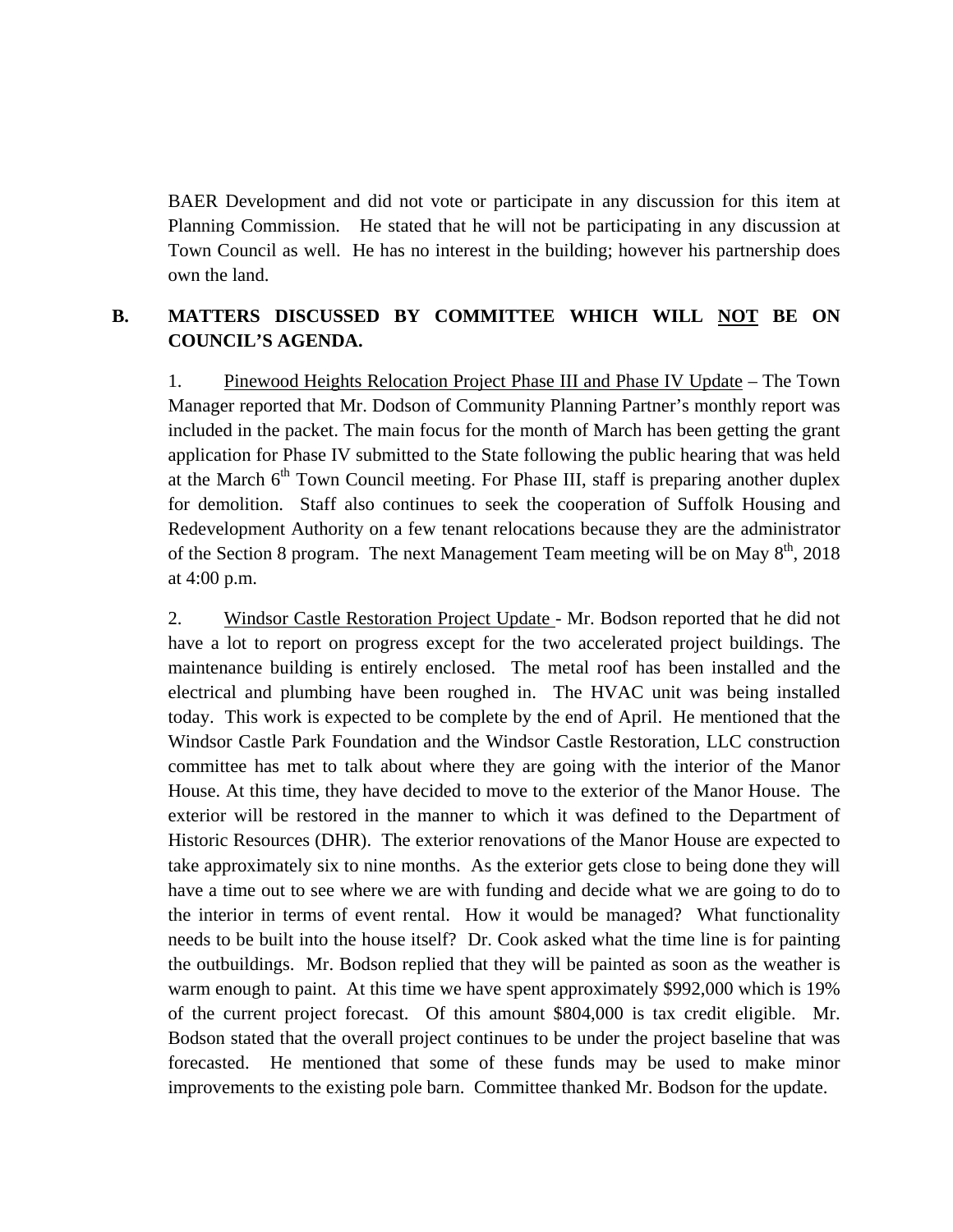3. Historic District Parking Study Update by Rick Bodson of Smithfield 2020 – Mr. Bodson reported that a couple of months ago Smithfield 2020 was asked to do an evaluation of parking downtown. It was explained at that time that they would gather data and analysis the data and then come back to committee with some recommendations. He explained that the count of on and off street parking spaces has been completed and a on-line survey has been conducted by tourism. They have also researched parking capacity and challenges in other similar communities. The primary question from the data analysis is whether the Town of Smithfield has week-day parking issues. If so, where and why. Smithfield 2020 will use this data analysis to come up with options to be presented to Town Council. At this time, the plan is to come before Town Council at their May committees with the hope that the newly elected Town Council members will be in attendance. Mr. Bodson continued to explain that included in the posting was an outline showing the percentage of parking spaces that are lost either because they are reserved spaces or shop owners/business employees park either on the street or in the visitor intended areas. Mr. Bodson mentioned that some of Smithfield 2020's unintended consequences of trying to recruit more businesses to the 300 block of Main Street, to add more economic vitality in the historic district, also increases the number of parking spaces needed. There are a lot of residents in the 300 block that live in houses that do not have driveways or garages. More businesses in the 300 block bring up the issue of contending with residents that have no choice but to park on the streets because they have no driveway. Mr. Bodson stated that in regards to the on-line survey the top three reasons why people indicated they have difficulty finding parking in the historic district is special events, Farmers Market, and construction. The survey indicated that people do not mind walking to get to where they are going. Also on the survey the question was asked "Were you unable to shop because of no parking"? 18% said yes and 82% said no. Mr. Bodson stated that they are not yet ready to say that there is definitely a parking problem in the historic district of town. Part of the solution will need to include signage as many people just do not know where public parking is. This item will come back to committee in May with options to be considered by Town Council.

Meeting adjourned at 4:59 p.m.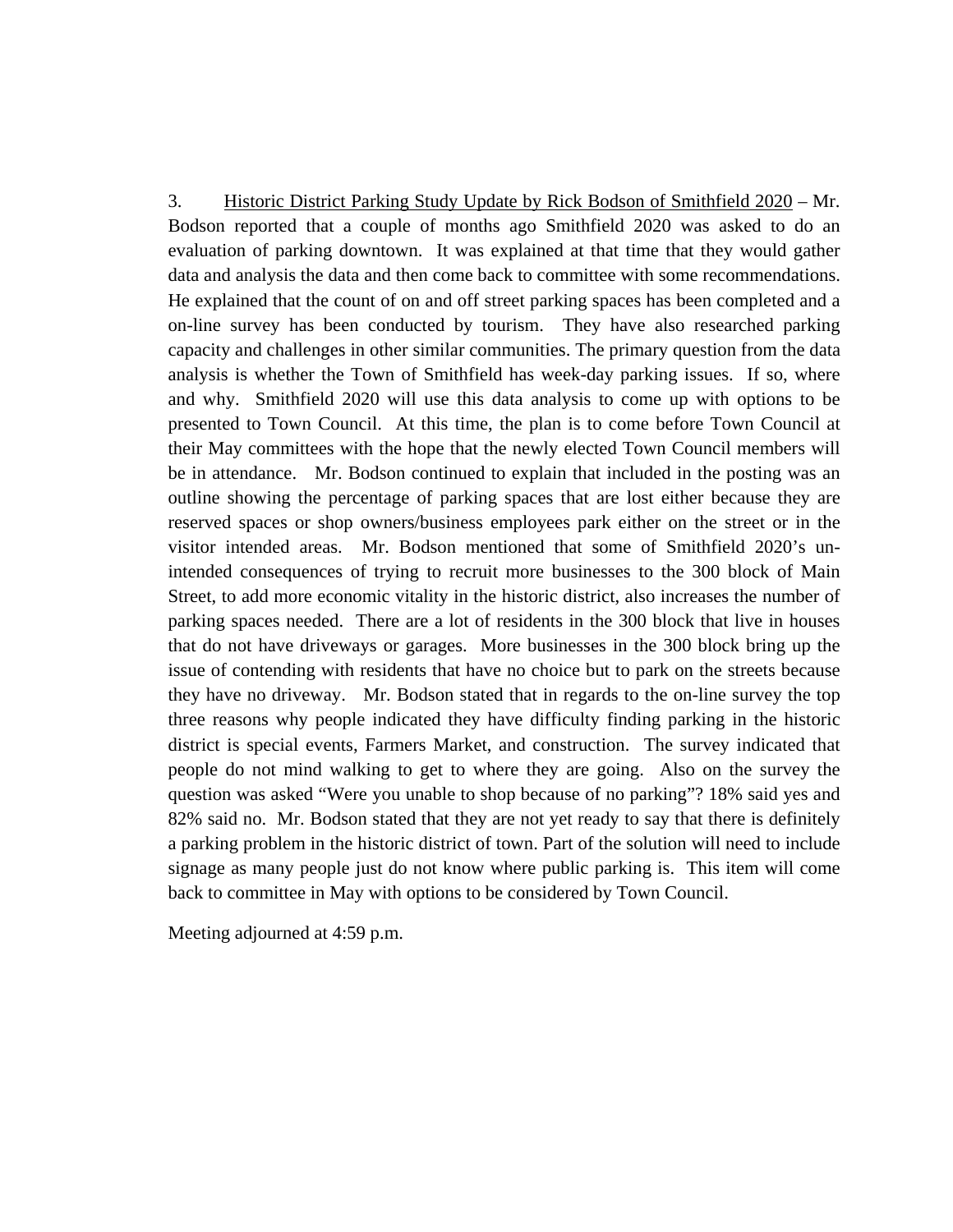## **ACTIVITY REPORTS**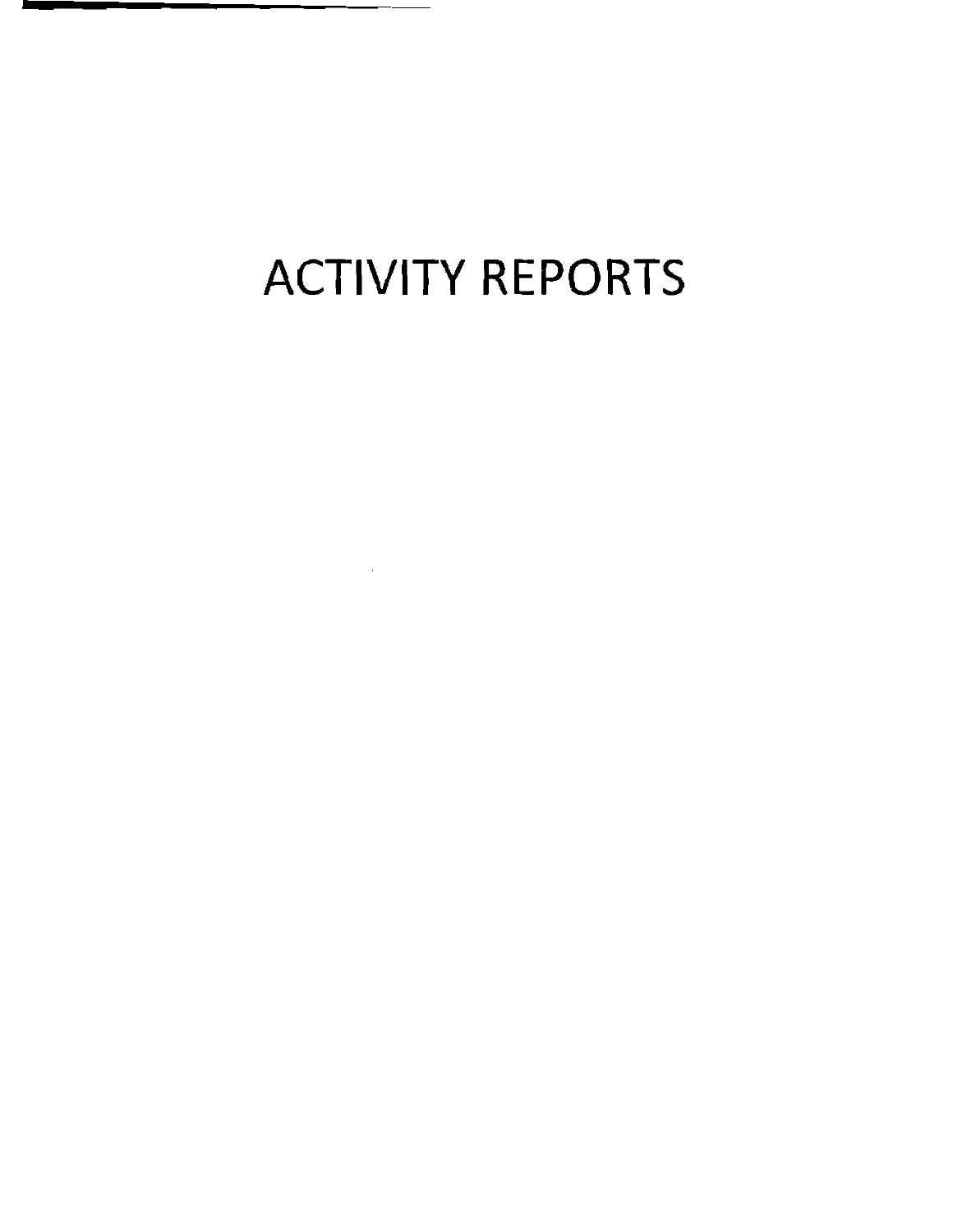## **SMITHFIELD POLICE DEPARTMENT MANAGER'S REPORT March 2018**

## **Committees and Projects:**

| 03/06        | Town Council mtg – Center – Chief Howell                                   |
|--------------|----------------------------------------------------------------------------|
| 03/08        | Conference Committee Accreditation – Short Pump – Kristi Jenkins           |
| 03/13        | ECC mtg – IOW County – Chief Howell, Major Rogers                          |
| 03/14        | Department Head mtg - Town Hall - Chief Howell,                            |
| 03/16        | Isle of Wight Bar Association mtg – Smfd Station – Chief Howell            |
| 03/15        | Sheriff Marshall's Retirement – Center – Chief Howell, Kurt Beach, Annette |
|              | Crocker                                                                    |
| 03/20        | Crime Line mtg – Center – Major Rogers, Annette Crocker                    |
| 03/26        | Police Committee mtg – Center – Major Rogers                               |
| $03/26 - 28$ | Capitol Police Assessment – Richmond, VA – Kristi Jenkins                  |
| 03/28        | Special Events $mfg - Center - Lt$ . Meier                                 |
| 03/28        | Department Head – Center – Lt. Meier                                       |
| 03/28        | Task Force on School Safety - IOW BOS - Lt. Meier                          |

## **Training**

| 02/03/01     | Glock Armorer's Course – Norfolk Airport – Officer Seamster (8 hrs.)            |
|--------------|---------------------------------------------------------------------------------|
| 03/13        | Hostage Intruder Training – PD – Major Rogers, Annette Crocker, Kristi Jenkins, |
|              | Stephanie Pack, Lorrie Porter (1 hr.)                                           |
| 03/14        | 2018 DUID Training Program – HRCJTA – Officer Powell, Officer McGough (8)       |
|              | $hrs.$ )                                                                        |
| $03/21 - 23$ | IA Investigations – Fairfax Criminal Justice Academy – Major Rogers (24 hrs.)   |
| 03/23        | Instructor Development Workshop - Tidewater CC Chesapeake - Kurt Beach          |
| 03/27        | Advanced Search and Seizure – Dublin, $VA - Officer$ Powell – (8 hrs.)          |
| $03/27 - 30$ | New Chief/Deputy Chief's Training – Glen Allen – Major Rogers (32 hrs.)         |
|              |                                                                                 |

## **Community Relations**

| Handing out flyers for Neighborhood Watch – Wellington Estates – Sgt. Miller,<br>Officer Powell, Officer Adams, Officer Polk |  |
|------------------------------------------------------------------------------------------------------------------------------|--|
| 02/28<br>Ride Along – Eliezer Santana, III – Officer Wooley                                                                  |  |
| Active Shooter Training – Good Shepherd Church – Lt. Araojo<br>03/01                                                         |  |
| $03/01 - 31$<br>School Zone – Westside Elementary – Officer Seamster, Officer R. Howell,                                     |  |
| Officer Wright, Officer Cook, Officer Polk                                                                                   |  |
| Safety Assessment – Smithfield Station – Officer Seamster<br>03/05                                                           |  |
| Security Assessment follow-up – Smithfield Station – Officer Seamster<br>03/07                                               |  |
| Neighborhood Watch mtg - Harvest Fellowship - Officer Powell<br>03/07                                                        |  |
| Ride $Along - Erik Edwards - Sgt. Phillips$<br>03/10                                                                         |  |
| Neighborhood Watch Pizza Party – Covenant Place – Chief Howell, Sgt. Miller<br>03/13                                         |  |
| 03/14<br>Homework Station – Jersey Park/Woods Edge Apts. – Officer Polk                                                      |  |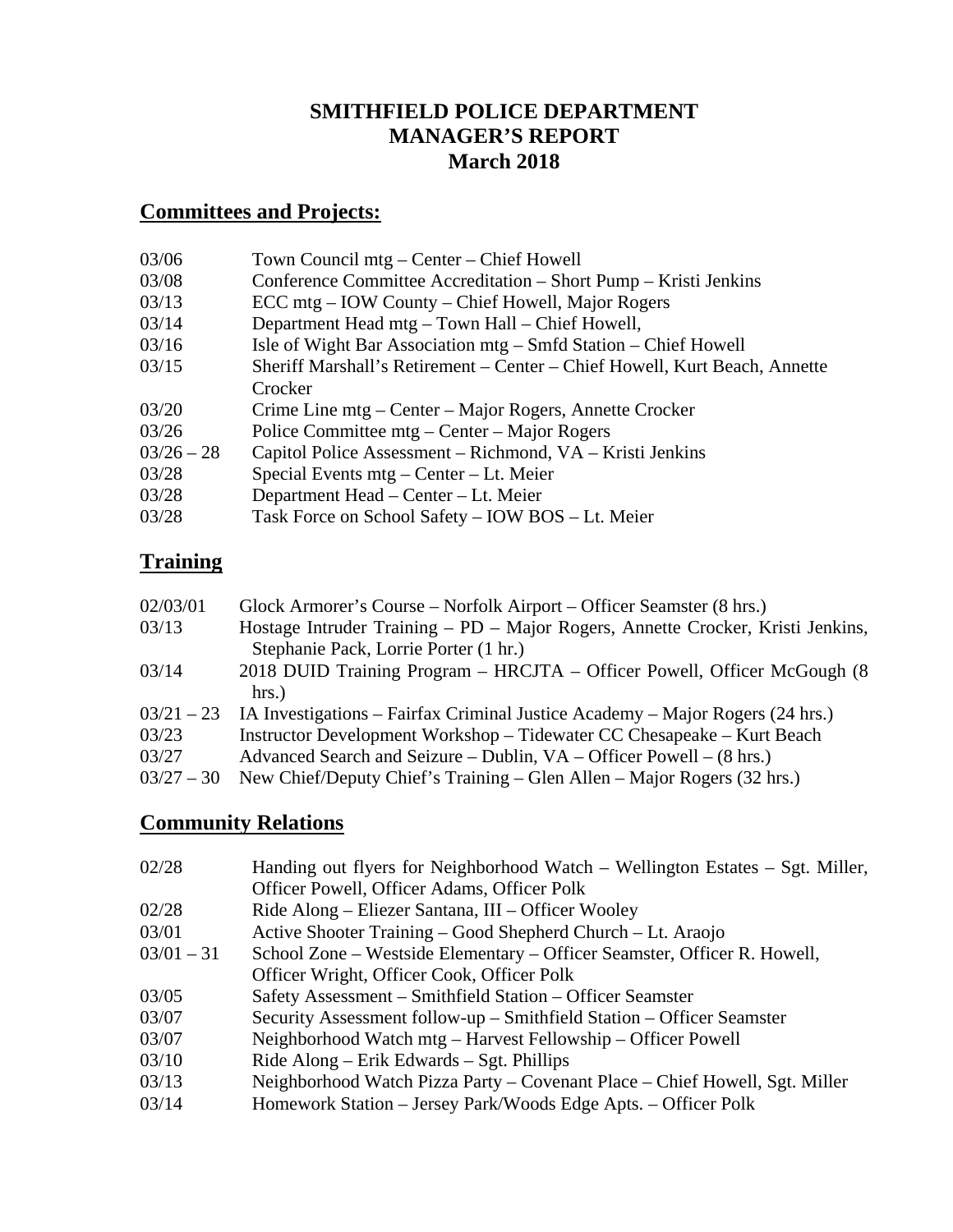| 03/15 | Women's Club of Smithfield presentation on Human Trafficking – Smfd Station  |
|-------|------------------------------------------------------------------------------|
|       | – Officer Seamster                                                           |
| 03/15 | Crime Prevention Survey – Church Manor Apts. – Officer Polk                  |
| 03/17 | St. Patrick's Day Parade – Smfd – Sgt. Brady, Sgt. Phillips, Officer Adams,  |
|       | Officer Cooper, Officer Seamster                                             |
| 03/20 | Safety and Security Assessment – Trinity UMC – Kurt Beach                    |
| 03/21 | Homework Station - Jersey Park/Woods Edge Apts. - Officer Seamster           |
| 03/22 | Neighborhood Watch - Passing out credit card sleeves – Covenant Place – Sgt. |
|       | Miller                                                                       |
| 03/22 | Career Day – Westside Elementary – Officer Wooley                            |
| 03/27 | Reading to students – Hardy Elementary – Annette Crocker                     |
| 03/29 | C.H.I.P. mtg – PD – Kurt Beach, Sgt. Miller, Officer Seamster                |

## **Investigators Report:**

No new investigations.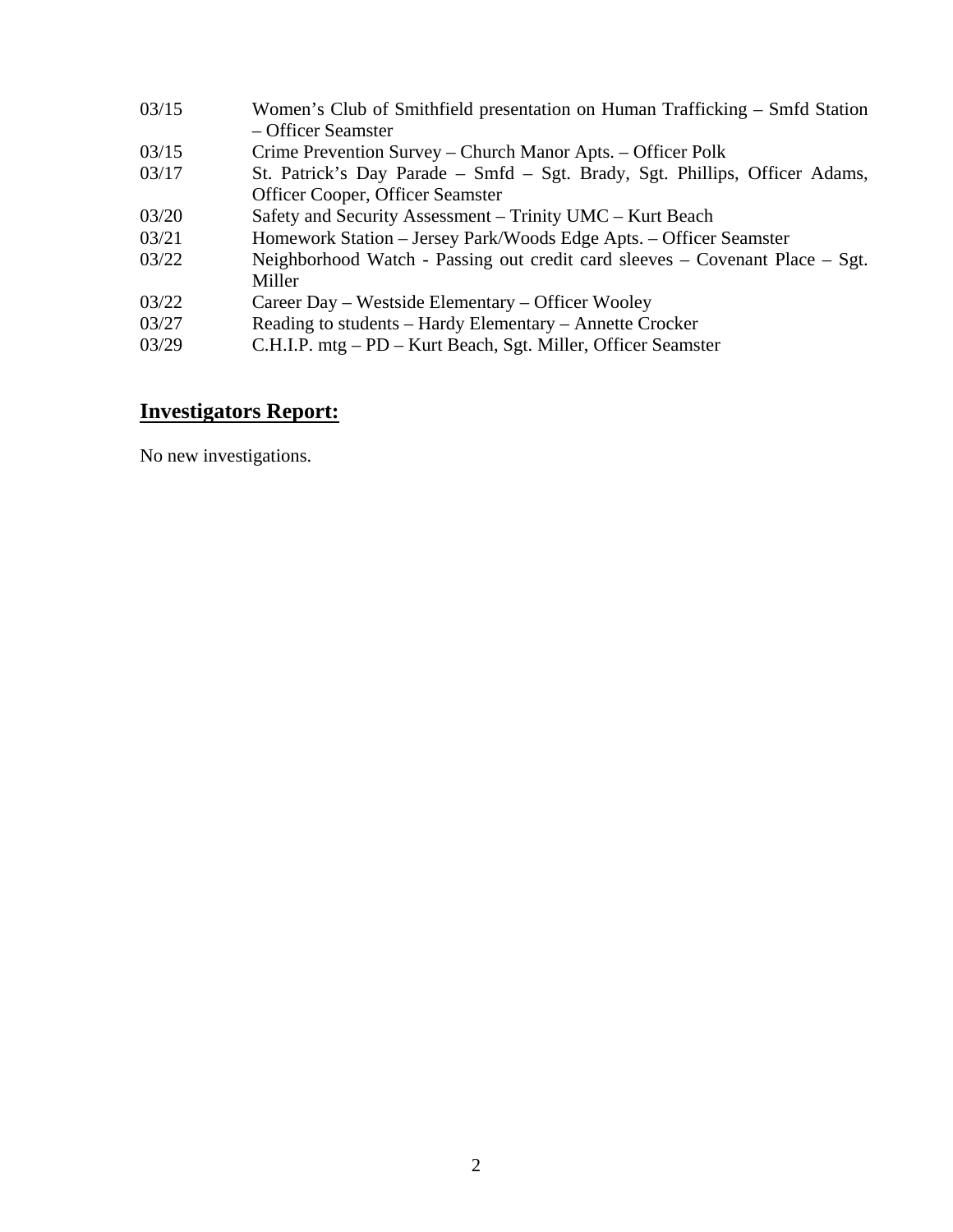## March 2018

| Sunday                                                                         | <b>Monday</b>                                                    | Tuesday                                                                                                                                         | Wednesday                                                                   | Thursday                                                                                                      | Friday                                                                         | Saturday                                                                 |  |
|--------------------------------------------------------------------------------|------------------------------------------------------------------|-------------------------------------------------------------------------------------------------------------------------------------------------|-----------------------------------------------------------------------------|---------------------------------------------------------------------------------------------------------------|--------------------------------------------------------------------------------|--------------------------------------------------------------------------|--|
|                                                                                |                                                                  |                                                                                                                                                 |                                                                             |                                                                                                               | $\overline{2}$                                                                 | $\mathbf{3}$                                                             |  |
|                                                                                |                                                                  |                                                                                                                                                 |                                                                             | 8:00 AM Pesticide<br>Applicator<br>Recertification<br>1:00 PM Men's Stalls<br>7:00 PM Theater Show            | <b>Tonya Off</b><br>8:00 AM Fire Truck<br><b>Class</b><br>7:00 PM Theater Show | <b>Tonya Off</b><br>7:00 PM Theater Show                                 |  |
| 4                                                                              | 5                                                                | 6                                                                                                                                               | $\overline{7}$                                                              | 8                                                                                                             | 9                                                                              | 10                                                                       |  |
| Tonya Off<br>2:00 PM Special<br><b>Occasion Show</b><br>7:00 PM Theater Show   | 11:30 AM Smithfield<br><b>Women's Connect</b>                    | 9:00 AM IOW Chamber<br><b>Leadership Class</b><br>7:30 PM Town Council                                                                          |                                                                             |                                                                                                               | 10:00 AM Set Isle of<br><b>Wight Academy Gala</b>                              | 5:30 PM Isle of Wight<br><b>Academy Gala</b>                             |  |
| 11                                                                             | 12                                                               | 13                                                                                                                                              | 14                                                                          | 15                                                                                                            | 16                                                                             | 17                                                                       |  |
| <b>Spring Clocks Ahead</b>                                                     | <b>Herbert Off</b>                                               | 9:30 AM Farm Bureau<br>Meeting<br>4:00 PM Pinewood<br><b>Heights Team</b><br><b>Management Meeting</b><br>6:30 PM Planning<br><b>Commission</b> | <b>5:30 PM WC</b><br><b>Restoration Committee</b>                           | 12:00 PM Smithfield<br><b>Women's Club</b><br>4:00 PM Sheriff<br><b>Marshall Retirement</b><br><b>Banquet</b> |                                                                                | 8:00 AM St Patrick's Day<br>Parade<br>5:30 PM JROTC Cadet<br><b>Ball</b> |  |
| 18                                                                             | 19                                                               | 20                                                                                                                                              | 21                                                                          | 22                                                                                                            | 23                                                                             | 24                                                                       |  |
| 1:15 PM Movie-Mary for<br><b>Mayor</b>                                         | <b>Stanley Steemer-Area</b><br>Rug<br>8:00 AM Carpet<br>Cleaning | 8:00 AM Post<br><b>Legislative Breakfast</b><br>12:00 PM Crime Line<br><b>Meeting</b><br>7:30 PM BHAR                                           | 6:00 PM Student<br><b>Leadership Graduation</b>                             | 8:00 AM Dominion<br><b>Safety Meeting</b>                                                                     | <b>Courtney Off</b><br>9:00 AM Women's Club<br><b>Flea Market</b>              | <b>Courtney Off</b><br>8:00 AM Women's Club<br><b>Flea Market</b>        |  |
| 25                                                                             | 26                                                               | 27                                                                                                                                              | 28                                                                          | 29                                                                                                            | 30                                                                             | 31                                                                       |  |
| <b>Courtney Off</b><br>3:00 PM Means and<br>Alexander Wedding and<br>Reception | 4:00 PM Committee<br><b>Meetings</b>                             | 9:00 AM Schoolhouse<br><b>Committee</b><br>4:00 PM Committee<br><b>Meetings</b>                                                                 | Kitchen Deep Clean<br><b>Sprinkler Replacement</b><br>2:00 PM Staff Meeting | <b>Sprinkler Replacement</b><br>10:00 AM Tourism SSR<br><b>Meeting</b>                                        | Movie-borrowing<br>podiums                                                     | 4:00 PM Kowalski and<br><b>Canady Wedding and</b><br>Reception           |  |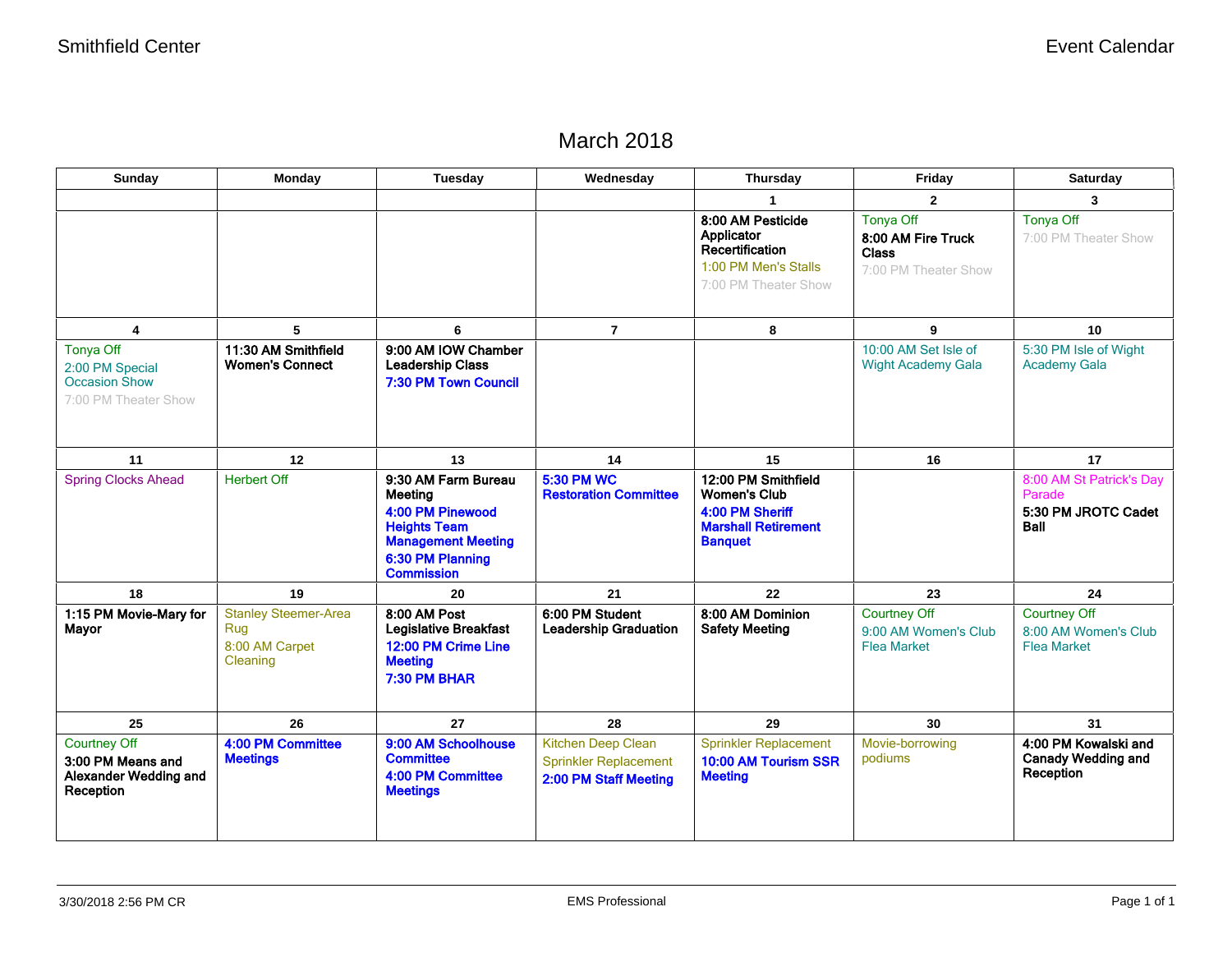#### Smithfield Center - March 2018 Monthly Report

| Booking Date | <b>Building Code</b> | Room Code     | Group                                     | Booking Event Name                        | Group City    | How did you hear about us | Pricing Plan               | <b>Discount Percent</b> | Venues              | <b>Town Services</b> |
|--------------|----------------------|---------------|-------------------------------------------|-------------------------------------------|---------------|---------------------------|----------------------------|-------------------------|---------------------|----------------------|
| 3/1/18       | Center               | MH            | Town of Smithfield                        | Pesiticide Certificatoin Clas             | Smithfield    | <b>Town Event</b>         | H.) Town                   | 100%                    |                     |                      |
| 3/2/2018     | Center               | MH            | Smithfield Fire Department                | <b>Fire Truck Class</b>                   | Smithfield    | Recurring Event           | q.) Sponsored              |                         | 50.00% \$250.00     |                      |
| 3/4/2018     | Center               | <b>MHSU</b>   | Town of Smithfield                        | Special Occasion Show                     | Smithfield    | <b>Town Event</b>         | H.) Town                   | 100%                    |                     |                      |
| 3/3/2018     | Center               | <b>MHSu</b>   | Romanelli-Harney                          | Romanelli-Harnev Reception                | Suffolk       | Word of Mouth             | A.) Standard-Sat           | 50.00% \$0.00           |                     |                      |
| 3/5/2018     | Center               | MH            | Smithfield Foods Corporate                | Smithfield Women's Connect                | Smithfield    | <b>Returning Client</b>   | D.) Resident -Weekdav      |                         | $0.00\%$ \$400.00   |                      |
| 3/6/2018     | Center               | A&B           | Town of Smithfield                        | <b>Town Council</b>                       | Smithfield    | <b>Town Event</b>         | h.) Town                   | 100.00%                 |                     |                      |
| 3/6/2018     | Center               | C&D           | Isle of Wight Chamber of Commerce         | <b>IOW Chamber Leadership Class</b>       | Smithfield    | Word of Mouth             | C.) Standard-Weekdav       |                         | $0.00\%$ \$200.00   |                      |
| 3/9/2018     | Center               | <b>MHSu</b>   | Isle of Wight Academy                     | Set Isle of Wight Academy Gala            | Isle of Wight | Recurring Event           | B.) Residen-Sat            | 0.00%                   |                     |                      |
| 3/10/2018    | Center               | MHSu          | Isle of Wight Academy                     | Isle of Wight Academy Gala                | Isle of Wight | <b>Recurring Event</b>    | B.) Residen-Sat            |                         | $0.00\%$ \$2,275.00 |                      |
| 3/13/2018    | Center               | A&B           | Town of Smithfield                        | Planning Commission                       | Smithfield    | <b>Town Event</b>         | h.) Town                   | 100.00%                 |                     |                      |
| 3/13/2018    | Center               | MH            | Farm Bureau Insurance Company             | Farm Bureau Meeting                       | Smithfield    | Returning Client          | D.) Resident -Weekdav      |                         | $0.00\%$ \$437.10   |                      |
| 3/15/2018    | Center               | <b>Suites</b> | Smithfield Women's Club                   | Smithfield Women's Club                   | Smithfield    | Recurring Event           | B.) Residen-Sat            |                         | 50.00% \$150.00     |                      |
| 3/17/2018    | Center               | MH            | Smithfield JROTC                          | <b>JROTC Cadet Ball</b>                   | Smithfield    | Returning Client          | Half Off (50% off)         |                         | $0.00\%$ \$1,200.00 |                      |
| 3/19/2018    | Center               | Suites        | The Smithfield Center                     | Carpet Cleaning                           | Smithfield    | <b>Town Event</b>         | h.) Town                   | 100.00%                 |                     |                      |
| 3/20/2018    | Center               | A&B           | Town of Smithfield                        | <b>BHAR</b>                               | Smithfield    | <b>Town Event</b>         | h.) Town                   | 100.00%                 |                     |                      |
| 3/20/2018    | Center               | MH            | Isle of Wight Chamber of Commerce         | Post Legislative Breakfast                | Smithfield    | Returning Client          | D.) Resident -Weekdav      | 100.00%                 |                     |                      |
| 3/21/2018    | Center               | MH            | Isle of Wight Chamber of Commerce         | Student Leadership Graduation             | Smithfield    | <b>Recurring Event</b>    | D.) Resident -Weekday      |                         | 0.00% \$400.00      |                      |
| 3/22/2018    | Center               | <b>MHSu</b>   | Dominion Virginia Power                   | Dominion Safety Meeting                   | Richmond      | <b>Returning Client</b>   | IC.) Standard-Weekday      |                         | $0.00\%$ \$800.00   |                      |
| 3/23/2018    | Center               | <b>MHSu</b>   | Smithfield Women's Club                   | Women's Club Flea Market                  | Smithfield    | Recurring Event           | B.) Residen-Sat            |                         | $0.00\%$ \$1,600.00 |                      |
| 3/25/2018    | Center               | <b>MHSu</b>   | Means and Alexander Wedding and Reception | Means and Alexander Wedding and Reception | Newport News  | Word of Mouth             | Aa) Standard-Friday/Sunday |                         | $0.00\%$ \$1,724.08 |                      |
| 3/26/2018    | Center               | C&D           | Town of Smithfield                        | <b>Committee Meetings</b>                 | Smithfield    | <b>Town Event</b>         | h.) Town                   | 100.00%                 |                     |                      |
| 3/31/2018    | Center               | MHSu          | Kowalski and Canady Wedding and Reception | Kowalski and Canady Wedding and Reception | Chesapeake    | Word of Mouth             | A.) Standard-Sat           |                         | $0.00\%$ \$2,850.00 |                      |

Smithfield Center March 2018 Deposits \$12,286.18 Venue Totals - \$18,936.18 Town Services - \$00.00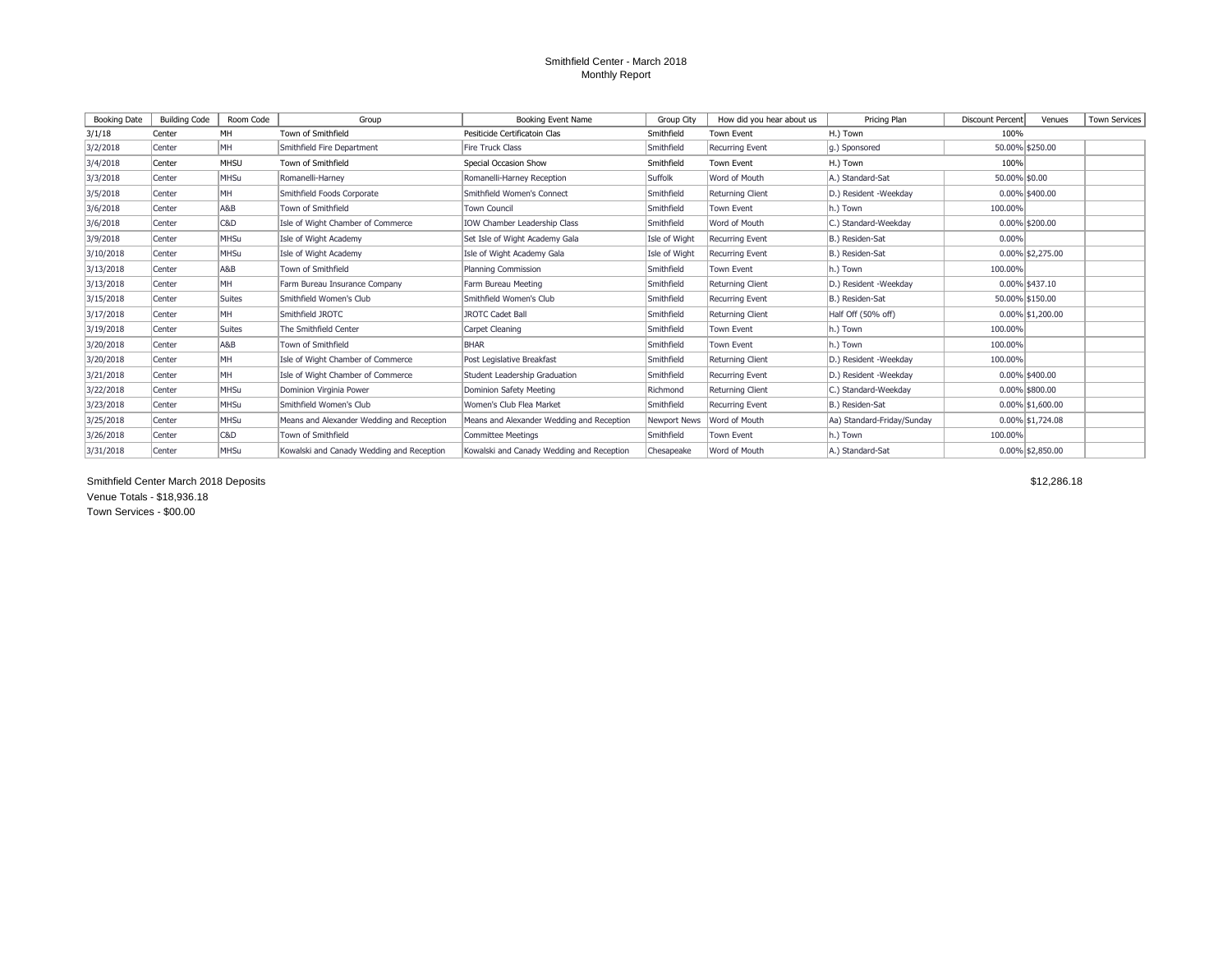## **Smithfield/Isle of Wight Tourism Activity Report –March 2018**

- Check presentation to Christian Outreach from BOB FEST 3/1/18.
- County Agenda Review Meeting  $3/1/18$ .
- Worked on VADMO Symposium professional development schedule for the upcoming conference in April in Charlottesville. Director is in charge of conference for the state. 3/1/18,
- New Music Fest budget meeting  $3/1/18$ . New music fest being planned for Aberdeen Farm in 2019.
- Updated SMART Goals for Kathy Mountjoy and Connie Chapman for review year 2018 3/2/18.
- PDCCC Gala work-Director is on Foundation Board throughout the month.
- HGTV House Hunters show filming  $3/5/18$ .
- Completed VIRGO AWARD submission for 2018 VADMO Symposium 3/5/18.
- Chamber Student Leadership Institute class  $3/6/18$ . Completed project for presentation at the graduation on 3/21/18. Presentation also given at IOW County Planning Commission 3/27/18.
- Town Council 3/6/18.
- Smithfield 2020 3/7/18. Parking was the primary topic of discussion as well as William Saunders was a guest speaker.
- Instagram Webinar 3/7/18.
- Worked with Jordan Smith, Home Theater Productions putting together logistics for filming a full length feature film (Mary 4 Mayor) in Smithfield and Isle of Wight County throughout the month. Locations selected included a home on Grace Street, the Smithfield Little Theatre, Main Street, the County Government Complex, a local church. Production Company rented "home base" space on Main Street in the old Stephenson Realty building and are having breakfast and lunch in the old Fire Station. The cast and crew are staying in a local motel and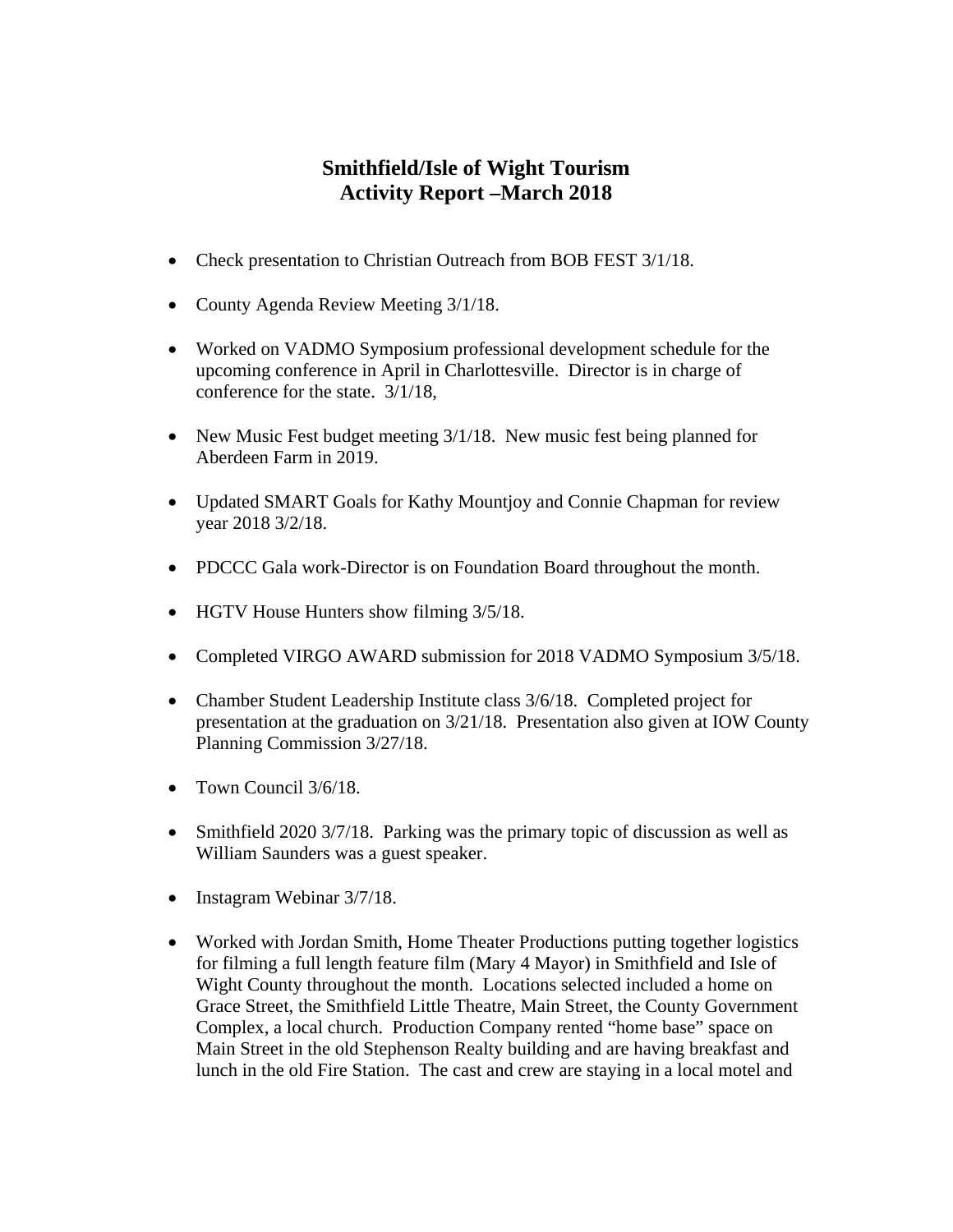dinner is on their own at local establishments. Many locals have been utilized as "extras" and all film locations received permission from the owners.

- Buy Local First Webinar  $3/8/18$ .
- Historic St. Luke's Board Meeting  $3/8/18$ .
- Continued work with potential tourism product E.D. candidate for property in the County throughout the month.
- Christmas in Smithfield Event meeting  $3/12/18$ .
- Coastal Virginia Tourism Alliance meeting  $3/13/18$ . Director is President of the regional organization this year.
- Monthly Tourism Staff meeting 3/15/18. Deborah & Mark Marshall's going away party 3/15/18.
- WCP Manor House Think Tank Meeting to brainstorm future uses 3/16/18.
- VERY successful first ever St. Patrick's Day Parade was held 3/17/18. Excellent participation and attendance. Connie Chapman was rewarded with a IOW County SPOT Award for her work on this event.
- Visitor Center Seminar in Newport News 3/20-21/18. Most Smithfield & IOW Tourism Front Desk Staff attended.
- Chamber Post Legislative Breakfast 3/20/18.
- County Tornado Drill 3/20/18.
- Virginia State Agritourism Conference held in Williamsburg 3/21-22/18. Director, Marketing Manager and Special Event Manager attended. Director moderated one of the sessions on "Brags & Blunders" of IOW/Surry Agritourism businesses. Blue Sky Distillery participated.
- Civil War Living History Weekend at Historic St. Luke's Church 3/24-25/18.
- Smithfield Farmer's Market first Market of the Season 3/24/18. Excellent attendance! The merchants hosted a "Market Days" to celebrate the opening of the Spring Market season with specials and sidewalk sales!
- Market Assistant position interviews held  $3/26/18$ . Offer will be made to one candidate A.S.A.P. This position will assist with the Farmer's Markets, Vintage Markets, Pickers Markets and all Tourism Special Events.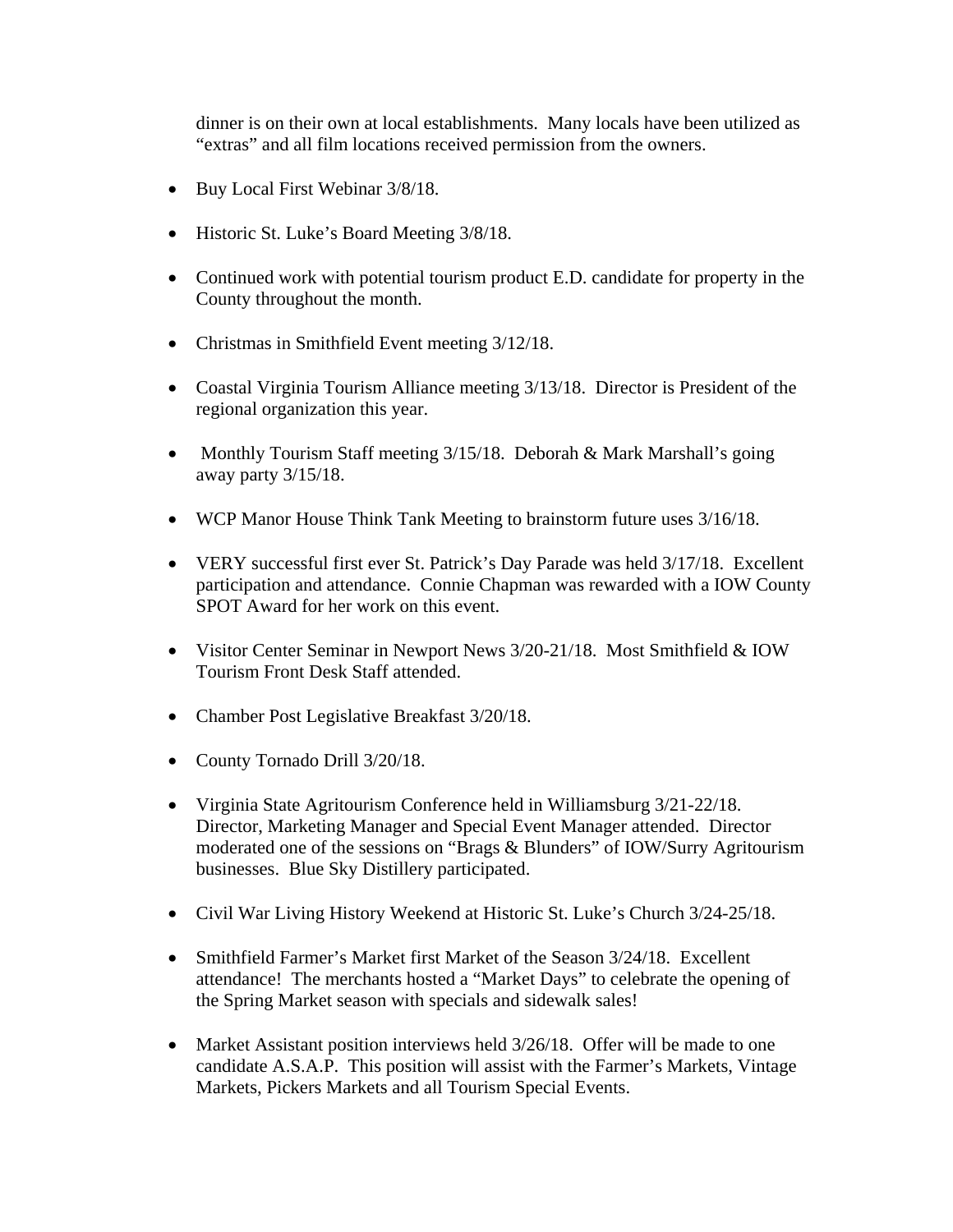- "A Thriving Downtown" DDA Webinar 3/28/18.
- Chamber BAH 3/29/18.
- New Tourism Website RFP in completed and released. VTC marketing leverage grant received. RFP to be concluded in April and a company selected. Lois Tokarz and Michal Coburn received IOW County SPOT Awards for their work on this effort.
- County Staff Meeting 3/19/18
- SSR (Salty Southern Route) meeting 3/29/18. (5 Locality "Foodie Thematic Trail featuring Ham and Peanuts)
- Smithfield Staff Meeting 3/14/18 and 3/28/18. Special Event Committee held 3/28/18.
- Council Committees  $3/26/18$  and  $3/27/18$ .
- Tourism Facebook postings and tweets throughout month. Update website events and *Where the Locals Go* event promotion newsletter weekly. This e-newsletter combines tourist events and the Farmer's Market information.

Upcoming Events: See www.VisitSmithfieldVa.com for more details!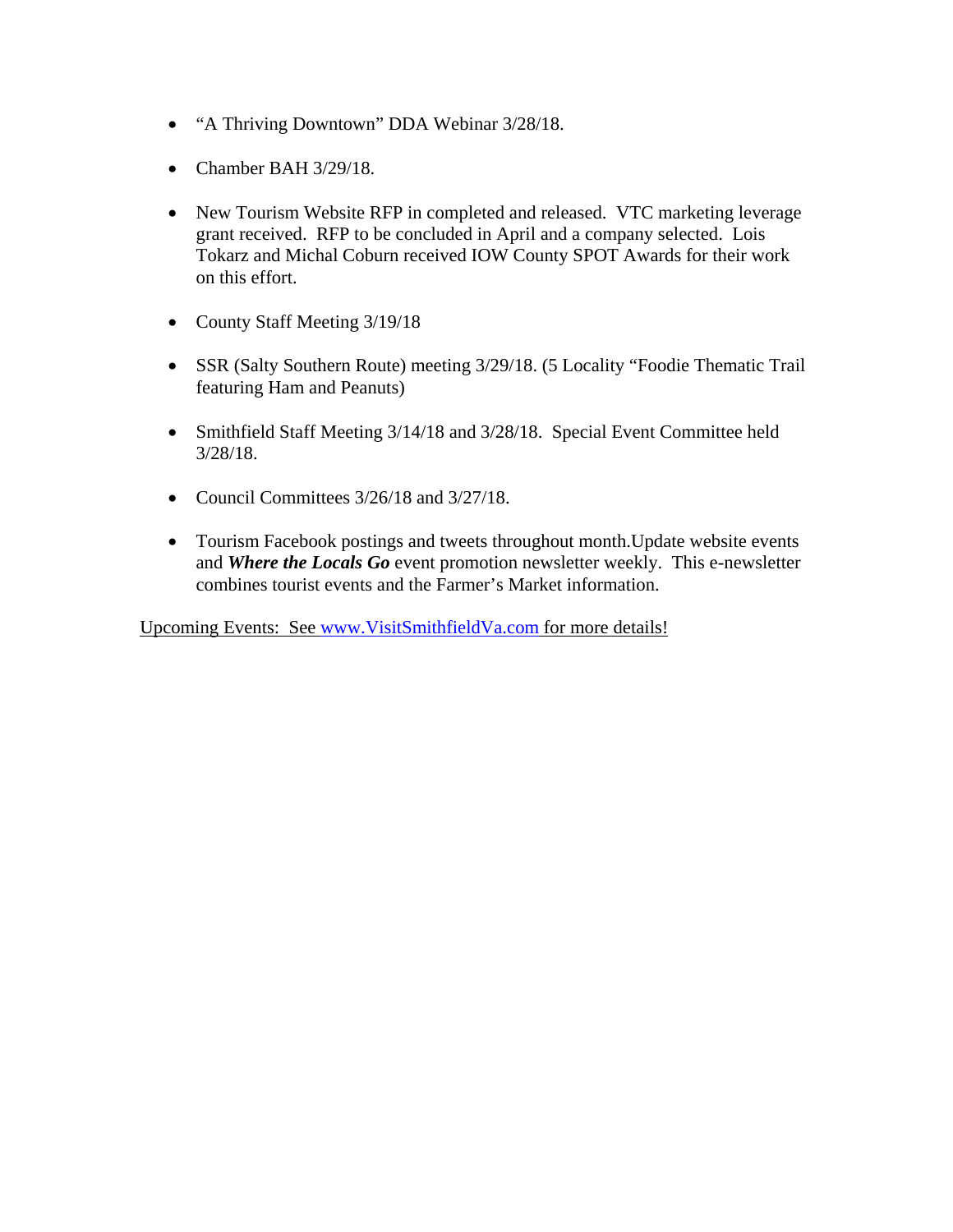#### RESOLUTION

#### CLOSURE OF STREETS FOR "SMITHFIELD 6-PACK"

 WHEREAS, a committee has formed for the purpose of sponsoring a six kilometer run race event to be known as the "Smithfield 6-Pack"; and,

 WHEREAS, the committee has requested that all or portions of Main Street, South Church Street, South Mason Street, Cedar Street, Main Street, Cary Street, Grace Street, Institue Street, James Street, Washington Street, Thomas Street, North Church Street, Luter Drive and Commerce Street, all as shown on the attached sketches, be closed on Sunday, April 22, 2018 from 3:00 p.m. to 5:00 p.m. to be used as the race course and to permit a safe environment to conduct the events; and,

 WHEREAS, these streets will only be closed for the minimum time period necessary for the runners to cover the different sections of the course; and,

 WHEREAS, it appears to the Town Council that this event has been well organized, will benefit the community; that the request is reasonable and that closing the streets specified above for brief periods during the events will not work an unreasonable hardship on the Town's citizens .

 NOW, THEREFORE, be it resolved that on Sunday, April 22, 2018, all or portions of Main Street, Hill Street, South Mason Street, Drummonds Lane, Jericho Road, Cedar Street, Institute Street, Grace Street, James Street, Washington Street, Thomas Street, Luter Drive and Commerce Street, all as shown on the attached sketches, be closed from 3:00 p.m. to 5:00 p.m., to permit a safe environment for conducting a six kilometer road race and a three kilometer walking event; and that the closure of these street shall be subject to such rules, guidelines and procedures as may be established by the Town Manager and the Chief of Police.

Adopted this 3rd day of April, 2018.

#### TOWN COUNCIL OF THE TOWN OF SMITHFIELD

By\_\_\_\_\_\_\_\_\_\_\_\_\_\_\_\_\_\_\_\_\_\_\_\_\_\_\_\_\_\_\_\_

T. Carter Williams, Mayor

ATTEST:

\_\_\_\_\_\_\_\_\_\_\_\_\_\_\_\_\_\_\_\_\_\_\_\_\_\_\_\_\_\_ Clerk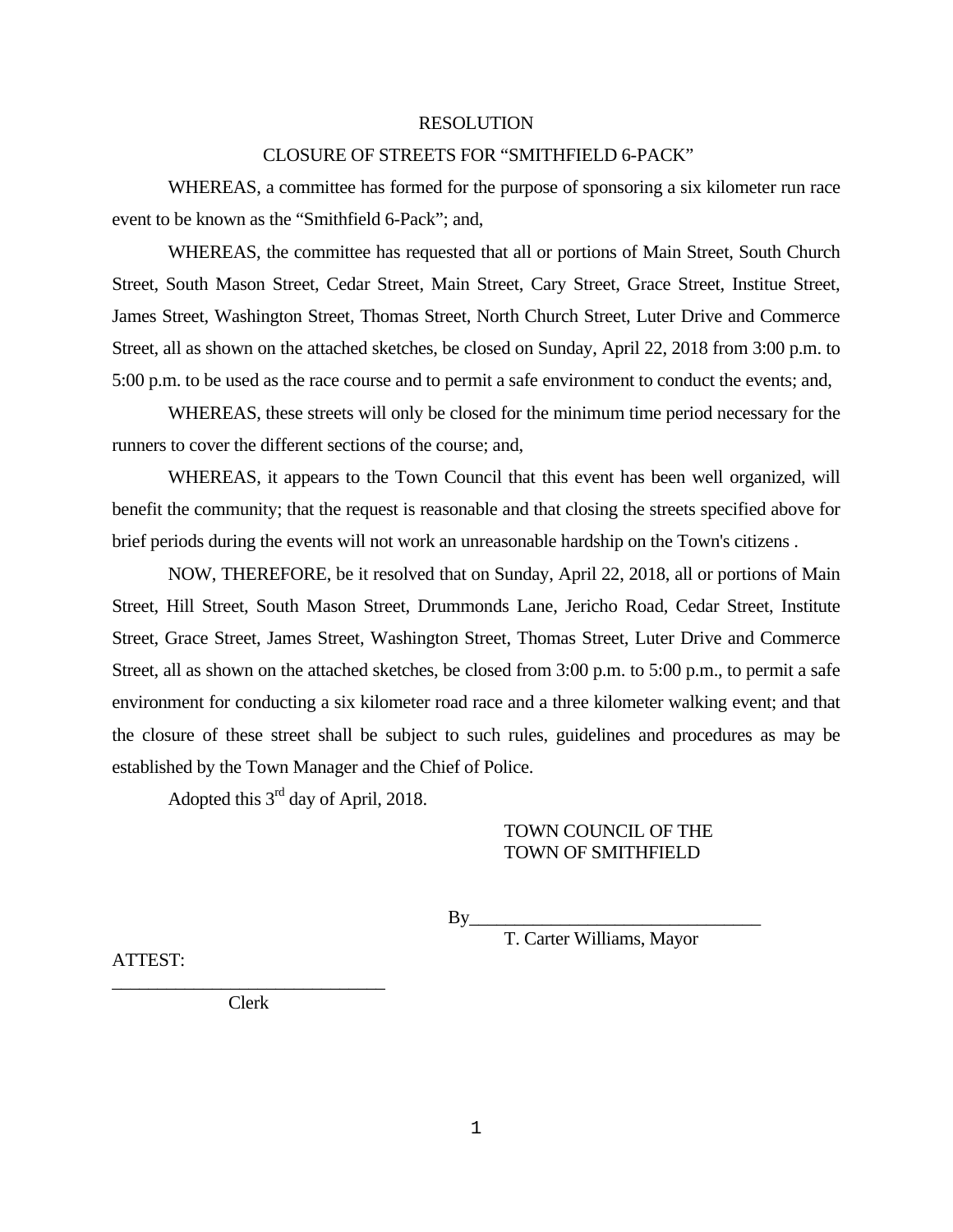#### RESOLUTION

#### CLOSURE OF STREETS FOR "MAIN STREET MILE" RACE

 WHEREAS, that the Wharf Hill Brewing Company has proposed a competitive one mile run through downtown Smithfield ending on Main Street to be known as the "Main Street Mile", proceeds from which shall benefit the Smithfield Athletic Booster Club; and,

 WHEREAS, the sponsor has requested that all or portions of Luter Drive, Commerce Street, Main Street and Cary Street be closed on Sunday, April 29, 2018 from 7:00 a.m. to 10:30 a.m. to be used as the race course and to permit a safe environment to conduct the race; and,

 WHEREAS, these streets will only be closed for the minimum time period necessary for the runners to cover the different sections of the race course; and,

 WHEREAS, it appears to the Town Council that this race will benefit the community; that the request is reasonable and that closing the streets specified above for brief periods during the race will not work an unreasonable hardship on the Town's citizens.

 NOW, THEREFORE, be it resolved that on Sunday, April 29, 2018, all or portions of Luter Drive, Commerce Street, Main Street and Cary Street shall be closed from 7:00 a.m. to 10:30 a.m. to permit a safe environment for conducting a one mile road race; and that the closure of these streets shall be subject to such rules, guidelines and procedures as may be established by the Town Manager and the Chief of Police.

Adopted this 3rd day of April, 2018.

#### TOWN COUNCIL OF THE TOWN OF SMITHFIELD

By\_\_\_\_\_\_\_\_\_\_\_\_\_\_\_\_\_\_\_\_\_\_\_\_\_\_\_\_\_\_\_\_

T. Carter Williams, Mayor

ATTEST:

Lesley G. King, Clerk

\_\_\_\_\_\_\_\_\_\_\_\_\_\_\_\_\_\_\_\_\_\_\_\_\_\_\_\_\_\_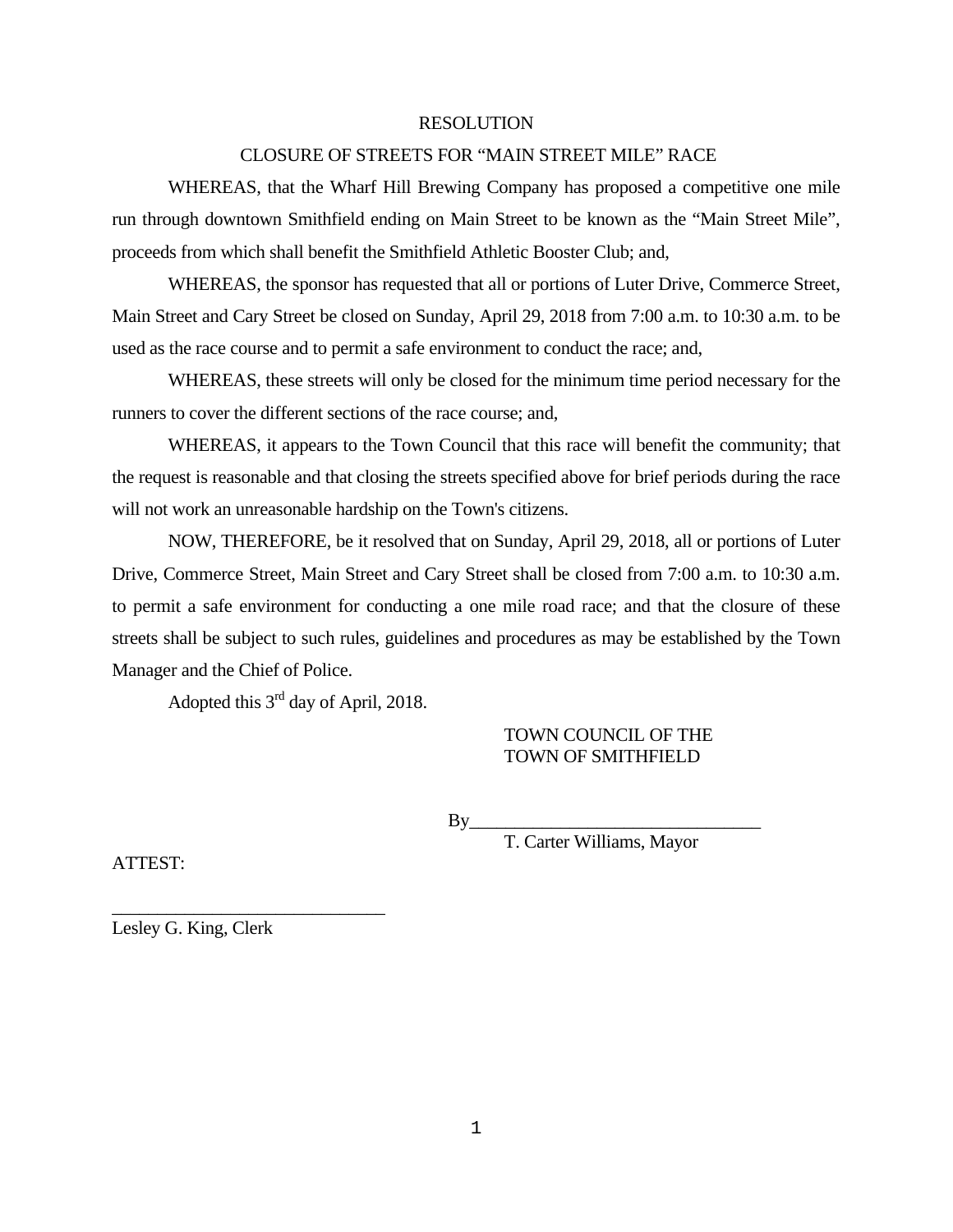#### **RESOLUTION OF THE TOWN COUNCIL OF THE TOWN OF SMITHFIELD, VIRGINIA, APPROVING AN AGREEMENT TO RELOCATE THE BOUNDARY LINE OF THE TOWN OF SMITHFIELD AND AUTHORIZING THE FILING OF A JOINT PETITION PURSUANT TO SECTION 15.2-3106 ET SEQ. OF THE CODE OF VIRGINIA (1950), AS AMENDED, TO APPROVE THE AGREEMENT**

WHEREAS, the Town of Smithfield and the County of Isle of Wight have entered into negotiations regarding a voluntary change of the boundary line between the Town and the unincorporated portions of the County; and

WHEREAS, the Town and the County are now prepared to enter into an agreement that will bring within the Town a tract of land presently lying within an unincorporated portion of the County to the east and southwest of the existing Town boundaries; and

WHEREAS, the proposed change of boundaries will facilitate the provision of water and sewer services that are essential to the development of a residential subdivision to be located within certain portions of the territory to be incorporated into the Town; and

WHEREAS, other urban services provided by the Town also will benefit the development proposed for the areas to be incorporated into the Town; and

WHEREAS, the incorporation of additional land within the Town will help maintain the Town of Smithfield as a viable unit of local government by expanding its tax resources;

NOW, THEREFORE, BE IT RESOLVED by the Town Council of the Town of Smithfield, Virginia, at a regularly scheduled meeting of the Town Council held on April 3, 2018: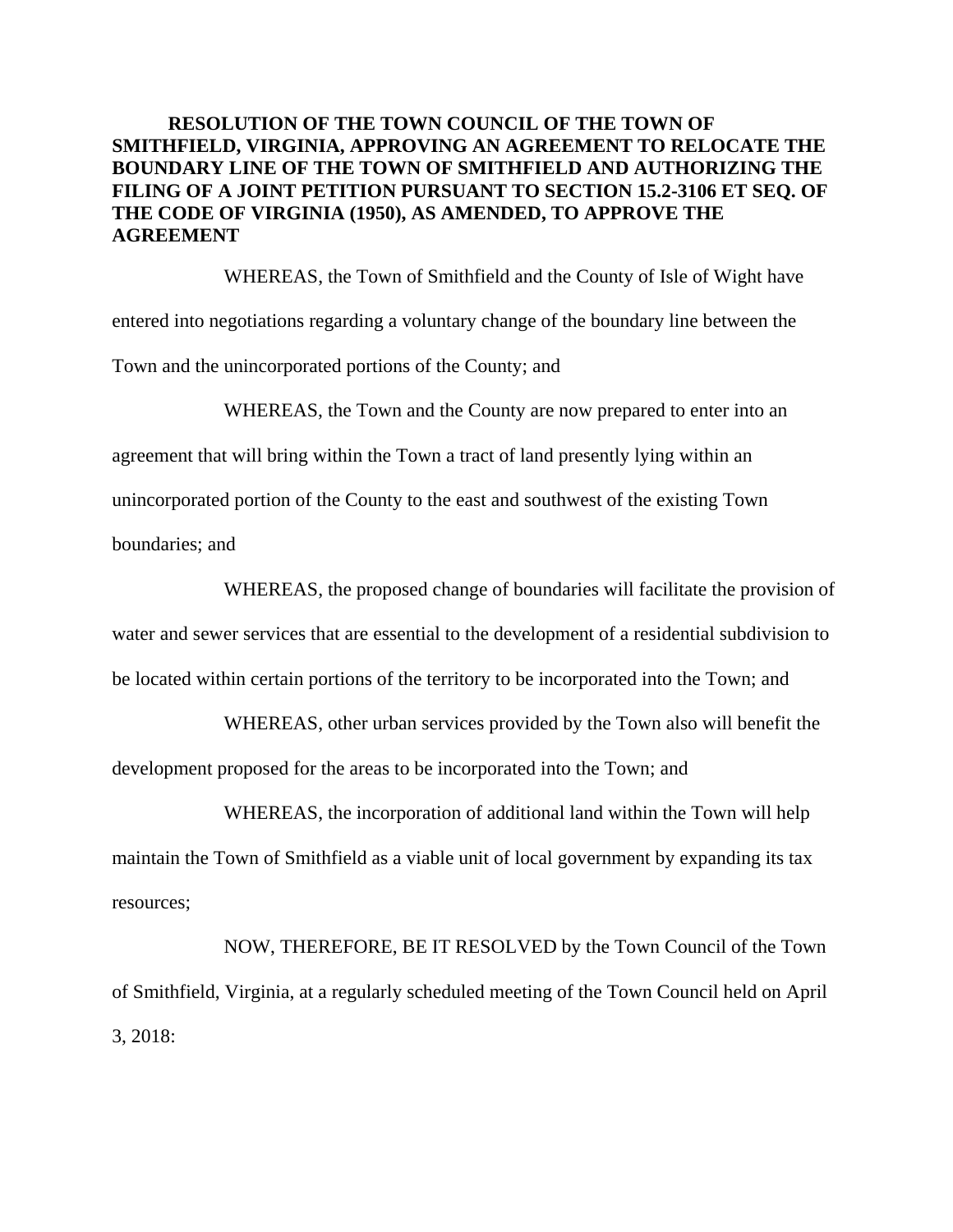1. That the Town Council of the Town of Smithfield hereby approves a Boundary Line Adjustment Agreement Between The County Of Isle Of Wight And The Town Of Smithfield (the "Agreement"), a copy of which is attached hereto, and hereby authorizes and directs its Mayor to execute the Agreement on behalf of the Town.

2. That the Town Manager, the Town Attorney, and special legal counsel are hereby directed to petition the Circuit Court of Isle of Wight County to establish the new boundary line of the Town in accordance with the Agreement, pursuant to Section 15.2-3106 *et seq*. of the Code of Virginia (1950), as amended.

3. That the new boundary line shall become effective at midnight on June 30, 2018. In the event the Circuit Court of Isle of Wight County has not entered a final order by that date, the new boundary line shall become effective at midnight on the last day of the month during which a final court order has been entered.

4. That this resolution shall be effective immediately upon adoption.

IN WITNESS WHEREOF, the Town Council has caused this resolution to be duly executed on its behalf by its Mayor and attested by its Clerk.

Adopted: April 3, 2018.

#### TOWN OF SMITHFIELD, VIRGINIA

By\_\_\_\_\_\_\_\_\_\_\_\_\_\_\_\_\_\_\_\_\_\_\_\_\_\_\_\_\_\_\_ **Mayor** 

ATTEST:

\_\_\_\_\_\_\_\_\_\_\_\_\_\_\_\_\_\_\_\_\_\_\_\_\_\_\_\_\_\_\_\_\_ Town Clerk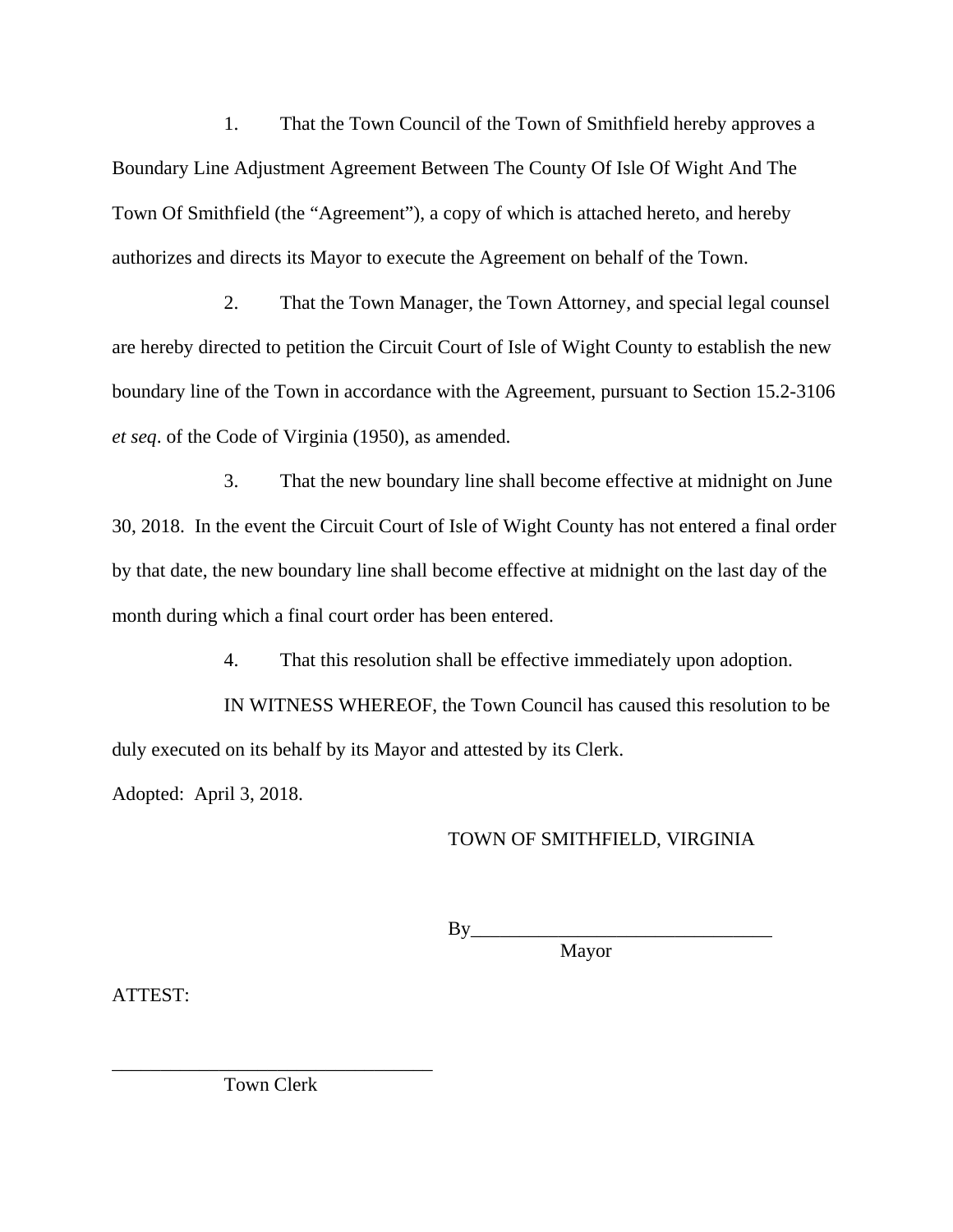## **Exhibit to Town Resolution**

[Insert copy of Boundary Line Adjustment Agreement between the County of Isle of Wight and the Town of Smithfield]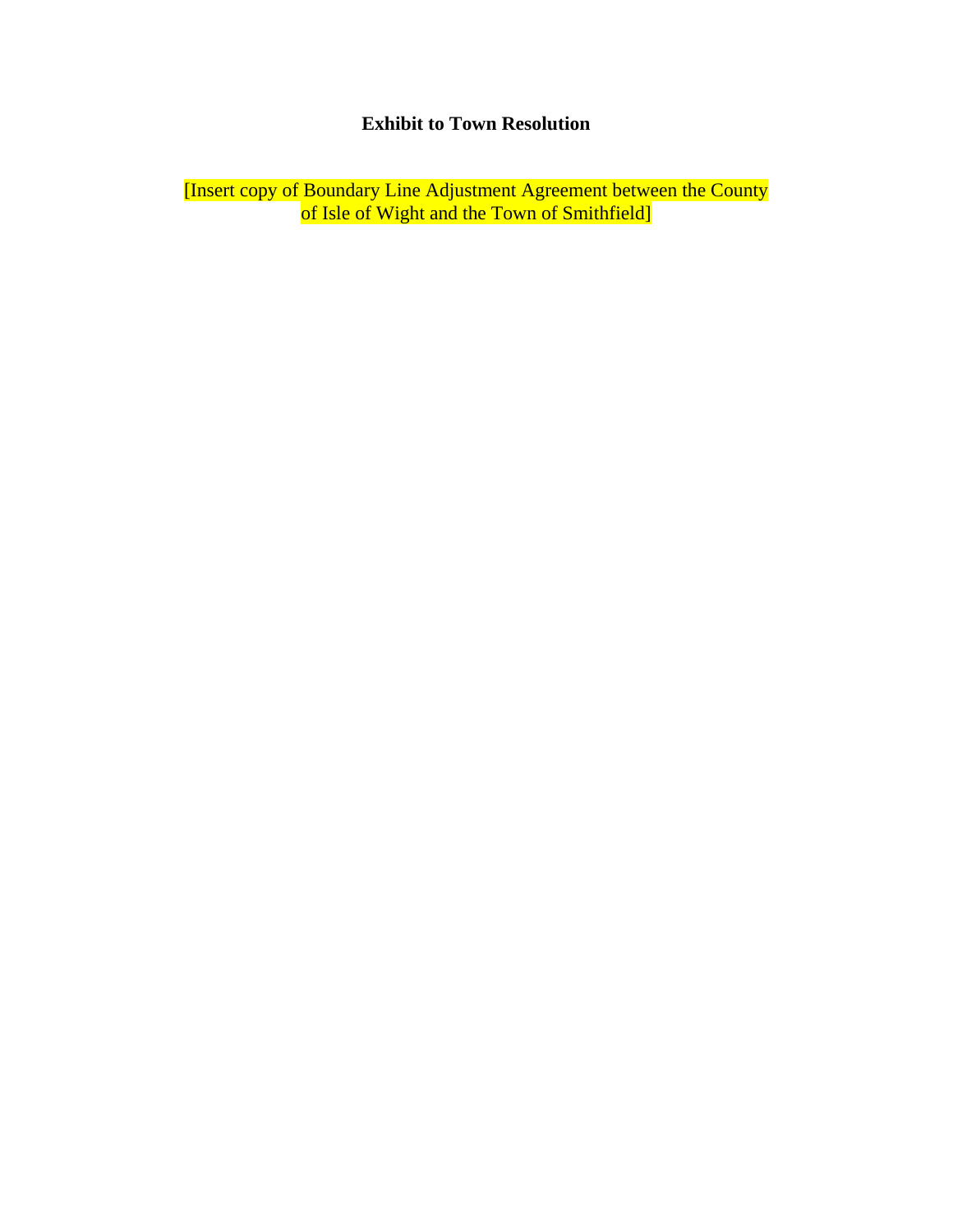#### **BOUNDARY LINE ADJUSTMENT AGREEMENT BETWEEN THE COUNTY OF ISLE OF WIGHT AND THE TOWN OF SMITHFIELD**

This Agreement (the "Agreement") is made and entered into this day of \_\_\_\_, 2018, by and between the County of Isle of Wight (the "County"), a political subdivision of the Commonwealth of Virginia, and the Town of Smithfield (the "Town"), a municipal corporation of the Commonwealth of Virginia (together, the "Parties").

WHEREAS, the Parties hereto have entered into negotiations regarding a voluntary change of the boundaries of the Town that would incorporate into the Town certain territory lying within the unincorporated portions of the County and located generally to the east of the Town's existing corporate limits;

WHEREAS, the territory to be incorporated into the Town consists of a tract of land (the "Boundary Adjustment Area" or the "Area") containing 184.052 acres adjoining State Route 704, which is also known as Battery Park Road;

WHEREAS, the Boundary Adjustment Area consists of three parcels of land that presently contain no development but are proposed for a low density residential subdivision, which would be consistent with, and a logical extension of, the residential development planned for the adjoining areas within the Town;

WHEREAS, the residential subdivision proposed for the Boundary Adjustment Area must have access to public water and sewer, given the prevailing soil conditions, but the County has no such facilities that can readily serve the Area;

WHEREAS, the Town has existing water and sewer facilities that can be extended to serve the homes to be constructed in the Boundary Adjustment Area, and the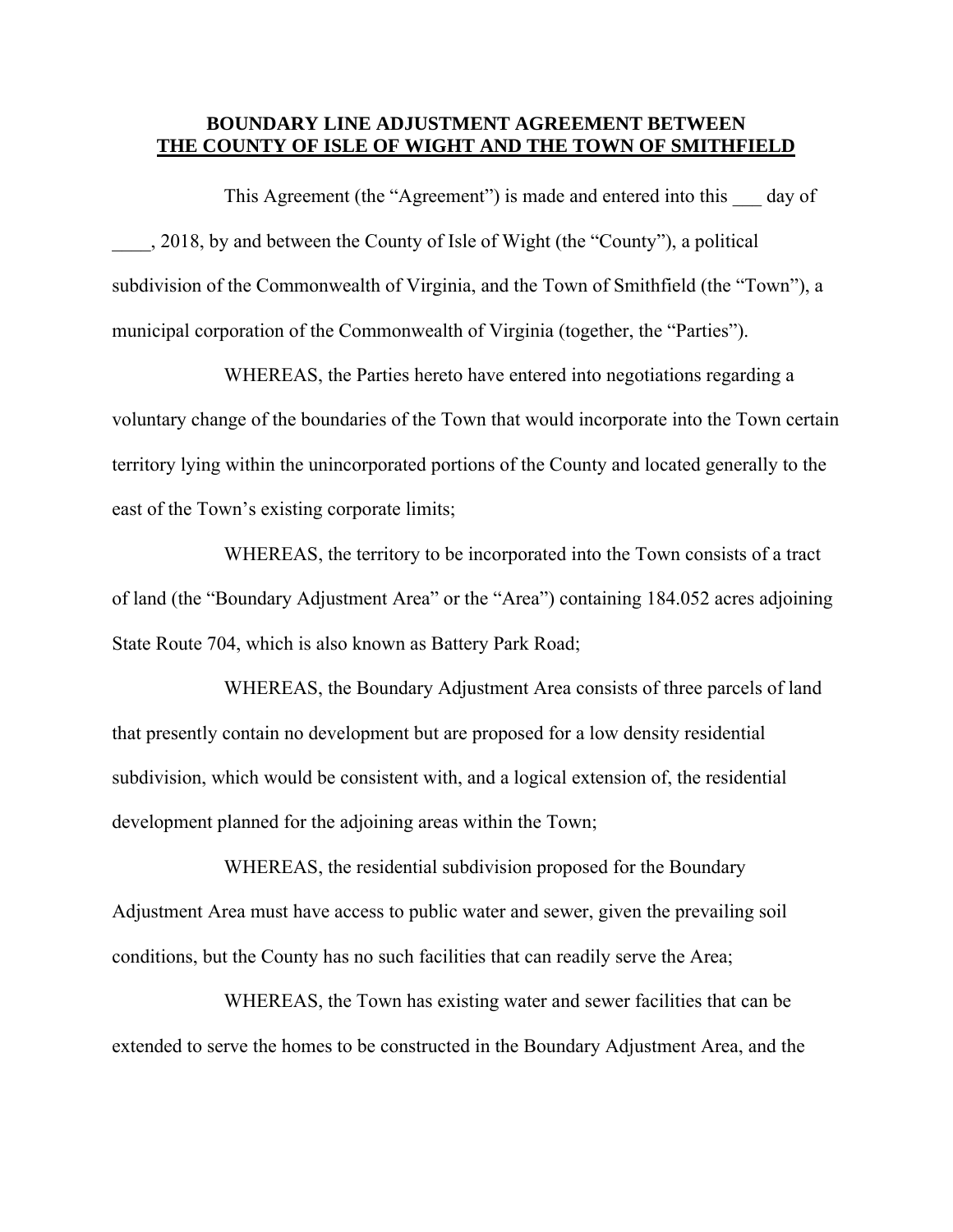Town can provide other urban services that will be beneficial to the residents of such development;

WHEREAS, the current owners of the parcels of land within the Boundary Adjustment Area and the developer of the proposed residential subdivision have requested that the Parties institute proceedings for the incorporation of the Area into the Town;

WHEREAS, the incorporation of the Boundary Adjustment Area will not adversely affect the ability of the County to meet the service needs of the other portions of the County; and

WHEREAS, the County and the Town intend to proceed pursuant to Chapter 31, Article 2 (§ 15.2-3106 *et seq*.) of Title 15.2 of the Code of Virginia (1950), as amended, to have the Circuit Court of Isle of Wight County approve the requested boundary adjustment.

NOW, THEREFORE, in consideration of the mutual promises and covenants herein contained, the Parties agree as follows:

1. The Town's boundary line shall be modified by incorporating within the Town the territory lying within the Boundary Adjustment Area. A survey plat by Gordon L. Jones, a Land Surveyor with Bay Design Group, dated December 17, 2012, and attached hereto as Exhibit 1, depicts the Boundary Adjustment Area and the relocated boundary line of the Town near the Area. In addition, a metes and bounds description of the Boundary Adjustment Area is attached hereto as Exhibit 2.

2. Pursuant to Section 15.2-3108 of the Code of Virginia (1950), as amended, the County and the Town promptly shall petition the Circuit Court of Isle of Wight County to have the Town's boundary line changed as provided herein. Each party agrees to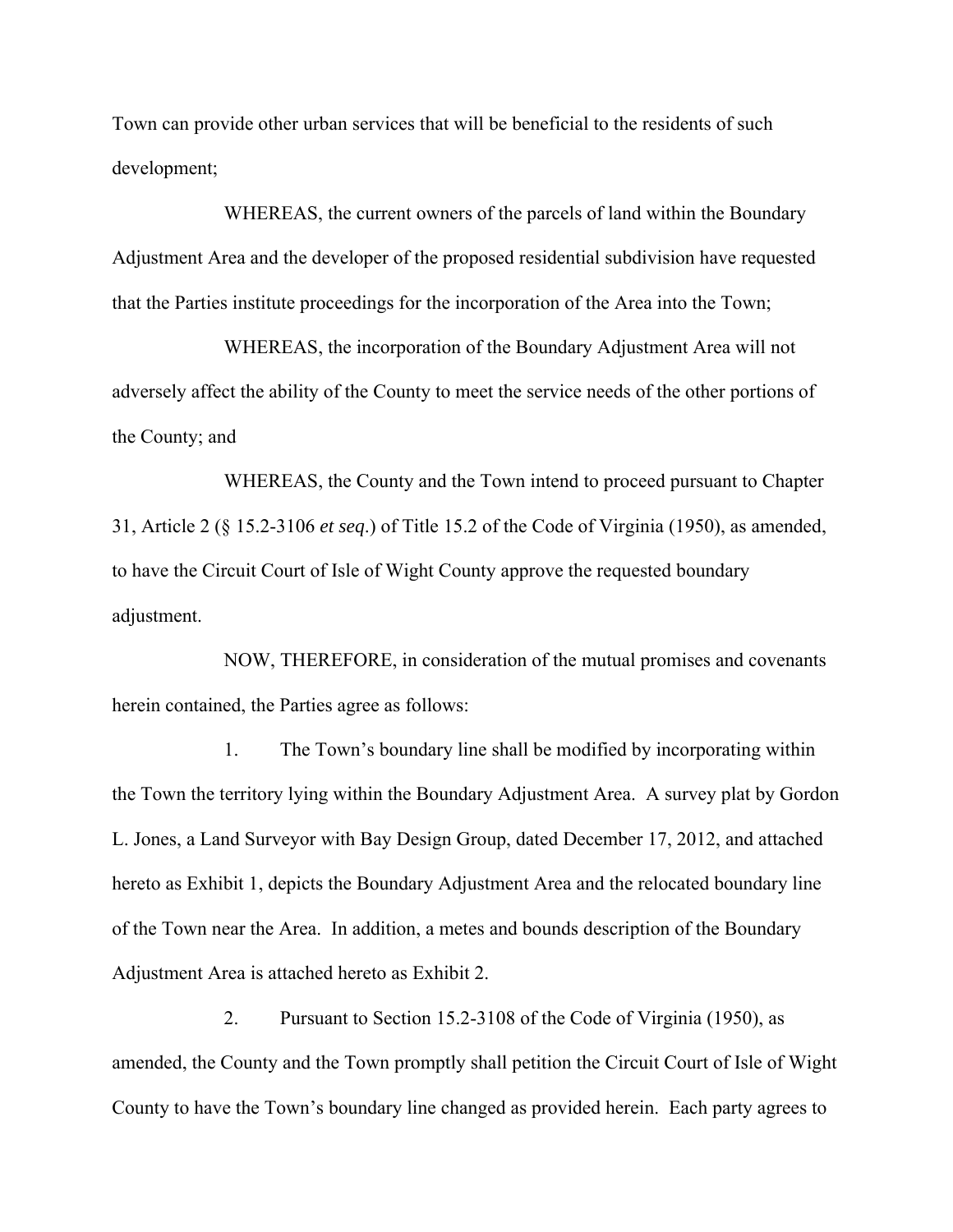perform any additional steps required by that Code section as may be necessary to accomplish the relocation of the Town's boundary line.

3. The Parties agree that the County and the Town shall each bear its own costs of publication of the notices required by Section 15.2-3107 of the Code of Virginia (1950), as amended.

4. The new boundary line shall become effective at midnight on June 30, 2018. In the event the Circuit Court of Isle of Wight County has not entered a final order by that date, the new boundary line shall become effective at midnight on the last day of the month during which a final court order has been entered.

COUNTY OF ISLE OF WIGHT

By\_\_\_\_\_\_\_\_\_\_\_\_\_\_\_\_\_\_\_\_\_\_\_\_\_\_\_\_\_\_\_

 Rudolph Jefferson Chairman, Board of Supervisors

ATTEST:

\_\_\_\_\_\_\_\_\_\_\_\_\_\_\_\_\_\_\_\_\_\_\_\_\_\_\_\_\_\_\_ Carey Mills Storm, Clerk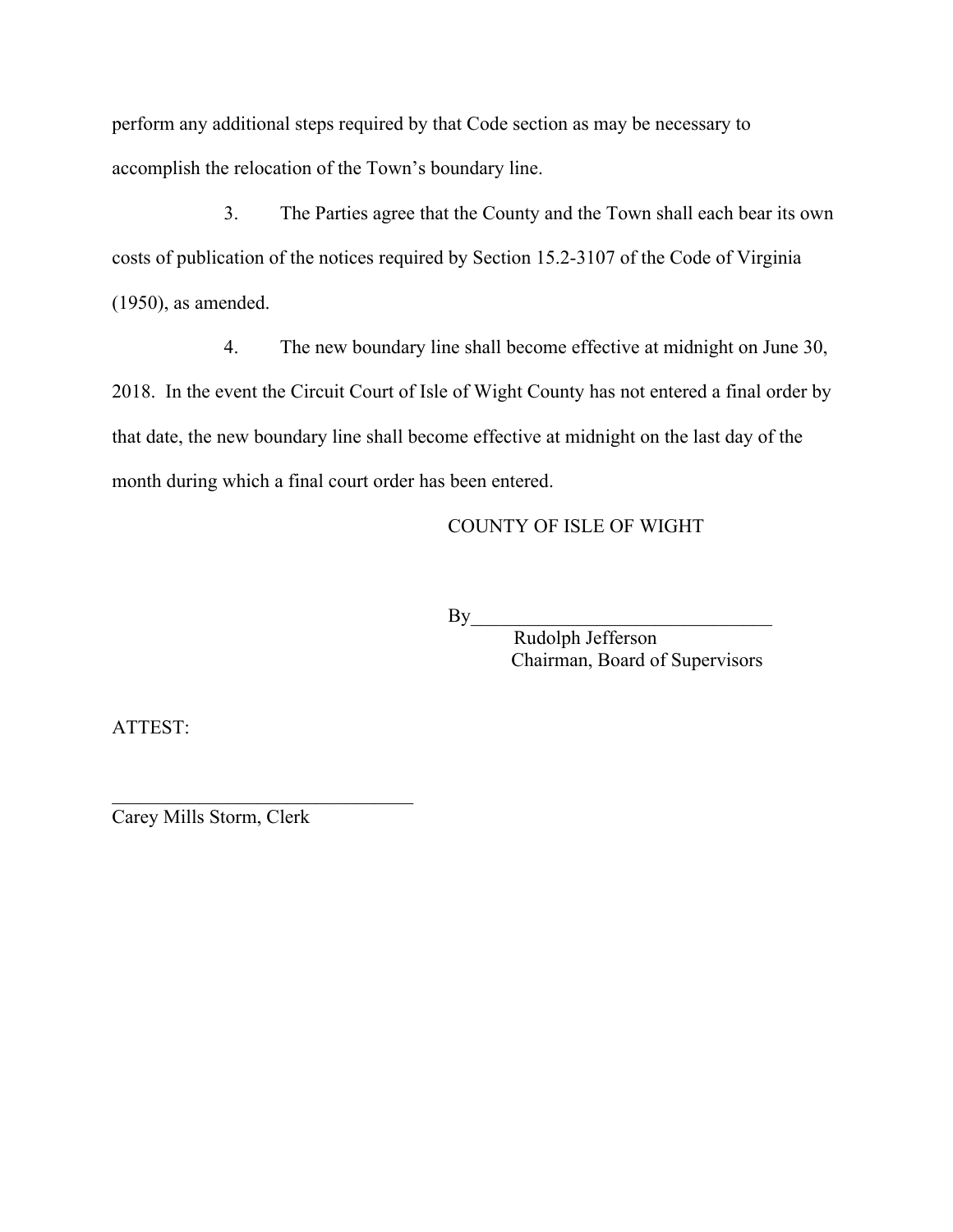TOWN OF SMITHFIELD

 $\mathbf{By}$ 

T. Carter Williams, Mayor

ATTEST:

Lesley G. King, Town Clerk